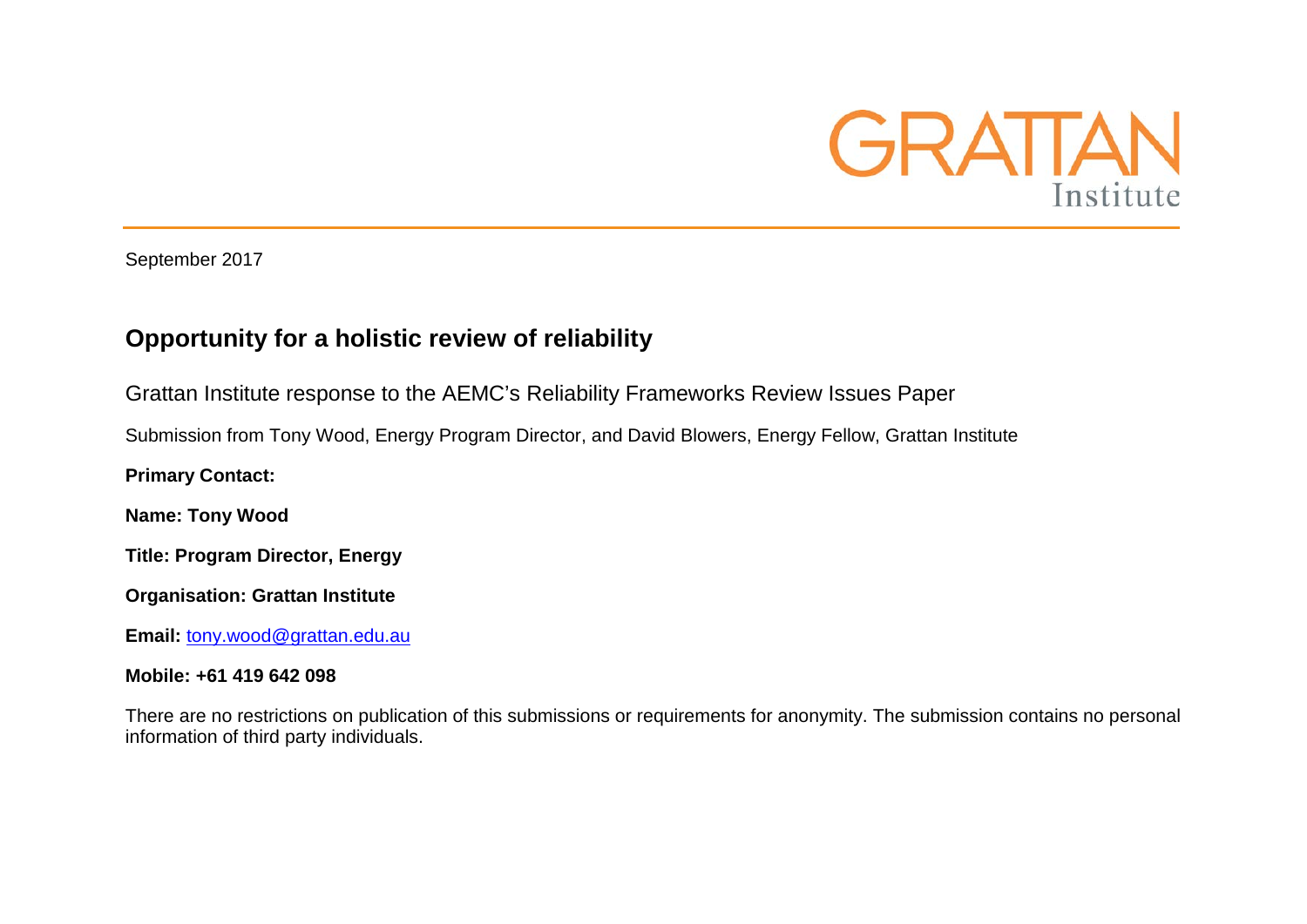## **Summary points**

- Energy reliability and security are in the spotlight. Yet, the precise use of these terms by the market bodies is often poorly aligned with how they are understood by governments, the media and the community. The Review should address this misalignment.
- The current and future investment environment is more challenging than the Issues Paper acknowledges. More intermittent, zero-marginal-cost generation may mean the energy-only market no longer provides adequate pricing signals for investment in capacity. The reliability framework should encompass this new challenge.
- The reliability framework should address the multiple levels of reliability and security (immediate, daily, day-ahead, seasonal and longer-term) and the mechanisms for the market and AEMO's interventions to work together in a predictable way.
- It is unclear how the Reliability Frameworks Review complements the Finkel Review and other work on reliability

being undertaken by AEMO and the AEMC. An integrated workplan should be developed by the Energy Security Board, identifying the individual focus of each workstream and how they complement each other.

- The Review is too narrow in its focus it looks exclusively at existing mechanisms, missing the potential for a more holistic look at reliability. The Review should assess the sufficiency of existing mechanisms and canvass alternatives.
- The Reliability Framework for the NEM should provide a clear set of guidelines to be followed by AEMO that covers all circumstances (including a lack of private investment), works as far as possible with the existing spot and contracts markets, and is clearly understood by market participants and decision makers.
- Further information on the above points is contained in this submission, and in our report, *Next Generation*, attached.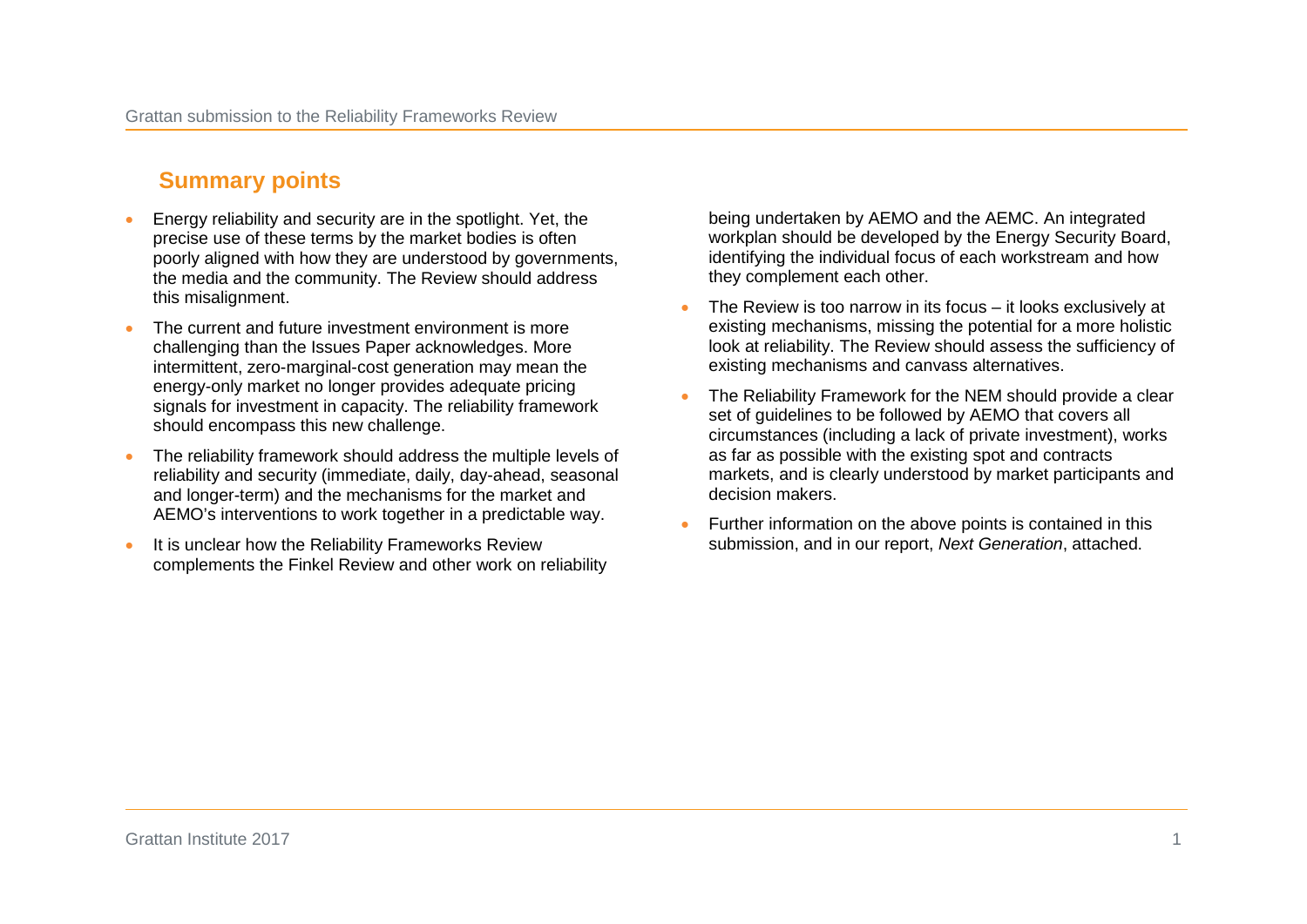## **1 Focus of the review**

Reliability is currently a major concern for policymakers and consumers. As such the Reliability Frameworks Review is timely. But it is not clear whether and how the current Review complements other work underway. And the Review appears to have too narrow a focus, thereby failing to explicitly address broad concerns about the ability of the market to deliver reliability in the current policy environment.

#### **1.1 Where does the Review sit?**

There is a plethora of workstreams currently underway that have an impact on reliability of the NEM. In particular, the adopted recommendations of the Finkel Review outline a number of initiatives that may have a profound impact on the reliability framework.

Assessing the reliability framework in the current, fast-moving policy environment has significant dangers. The Review will need to keep pace, if it is to add value. The implementation of the full Finkel recommendations or the adoption of AEMO's recent recommendations to government on dispatchable capabilities, would change the landscape for this review.

The Review could even find itself in conflict with other activity occurring. For example, if the Review found that a Generator Reliability Obligation (GRO) would not be beneficial to reliability in the NEM, it would be in direct conflict with one of the agreed recommendations of the Finkel Review. At a time when industry

requires greater certainty from policymakers, this would be a lessthan-desired outcome.

The reliability framework should be assessed in a world where the accepted Finkel recommendations are implemented. Work such as designing the GRO, assessing the suitability of a day-ahead market, and considering the need for an additional strategic reserve, should therefore be done first.

The AEMC should clearly set out where the Reliability Frameworks Review sits in relation to other activity by market bodies and the Energy Security Board (ESB). The Review needs to set out how it complements other work that is underway. At the current time, the governance of the NEM needs to be speaking with a single voice. An integrated workplan should be developed – under the ESB as the overarching body – that clearly shows how each piece of work delivers a singular outcome, to be owned by the market bodies.

#### **1.2 Too narrow a focus**

The existing spot and contract markets, with additional interventions available to AEMO, are explicitly identified as the starting point for a review of reliability in the NEM. Implicitly, this structure forms the foundation of any future reliability framework.

But the document never explicitly questions whether these structures, successful for most of the life of the NEM to date, are the right ones to have in place for the challenges of 2017 and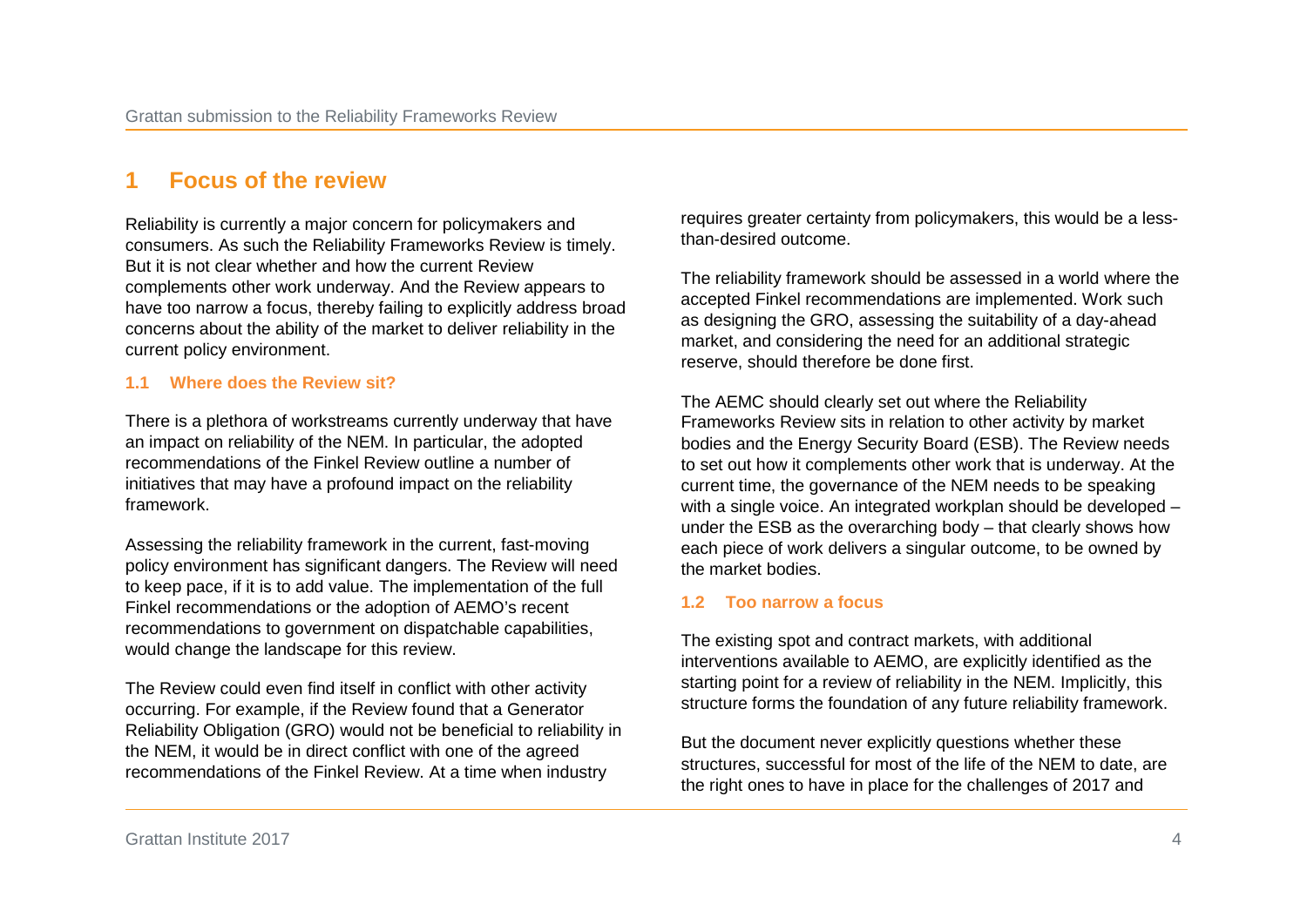beyond. The Review is right to acknowledge that markets are not always – or are not allowed to be – 'well-functioning'. The Review, however, fails to take the next step of acknowledging that the existing market might never be well-functioning.

There are two reasons why returning to first principles on the design of the market would be beneficial.

First, broad concerns about privatisation and the primacy of markets is under threat like never before. The case is no longer self-evident and is clearly no long accepted in the way described in the most recent National Energy White Paper. The benefits of market-based solutions and competitive pressures in delivering effective and efficient investment, operational, and consumption decisions should be at least restated. If the AEMC, as a result of work undertaken during this Review, considers market-based responses to be the most effective means of delivering reliability, then a more robust narrative is imperative. Failure to do so, will invalidate the Review's outcomes in the eyes of some, and fail to restore the confidence of politicians and consumers.

Second, there are genuine challenges to the long-term functioning of the market that may warrant a substantial rethink. Many are questioning the effectiveness of the NEM as it is currently designed. These questions will need to be addressed in the Review and are discussed in more detail in sections 2 and 3.

Alternative market designs should be canvassed more explicitly, including the reasons they may be needed. To do so is not an

acknowledgement that the market has failed, or is going to fail. It merely reflects the current policy environment.

It may be the Commission's view that well-functioning markets are the best solution. But it would be better if governments were informed of second-best options too, rather than taking a leap in the dark.

#### **1.3 A holistic review of reliability**

Separating the review of existing reliability frameworks from the review of reliability standards and settings potentially misses the opportunity to holistically review reliability. Ideally, reliability standards would be agreed first, and then various options for meeting the standard (existing frameworks and alternatives) can be reviewed with the end goal in mind.

The Review should work closely with the Reliability Panel to understand their assessment of the value placed on reliability and any potential changes to the reliability standard. How the two reviews will work together needs better explanation.

The Review should revisit the value that customers place on reliability (and demand-response). AEMO's 2014 study was questionable at the time and is likely to be considerably out of date given the events of the past 18 months and enhanced public and political awareness of energy security.

The reliance on terms such as Unserved Energy (USE) or similar are poorly understood outside the world of experts and this is important when reports that discuss USE, LOR and LRC are used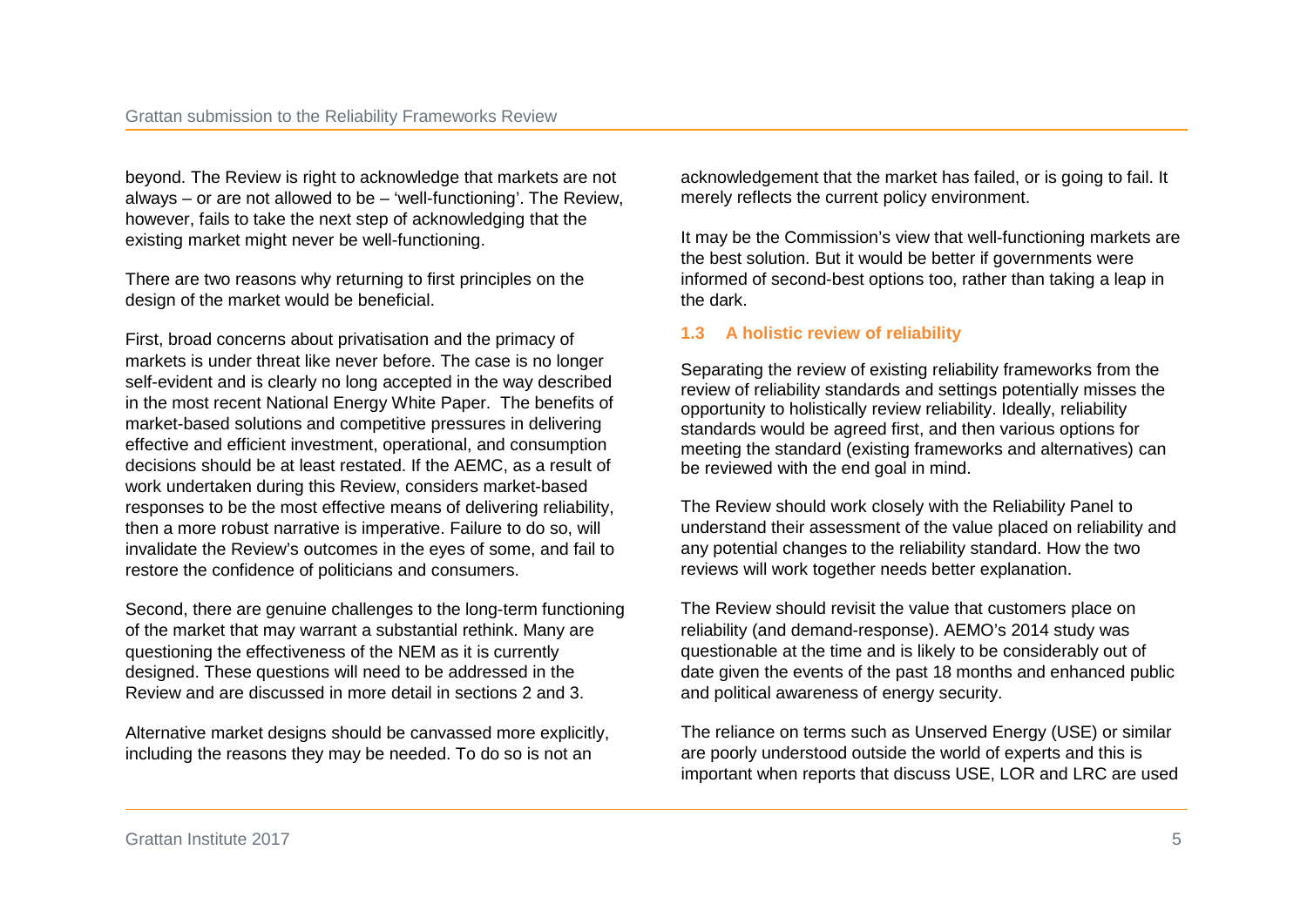as basis for policy interventions. Recent debate in the federal parliament around AEMO's 2017 Electricity Statement of Opportunities and associated media coverage using alarmist language illustrate this issue. AEMO's own communication material often is unhelpful in this regard.

The Review should explore how fundamental changes to the reliability standard would impact on the functioning of the market and the ability of market participants to meet a tighter or more relaxed standard.

Even if the current reliability standard is left unchanged, it should be better communicated to decision makers and the wider community. This means clarifying poorly understood terms such as 'reliability', 'security' and 'dispatchability' (and how they relate to commonly used terms such as 'baseload'). It would help to translate the reliability standard into a more accessible benchmark of how long consumers might expect to be without power, on average. And the consequences of a shortfall (blackouts vs. loadshedding) should also be clearly communicated to decision makers and the wider community.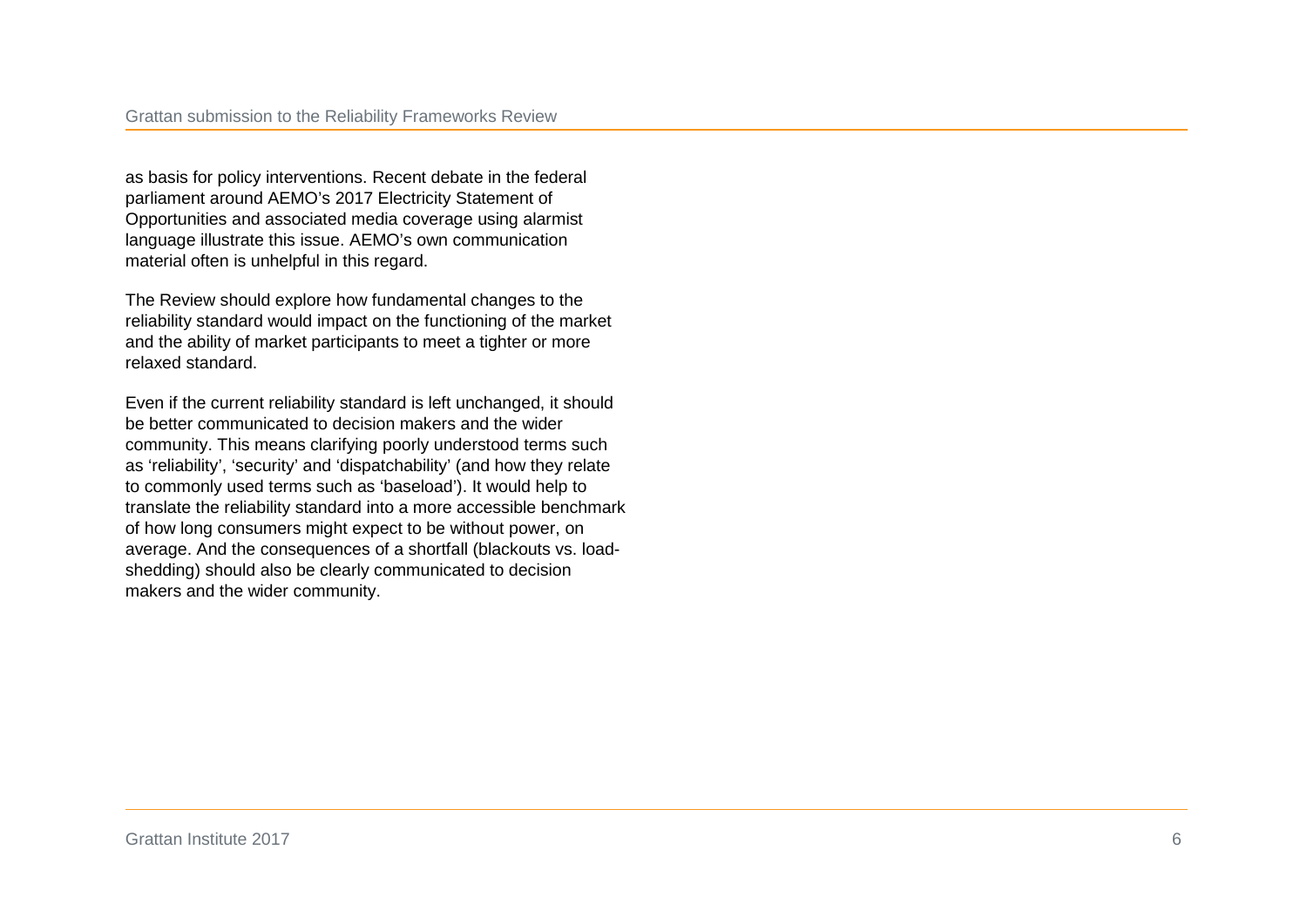## **2 The investment environment is challenging**

New investment in capacity and capabilities will be required over the coming decade to meet the changing needs of the system and avoid supply shortfalls as further generation is withdrawn.

Industry has made it clear that policy stability, including a credible emissions reduction mechanism, is necessary to enable efficient investment in the right capacity to be made. Investment decisions for new generation require a degree of predictability about future market conditions. Yet stability and predictability in energy and climate change policy has been lacking over the past decade.

The Reliability Frameworks Review should identify the complications introduced by the RET and the absence of a credible, stable emissions reduction policy, and the outlook for new investment if those complications are addressed.

If all 50 Finkel recommendations receive the support of the Commonwealth, all states, and all major political parties, businesses will have greater certainty on government policy.

But will this be enough? The Reliability Frameworks Review needs to consider whether policy stability will be sufficient to ensure the market delivers the capacity and capabilities needed in the coming decade. And if policy stability is not sufficient or not achieved, what market changes or interventions will be required.

Government policy is not the only uncertainty facing investors:

• Rising demand has been an important driver of investment in the past, but the demand outlook is now flat;

- An ageing generation fleet means power station closures are on the horizon and the exact timing of these retirements may not always be predictable; and
- The increasing penetration of intermittent renewable generation creates new risks in an energy-only market.

Challenges with the variable nature of renewable energy are acknowledged in the Issues Paper but not the potential impacts of more zero-marginal-cost energy on investment. All generators – including wind and solar – may struggle to recover their full costs in the NEM as the proportion of intermittent renewables grows.

Prices are likely to be more volatile, with more low prices when wind and solar energy are available and more high prices when they are not. Extreme price volatility creates problems for an energy-only market. Governments would have to accept the need for very high prices in times of short supply. Market participants would have to increase both short-term hedging activity to manage risk, and longer-term contracting to secure investment. And households and businesses would also need to be more flexible in their electricity use when supply is tight. It will not be easy to meet all three conditions, and the Reliability Frameworks Review should not assume they will be met.

These issues are explored in more depth in our recent report, *Next Generation*, attached. The Reliability Frameworks Review should consider a broader range of risks to investment, beyond emissions policies, fuel prices and government interventions.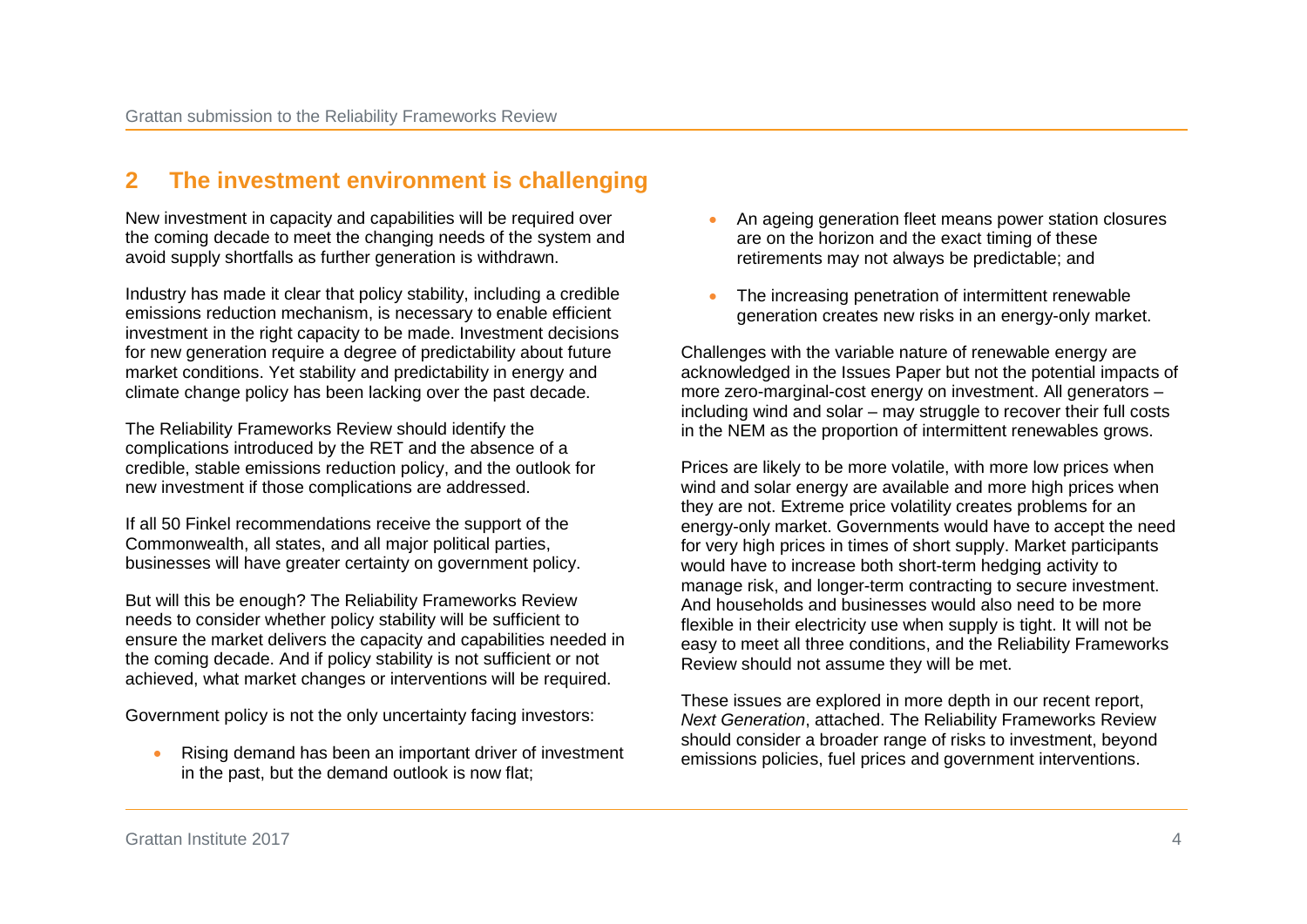## **3 Will the existing market cope?**

The Reliability Frameworks Review must address the fundamental question of whether existing frameworks and interventions are sufficient to meet community expectations for reliability.

The Issues Paper acknowledges the important role that the contracts market plays in underpinning new investment. The Reliability Frameworks Review should explore whether the existing contracts market is sufficient, alongside the spot market, to drive investment and retirement decisions to ensure reliability.

For example, has the combination of reduced liquidity in the contracts market and the prominence of vertically-integrated gentailers made a material difference? If so, what might address this problem? Does the market design need to be fundamentally changed?

AEMO's existing reliability interventions, and the triggers for those interventions, operate primarily to ensure existing physical capacity is available to meet both predicted and unpredicted circumstances. How might these powers be complemented or supplemented to ensure investment? And what would be the appropriate trigger/s?

In our recent report *Next Generation*, we recommend preliminary policy work on a capacity mechanism for the NEM, in case it is needed. Market redesign to accommodate a capacity mechanism would be complex and costly, but if the market cannot deliver the investment needed, then it is important to have a Plan B ready.

The operational rules and intervention options available to AEMO should be updated to reflect the current and emerging market. Clear guidelines for when intervention is required would provide reassurance to market participants, politicians and the public.

The Reliability Framework for the NEM should provide a clear set of guidelines to be followed by AEMO. The guidelines should identify appropriate action in the event of short, medium and longterm risks to reliability (including a lack of private investment). The Reliability Framework should work as far as possible with the existing spot and contracts markets, and be clearly understood by market participants and decision makers.

For any queries, please contact:

Tony Wood

Program Director, Energy

Grattan Institute

[Tony.wood@grattan.edu.au](mailto:Tony.wood@grattan.edu.au)

Mobile: 0419 642 098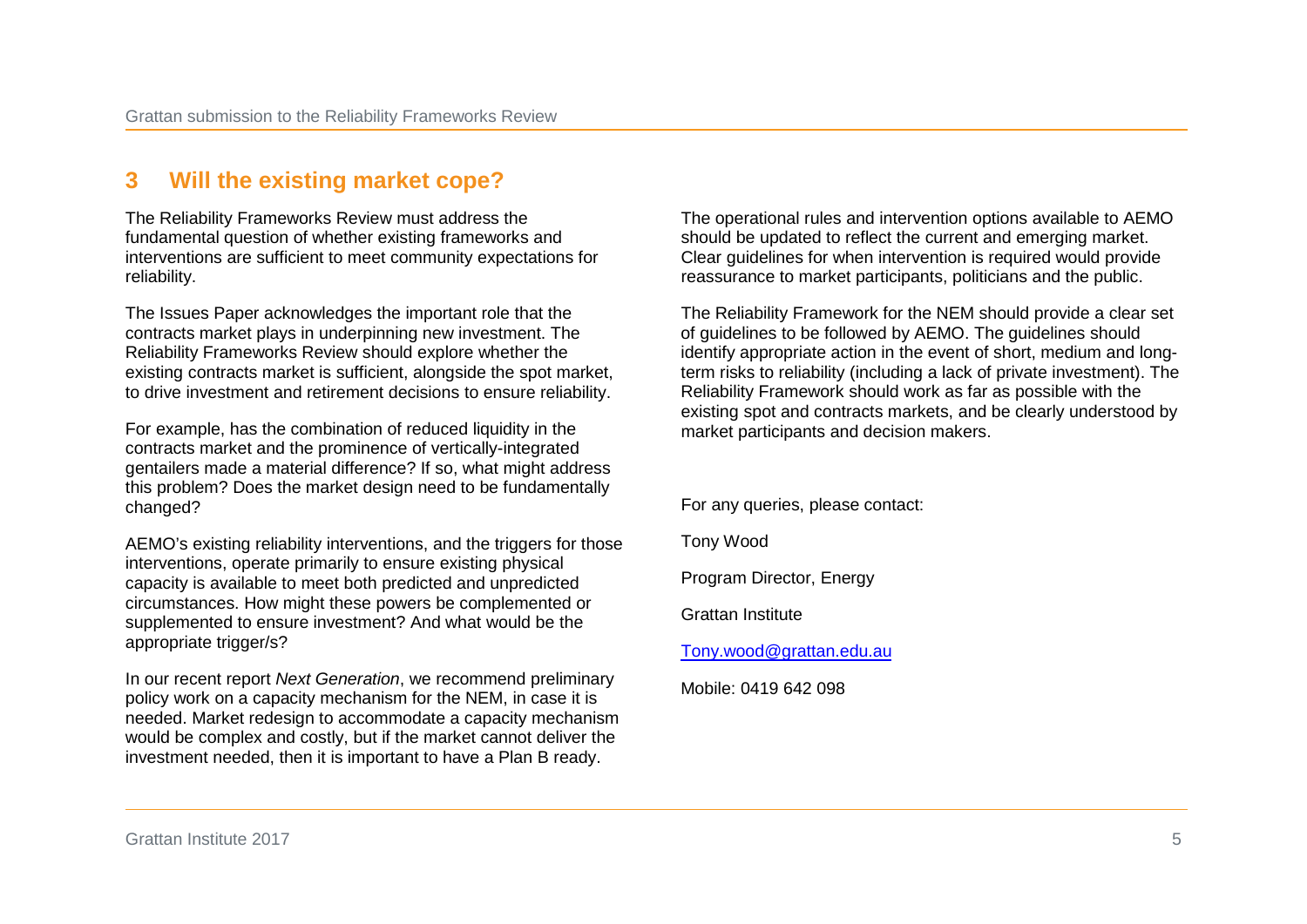

September 2017

# **Next Generation**

The long-term future of the National Electricity Market

Tony Wood and David Blowers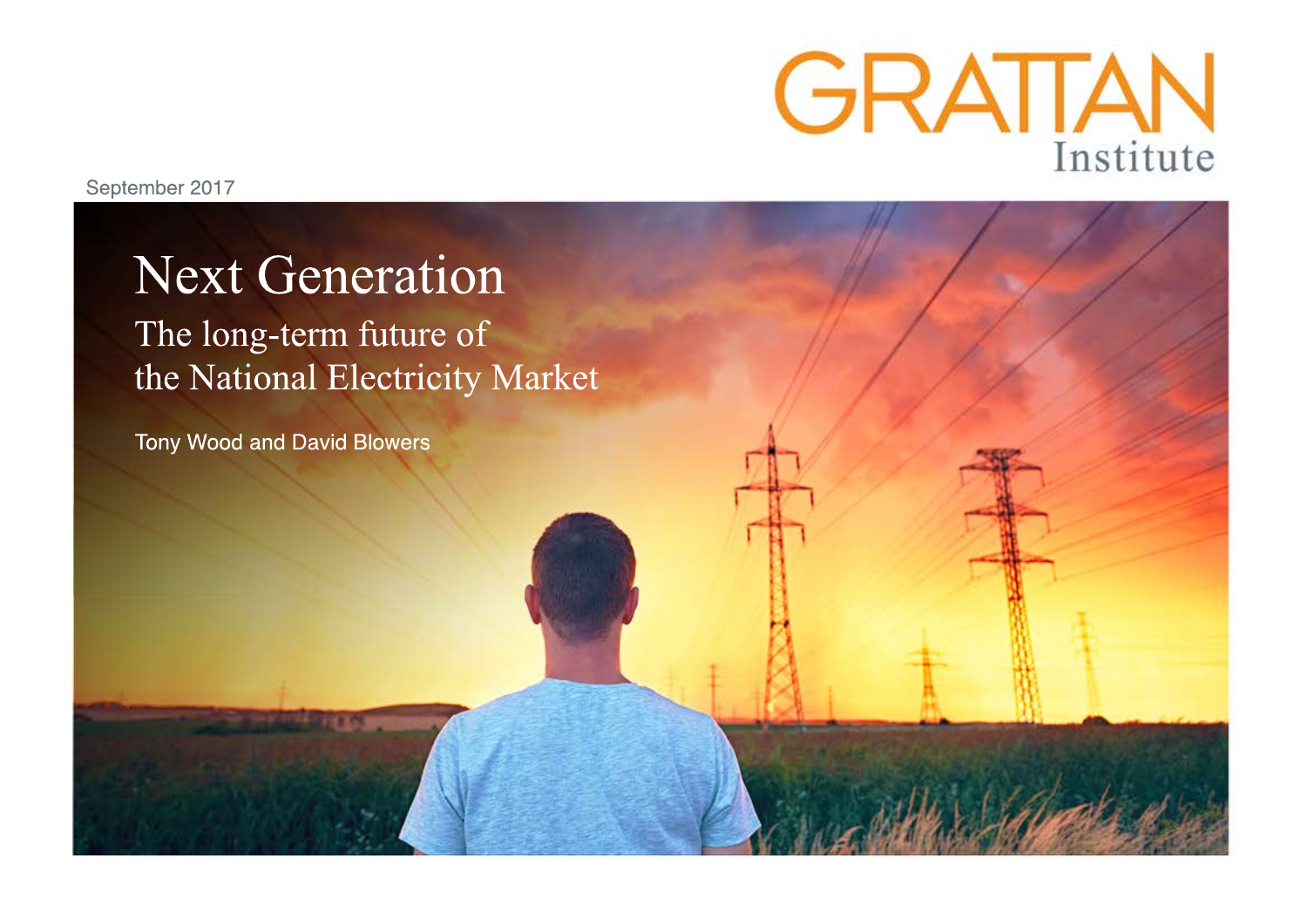#### **Grattan Institute Support**

**Founding members**



**Australian Government** 







**Affiliate Partners** Google Medibank Private Susan McKinnon Foundation

**Senior Affiliates** EY **Maddocks** PwC McKinsey & Company The Scanlon Foundation Wesfarmers

**Affiliates**

Ashurst

Corrs

Deloitte GE ANZ

Jemena

The Myer Foundation

Urbis **Westpac**  **Grattan Institute Report No. 2017-09, September 2017**

This report was written by Tony Wood, Grattan Institute Energy Program Director, David Blowers, Grattan Institute Energy Fellow, and Kate Griffiths, Grattan Institute Associate. Sam Heselev, Intern, provided extensive research assistance and made substantial contributions to the report.

We would like to thank the members of Grattan Institute's Energy Program Reference Group for their helpful comments, as well as industry participants and officials for their input.

The opinions in this report are those of the authors and do not necessarily represent the views of Grattan Institute's founding members, affiliates, individual board members, reference group members or reviewers. Any errors or omissions are the responsibility of the authors.

Grattan Institute is an independent think-tank focused on Australian public policy. Our work is independent, practical and rigorous. We aim to improve policy outcomes by engaging with both decision-makers and the community.

For further information on the Institute's programs, or to join our mailing list, please go to: [http://www.grattan.edu.au/.](http://www.grattan.edu.au/)

This report may be cited as: Wood, T., Blowers, D., and Griffiths, K. (2017). *Next Generation: the long-term future of the National Electricity Market*. Grattan Institute.

ISBN: 978-0-9876121-6-8

All material published or otherwise created by Grattan Institute is licensed under a Creative Commons Attribution-NonCommercial-ShareAlike 3.0 Unported License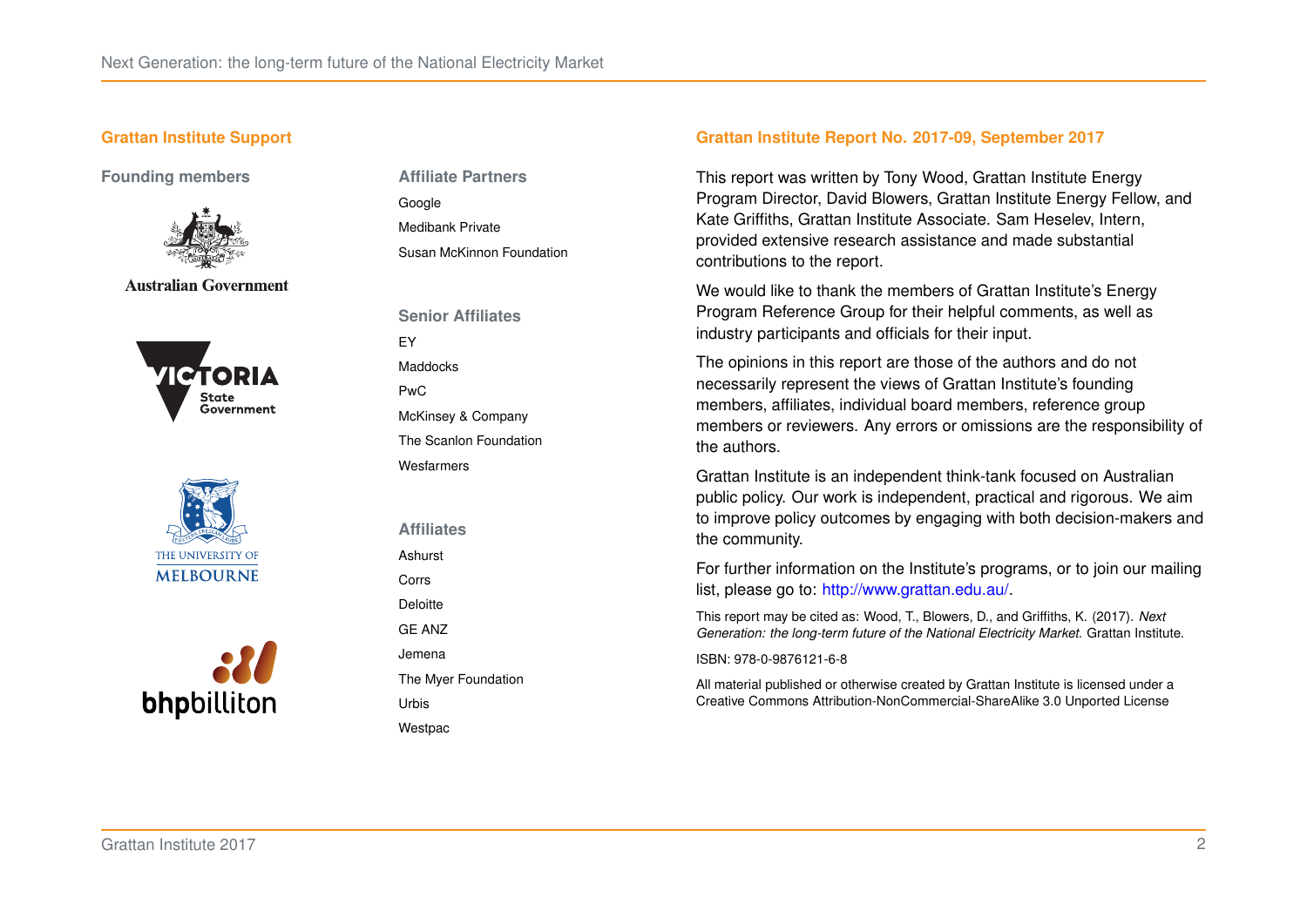## <span id="page-9-0"></span>**Overview**

Australia needs affordable, reliable, secure and sustainable power. Recent government decisions may secure the National Electricity Market (NEM) in the short term. But continuing policy uncertainty and the challenges of a changing energy mix need to be addressed to ensure the NEM delivers efficient and secure electricity in the long run.

Over its 20-year history, the NEM's wholesale spot market, supported by derivative contract markets, has provided sufficient generation to meet demand for electricity and delivered low and stable prices. But now supply in the NEM is tightening. High prices and the shutdown of large coal plants would normally drive new investment. Yet flat demand, new intermittent supply driven by the Renewable Energy Target, and uncertainty on policy to reduce greenhouse gas emissions have made it harder for the market to operate effectively.

The recommendations of the Finkel Review are designed to ensure the electricity sector can deliver its share of Australia's emissions reductions at an acceptable cost and without compromising the security of the system. Under Finkel, security and reliability obligations will be imposed on generators. The Australian Energy Market Operator (AEMO) will have more powers to ensure reserve capacity is available to meet possible shortfalls, particularly over the next two summers.

But these changes may not be sufficient for the market to deliver new investment into the future. Wind and solar generate an increasing proportion of Australia's electricity – intermittently and at zero marginal cost. Consequently, when wind and solar are operating, prices will be lower. This may cause existing generators to close, and increase the chances of very high prices when wind and solar are not available. More volatile prices will make new investment decisions more difficult. Infrequent, very high prices may be an unacceptable risk for investors, consumers and governments.

Australian governments have already directly intervened in the market. That may be politically rational, but it could spell the end of the market and prompt a slide to re-nationalisation. This is likely to make electricity more expensive in the long term, because governments have a track record of over-building.

There is a better way for Australia. Firstly, the Federal Government should implement all the Finkel Review recommendations, including a Clean Energy Target or a similar mechanism to price emissions. Second, AEMO's annual assessment of future supply and demand in the NEM should be extended to include a more robust assessment of the future adequacy of generation supply, given that new generation can require long lead times. Then, if it becomes clear that the market will not respond quickly enough to projected shortfalls, a market redesign will be required.

It is possible for market participants to enhance the existing contracts market to reduce the risks of volatile prices and underpin new investment. It would be the most effective and lowest-cost way to provide electricity for the long-term.

But this is not certain. Governments in other countries that faced such uncertainty introduced payments for capacity. Australia can draw on this wealth of international experience with different forms of capacity markets. Work should begin now on a model that can integrate with the NEM, in case it is needed.

Clear guidelines are also needed that define when and how AEMO will intervene in the market, to avoid knee-jerk responses and unpleasant market surprises. A pragmatic, planned approach offers the best prospect of affordable, reliable, secure and sustainable power for Australia.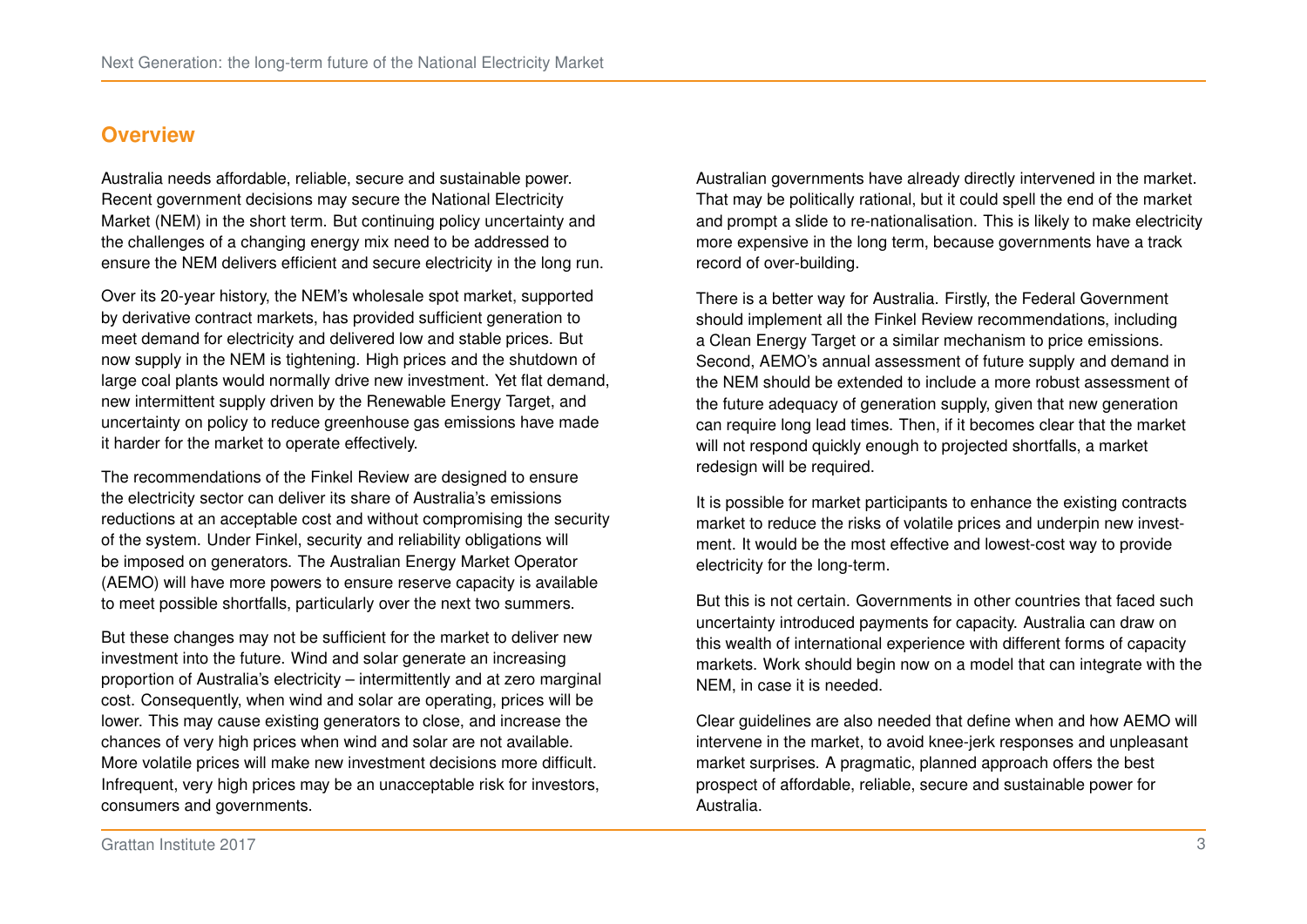## **Table of contents**

| 1 Australia's electricity supply is tightening 5                                     |
|--------------------------------------------------------------------------------------|
|                                                                                      |
| 3 Why the NEM might not work in future 16                                            |
| 4 Governments might intervene regardless 24                                          |
| 5 What are the options? $\ldots \ldots \ldots \ldots \ldots \ldots \ldots \ldots 31$ |
|                                                                                      |
| A International examples of market-wide capacity mechanisms 42                       |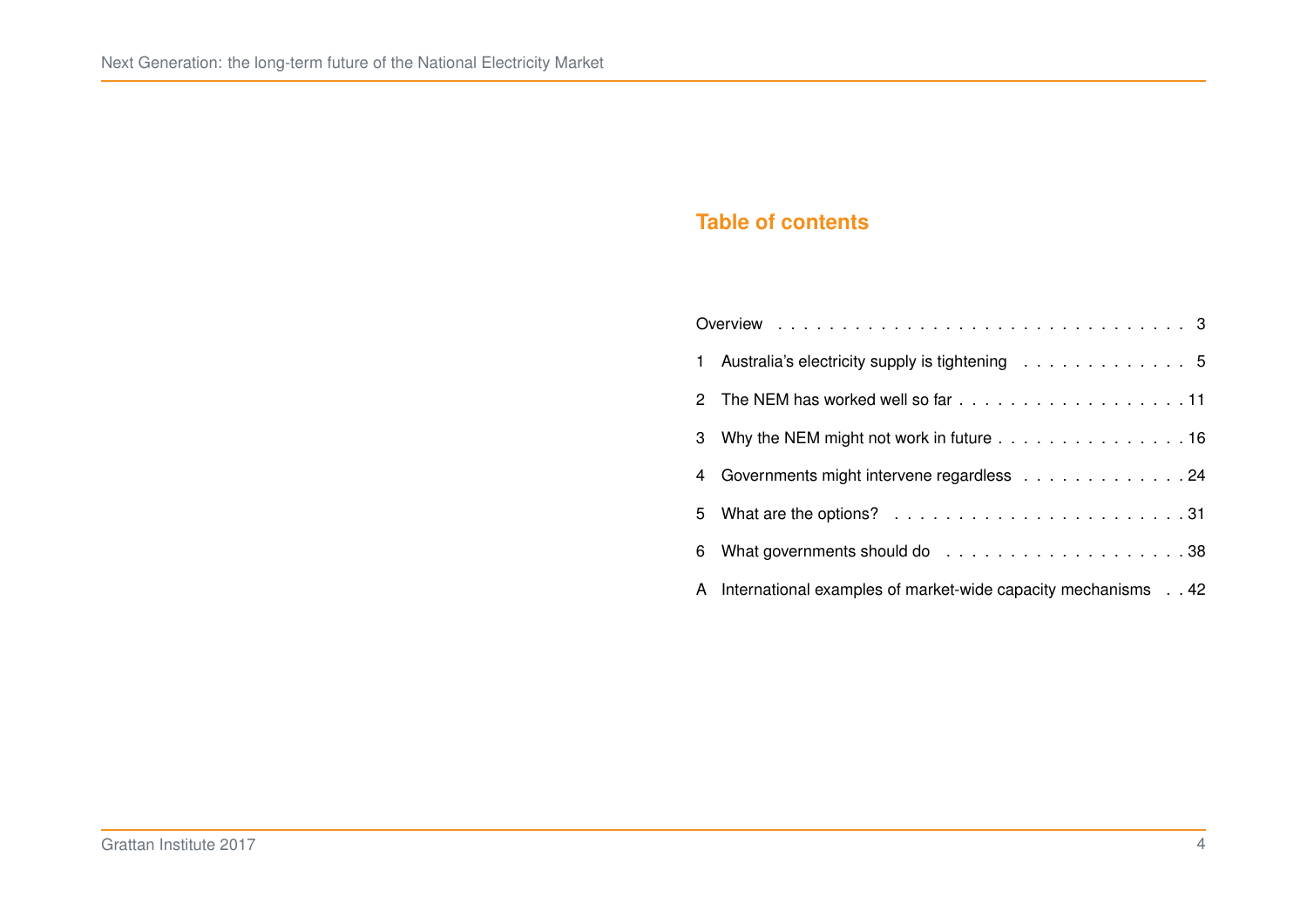## <span id="page-11-0"></span>**1 Australia's electricity supply is tightening**

The National Electricity Market (NEM), which covers eastern and southern Australia, has delivered low prices for consumers and efficient investment in generation for most of the past 20 years.<sup>[1](#page-11-1)</sup> But new challenges are emerging. Reducing greenhouse gas emissions in line with Australia's climate change policy commitments requires a fundamental change in the energy supply mix. The relative costs of different energy technologies are changing rapidly. As a result, coal-fired power stations are closing and intermittent renewables are on the rise.

New generation will have to be built in the next few years to meet the changing needs of the system (including emissions reduction and the balancing of intermittent renewables).

But policy uncertainty is undermining new investment in generation and storage, and the rise in intermittent renewables is disrupting market signals. Given recent blackouts and high electricity prices, some people fear that the NEM is now broken.[2](#page-11-2)

Chief Scientist Alan Finkel's recent review recommended government actions to improve security and reliability in the NEM.[3](#page-11-3) The Finkel blueprint acknowledged that further actions may be needed to ensure the NEM delivers timely and efficient signals for investment and divestment in the long term. The time to start planning such actions is now.

#### **1.1 New investment will be needed in the next few years**

The closures of Northern and Playford power stations in South Australia and Hazelwood power station in Victoria have reduced the amount of firm generation available in the NEM (see Figure [1.1](#page-12-0) on the following page).[4](#page-11-4) The South Australian and New South Wales systems both struggled to provide all the electricity needed during last summer.<sup>[5](#page-11-5)</sup> As a result of reduced supply and the high price of gas, wholesale electricity prices increased significantly over the past 12 months. And wholesale electricity prices are expected to remain well above historic levels (see Figure [1.2](#page-12-0) on the next page).

The immediate challenge is to avoid blackouts in the 2017/18 summer. The Australian Energy Market Operator (AEMO) is working with the industry to meet this challenge.<sup>[6](#page-11-6)</sup> Emergency measures are in place for the coming summer. The next supply risks are not expected until after 2022 when Liddell power station in NSW is due to shut (Table [1.1](#page-15-0) on page  $9$ ). $^7$  $^7$ 

The next frontier for Australian policy makers is to ensure appropriate and sufficient generation is built in the long run. New generation and storage will be needed to bring down electricity prices, reduce emissions, and avoid supply shortfalls as further generation is withdrawn.

**Resource adequacy** describes whether the system has *sufficient* generation capacity and capabilities to meet demand for electricity over

<span id="page-11-7"></span>7. [AEMO \(2017b\);](#page-52-2) and [AEMO \(2017a\).](#page-52-1)

<span id="page-11-1"></span><sup>1.</sup> The NEM has five regions with separate wholesale electricity prices (Queensland, NSW and the ACT, Victoria, South Australia and Tasmania) but electricity can be imported and exported between regions via long-distance transmission lines (known as 'interconnectors').

<span id="page-11-2"></span><sup>2.</sup> [Bailey \(2017\);](#page-53-0) [ABC \(2017a\);](#page-51-0) [Ludlow \(2017\);](#page-55-0) [Tingle \(2017\);](#page-57-0) and [Nelson \(2016\).](#page-55-1)

<span id="page-11-3"></span><sup>3.</sup> [Finkel \(2017\).](#page-54-0)

<span id="page-11-4"></span><sup>4. &#</sup>x27;Firm generation' refers to capacity that can reliably generate during peak demand, [AEMO \(2016a\).](#page-52-0)

<span id="page-11-5"></span><sup>5.</sup> The interconnected nature of the NEM means that, despite there being no withdrawal of capacity in NSW, reductions in supply in other states resulted in less generation being available for use by NSW.

<span id="page-11-6"></span><sup>6.</sup> [AEMO \(2017a\).](#page-52-1)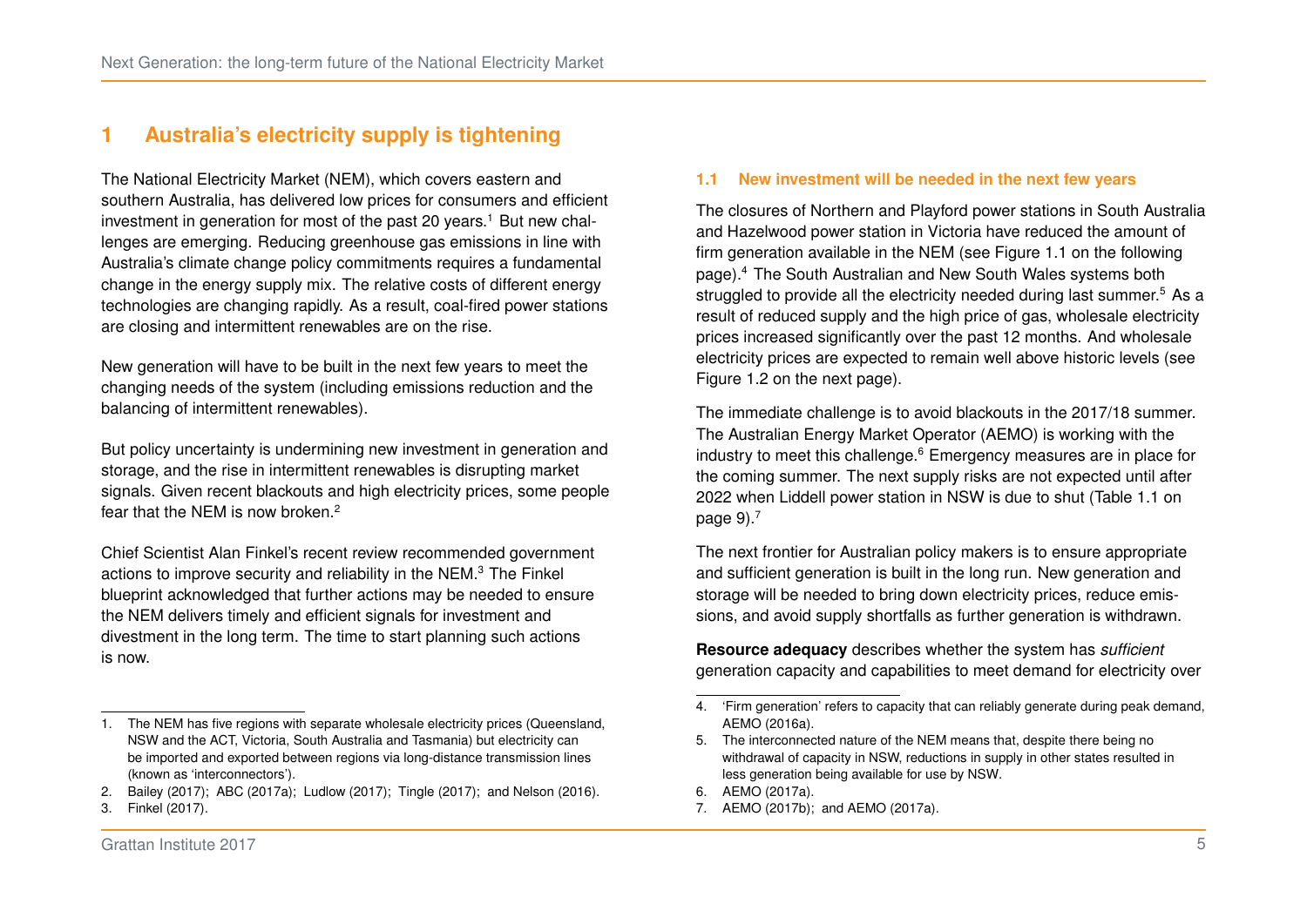

<span id="page-12-0"></span>**Figure 1.1: After five years of excess capacity, supply is now tightening Gigawatts** 

*Notes: This figure compares NEM capacity with peak demand since the NEM began. The intermittent component was calculated separately, with data for 2012-2017 only. Sources: Grattan analysis of [AER \(2017a\)](#page-52-3) and [AEMO \(2017c\).](#page-52-4)*

**Figure 1.2: Wholesale electricity prices have increased and are expected to remain above historic levels** Price per megawatt hour





*Notes: Solid lines indicate annual average wholesale prices (volume-weighted) since the NEM began. Dotted lines indicate average prices for quarterly base contracts for the next three financial years, as at the end of 2016-17. Note that contract prices tend to drop off over time because there is less demand over a year ahead. Sources: Grattan analysis of [AER \(2017b\)](#page-52-5) and [AER \(2017c\).](#page-52-6)*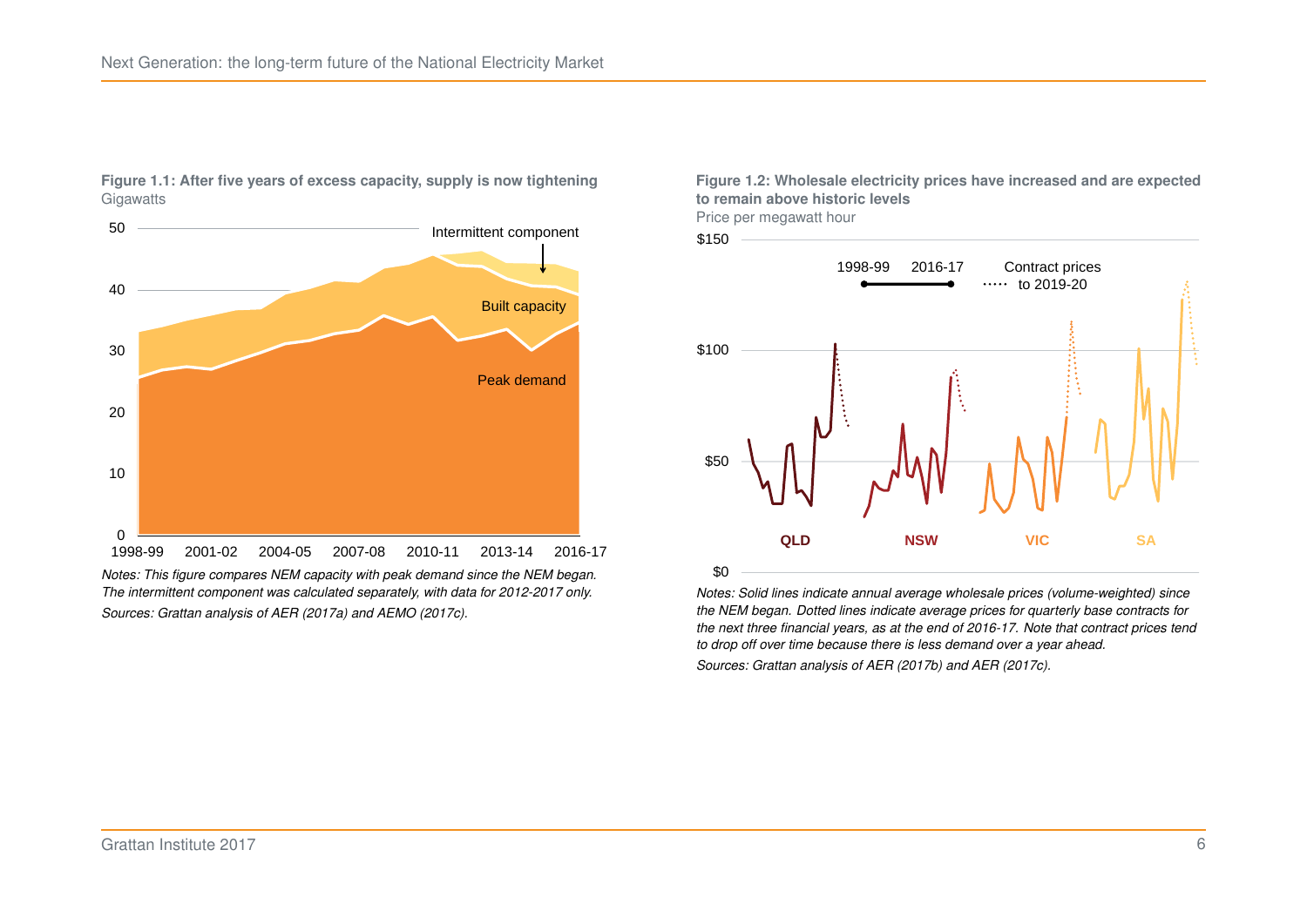time. The challenge is to ensure enough generation is built (in terms of volume) and that the generation mix has the capabilities required to meet system needs (such as the ability to ramp up quickly, keep the system balanced, and minimise pollution).<sup>[8](#page-13-0)</sup> New generation can take several years to build, so investment decisions must be *timely* to meet changes in demand and supply. An effective market provides clear, timely price signals for investment and divestment. Figure [1.3](#page-13-1) illustrates how resource adequacy relates to the broader terms 'reliability' and 'security'.

The market in 2017 is signalling for new investment, with tight supply, expected future closures, and high current and future prices. Yet no significant investment in firm capacity is evident (see Figure [1.4](#page-14-0) on the following page); there has been no new large-scale firm capacity in the NEM since 2012. New gas projects have stalled and investors do not see a future for new coal generation.<sup>[9](#page-13-2)</sup> Investment in wind and solar has been strong in recent years, supported by the Renewable Energy Target (RET), but supply to balance wind and solar will be needed.

In this messy environment, governments have shown an appetite to invest in generation and storage themselves. The South Australian Government has announced plans to build a new gas-fired generator to provide power in emergencies.<sup>[10](#page-13-3)</sup> The Federal Government has announced feasibility studies for major expansions of the Snowy and Tasmanian hydro schemes.<sup>[11](#page-13-4)</sup> Some Coalition MPs are arguing the Federal Government should build new coal-fired generation in Queensland.[12](#page-13-5) The ACT Government has contracted for new renewable generation, and similar schemes are commencing in Victoria and

<span id="page-13-1"></span>



*Note: Network capacity is not discussed in this report but is another component of resource adequacy.*

*Sources: [Simshauser \(2010\)](#page-57-1) and [AEMC \(2016a\).](#page-51-1)*

<span id="page-13-0"></span><sup>8.</sup> [Simshauser \(2010\).](#page-57-1)

<span id="page-13-2"></span><sup>9.</sup> [Priftakis \(2017\).](#page-56-0)

<span id="page-13-3"></span><sup>10.</sup> [South Australian Government \(2017\).](#page-57-2)

<span id="page-13-4"></span><sup>11.</sup> [Massola \(2017\);](#page-55-2) and [Turnbull and Hodgman \(2017\).](#page-57-3)

<span id="page-13-5"></span><sup>12.</sup> [Crowe \(2017\).](#page-53-1)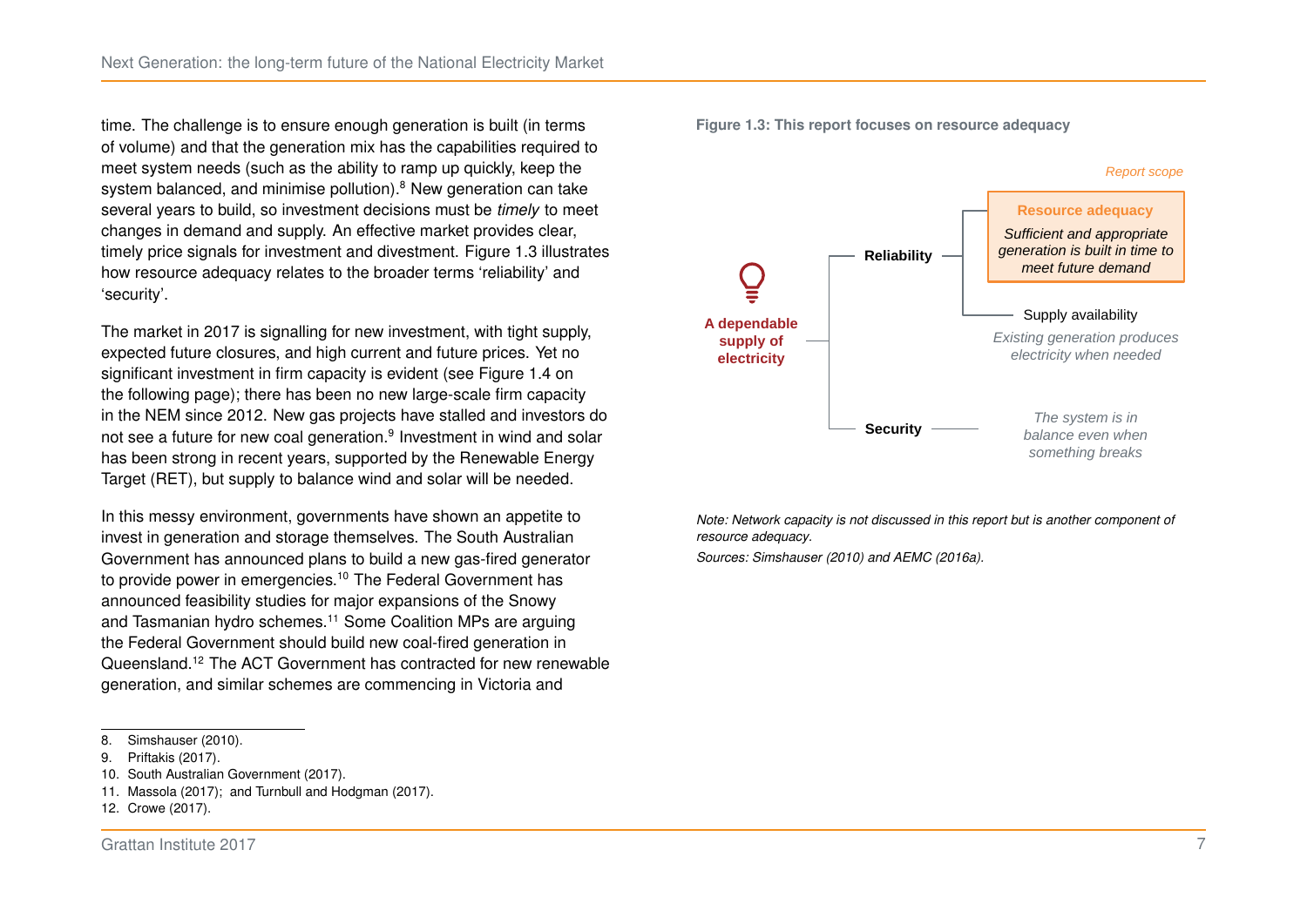Queensland. These interventions may undermine the operation of the NEM and deter private investors.<sup>[13](#page-14-1)</sup>

It would be more efficient if private investors responded to market signals by building new generation (discussed further in Chapter [4\)](#page-30-0). AGL's recent announcement that it will build a new gas generator in South Australia is a positive sign, although this is intended to replace existing gas generation rather than add to the total mix.<sup>[14](#page-14-2)</sup>

#### **1.2 Policy stability is critical to resource adequacy**

Investment decisions for new generation require a degree of predictability about future market conditions. Yet stability and predictability in energy and climate change policy has been lacking over the past decade. In submissions to the Finkel Review, the three largest electricity businesses in Australia – AGL, Energy Australia and Origin – cited climate change policy uncertainty as a major barrier to investment in new and existing generation. As Energy Australia noted:

*'Even an astutely designed policy with relatively strong incentives for change will struggle to catalyse the required investment unless it is perceived by investors to be politically secure and robust at the outset.'*[15](#page-14-3)

A stable policy environment is a necessary condition for new investment.[16](#page-14-4) Without policy stability, it is hard to see any circumstances under which the private sector will build enough generation.

- <span id="page-14-2"></span>14. [Harmsen \(2017\).](#page-54-1)
- <span id="page-14-3"></span>15. [Energy Australia \(2017\).](#page-54-2)
- <span id="page-14-4"></span>16. [Wood et al. \(2017a\);](#page-57-4) and [Wood et al. \(2016a\).](#page-57-5)

<span id="page-14-0"></span>**Figure 1.4: The investment pipeline is dominated by wind and solar** Gigawatts of potential new generation capacity by fuel type and region



*Notes: Potential new generation projects as at 5 June 2017. Proposed projects are those that have been publicly announced and may have completed initial feasibility studies, but have not yet received a Final Investment Decision (FID). Projects at the Committed stage of development have received a FID and have either started, or are expected to start construction. Rooftop solar PV installations are not included. Hydro and biomass are not included (because they are only a very small share of proposed projects).*

*Source: [AEMO \(2017c\).](#page-52-4)*

<span id="page-14-1"></span><sup>13.</sup> [Wood et al. \(2017a\).](#page-57-4)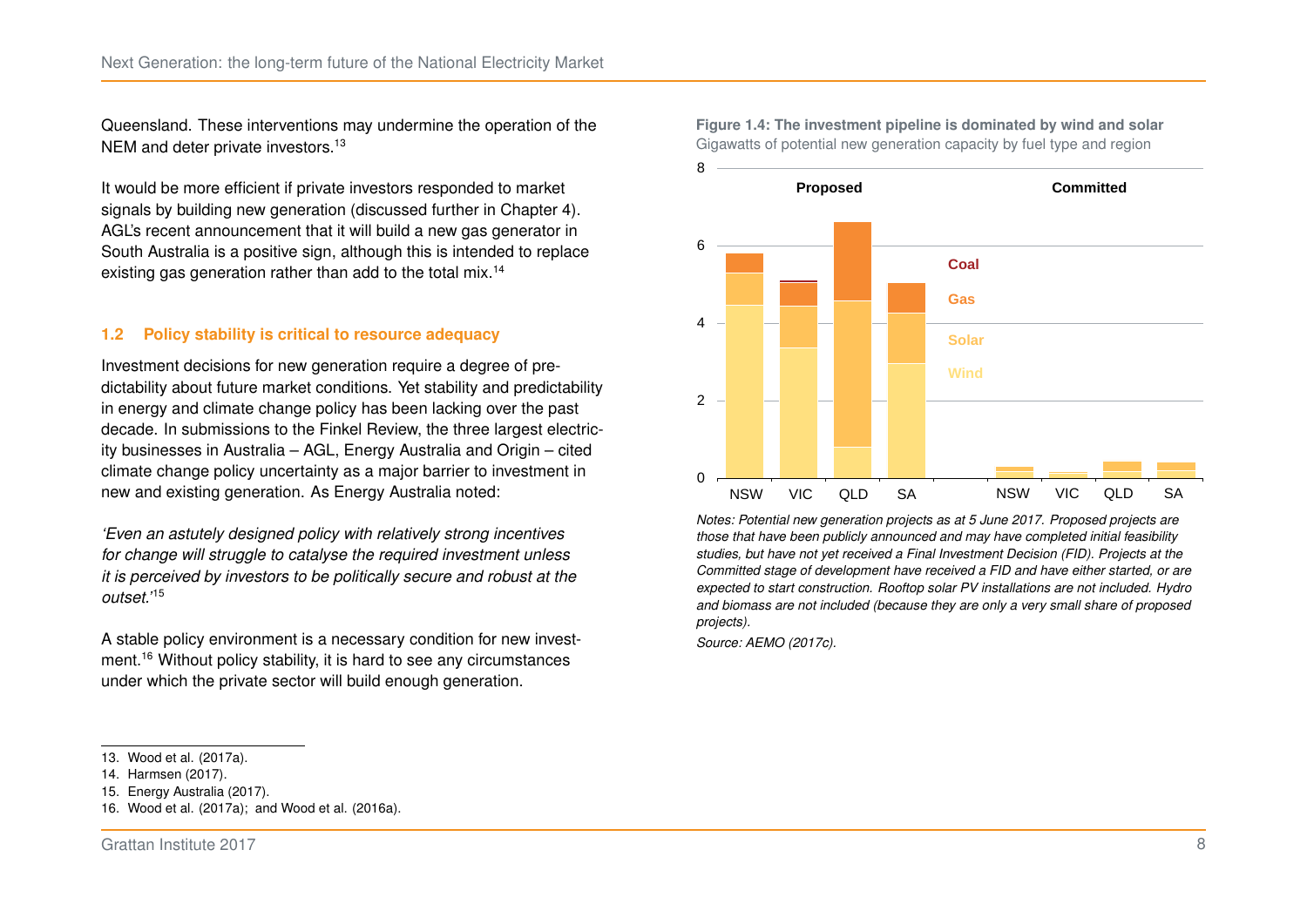#### **1.3 Finkel's blueprint could provide policy stability**

After the September 2016 statewide blackout in South Australia, the COAG Energy Council (made up of Commonwealth, state and territory energy ministers) commissioned Alan Finkel to produce a blueprint for security and reliability in the NEM.

The Finkel blueprint, delivered in June 2017, lays out an 'orderly transition' plan to give the market greater certainty on how emissions will be cut over time, and how the entry of new technologies and exit of old power stations will be managed.

The 'orderly transition' plan includes:

- ∙ An emissions reduction trajectory for the NEM that will 'set expectations to guide investment decisions in the electricity sector';
- ∙ A Clean Energy Target (CET) that will cut emissions in a similar way to the existing RET, except it subsidises a range of cleaner energy technologies, not just renewables; and
- ∙ A requirement that all large generators provide at least three years' notice prior to closure.

Industry and consumers alike have widely supported the Finkel blueprint. But the package will only deliver policy stability if it is supported by the Commonwealth, all states, and all major political parties. The COAG Energy Council has accepted 49 of Finkel's 50 recommendations, but on the key recommendation of a CET there is, as yet, no agreement.<sup>[17](#page-15-1)</sup>

#### **1.4 Beyond Finkel**

While policy stability is a necessary condition to ensure resource adequacy, it may not be sufficient. The NEM is an **energy-only market**,

| Region          | 2-year outlook                        | 10-year outlook        |  |
|-----------------|---------------------------------------|------------------------|--|
| South Australia | No shortfall with                     | No shortfall but       |  |
|                 | emergency measures                    | some risk in           |  |
|                 |                                       | 2019-20 & 2024-25      |  |
| Victoria        | No shortfall with                     | No shortfall but       |  |
|                 | emergency measures                    | some risk in all years |  |
| New South Wales | No shortfall but some<br>No shortfall |                        |  |
|                 |                                       | risk from 2022-23      |  |
| Queensland      | No shortfall                          | No shortfall           |  |
| Tasmania        | No shortfall                          | No shortfall           |  |

*Notes: Emergency measures have been introduced for the 2017-18 summer to manage projected supply shortfalls in South Australia and Victoria, including bringing back mothballed capacity, new large-scale batteries and back-up diesel generation. 'Some risk' refers to some expected unsupplied energy; 'shortfall' refers to enough unsupplied energy to breach the NEM's reliability standard. The 2-year outlook is the June 2017 Energy Supply Outlook; the 10-year outlook is the Energy Statement of Opportunities September 2017 forecast.*

*Sources: [AEMO \(2017a\)](#page-52-1) and [AEMO \(2017b\).](#page-52-2)*

meaning that generators are only paid for the energy they produce to meet demand.[18](#page-15-2) The term 'energy-only' is used in contrast to markets that pay for both energy produced and generation capacity (whether or not it is needed).

The resource adequacy of energy-only markets such as the NEM has long been questioned and debated.<sup>[19](#page-15-3)</sup> Even Finkel argued that:

#### <span id="page-15-0"></span>**Table 1.1: Short and long-term risks projected for the NEM**

<span id="page-15-1"></span><sup>17.</sup> [COAG Energy Council \(2017\).](#page-53-2)

<span id="page-15-2"></span><sup>18.</sup> Generators receive revenue through the wholesale market for the energy they produce. They also receive revenue through contract markets that are directly linked to the wholesale market, and through provision of ancillary services to help keep the system in balance (but ancillary services are usually only a small part of a generator's income).

<span id="page-15-3"></span><sup>19.</sup> [Vries \(2003\);](#page-57-6) [Hogan \(2005\);](#page-54-3) [Joskow \(2006\);](#page-54-4) [Joskow \(2008\);](#page-54-5) [Simshauser](#page-56-1) [\(2008\);](#page-56-1) [Simshauser \(2010\);](#page-57-1) [Cramton et al. \(2013\);](#page-53-3) [Riesz and MacGill \(2013\);](#page-56-2) [Hirth and Ueckerdt \(2014\);](#page-54-6) [Newbery and Grubb \(2014\);](#page-55-3) and [Keay \(2016\).](#page-55-4)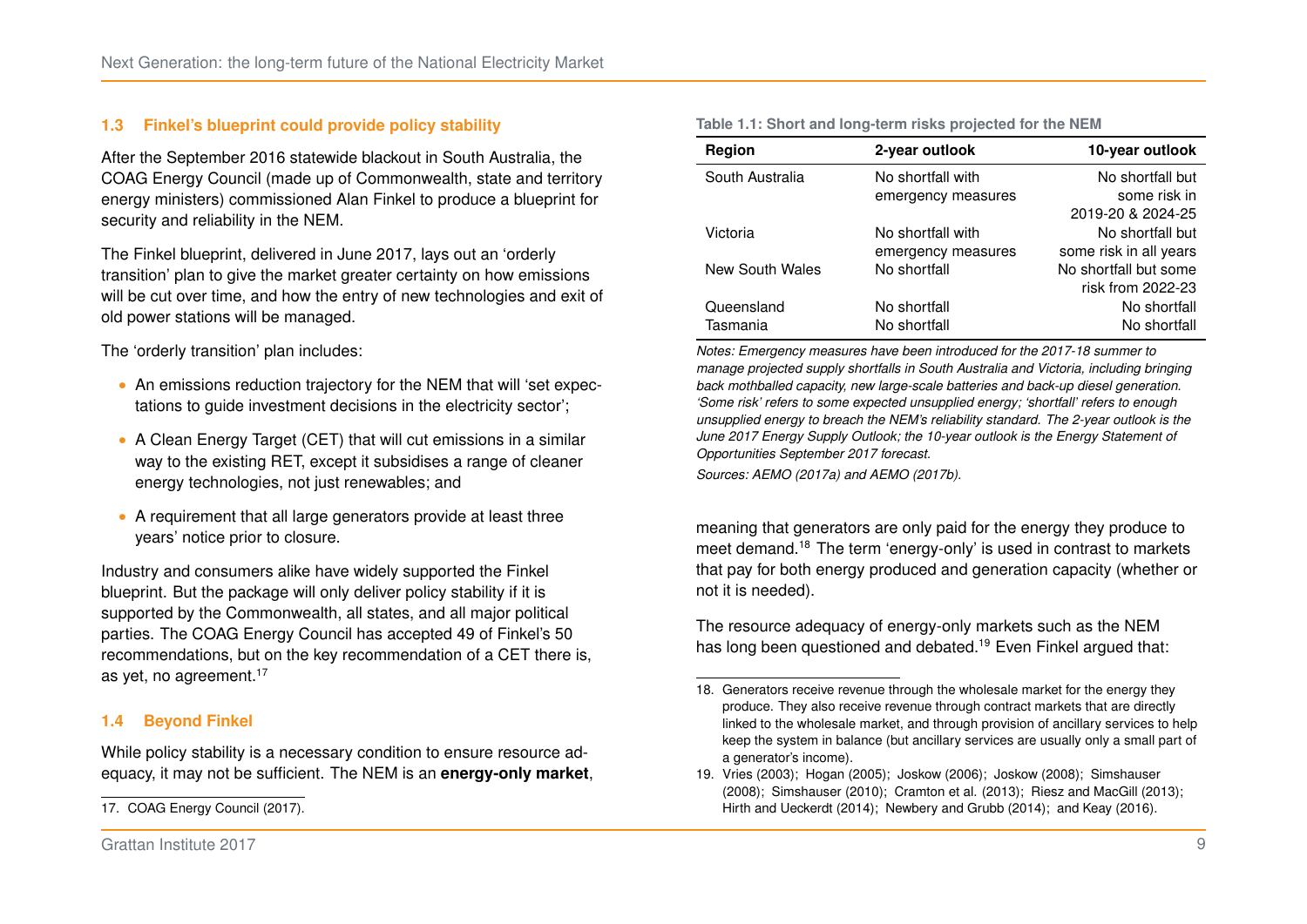*'existing wholesale and contract market investment signals alone are no longer a suitably dependable mechanism to ensure the reliability* of the NEM'.<sup>[20](#page-16-0)</sup> However, in light of more urgent priorities, he did not recommend additional investment signals such as introducing a market for capacity.

AEMO's recent advice to the Federal Government on dispatchable capability argued in a similar vein that: *'the current market design is unlikely to provide adequate and sustained signals to the market to incentivise development of new flexible dispatchable resources . . . over the medium and long-term.'*[21](#page-16-1) AEMO recommended a new long-term mechanism be developed.

This report focuses on whether the NEM can deliver resource adequacy in its current form (with the Finkel blueprint enhancements), or whether an additional mechanism is needed to ensure appropriate investment in future generation capacity.

We first explain how the market currently works and assess its performance to date (Chapter [2\)](#page-17-0). We then discuss new risks to resource adequacy that may arise from an energy market in transition (Chapter [3\)](#page-22-0).

The NEM has a strong record, and current risks to supply are manageable. But these emerging risks will make it more difficult to ensure adequate capacity in future. Given this uncertainty, Australia should start to prepare now for the possibility that an additional mechanism will be needed to ensure sufficient and appropriate generation and storage is built.

Recent events have shown that governments will intervene if the market is not seen to be delivering a dependable supply of electricity. But governments should not rush in, in case they make matters worse (Chapter [4\)](#page-30-0).

Grattan Institute 2017 **10** 

There are several possible mechanisms to ensure resource adequacy (Chapter [5\)](#page-37-0). If a mechanism is needed, then preference should be given to one that maintains competitive pressure on market participants to build cheaper, cleaner and more reliable generation. Our conclusion is that private investors need to respond soon, and in the meantime, policy makers should begin preliminary design work and monitor the market closely (Chapter [6\)](#page-44-0).

<span id="page-16-0"></span><sup>20.</sup> Finkel [\(2017,](#page-54-0) p. 83).

<span id="page-16-1"></span><sup>21.</sup> [AEMO \(2017d\).](#page-52-7)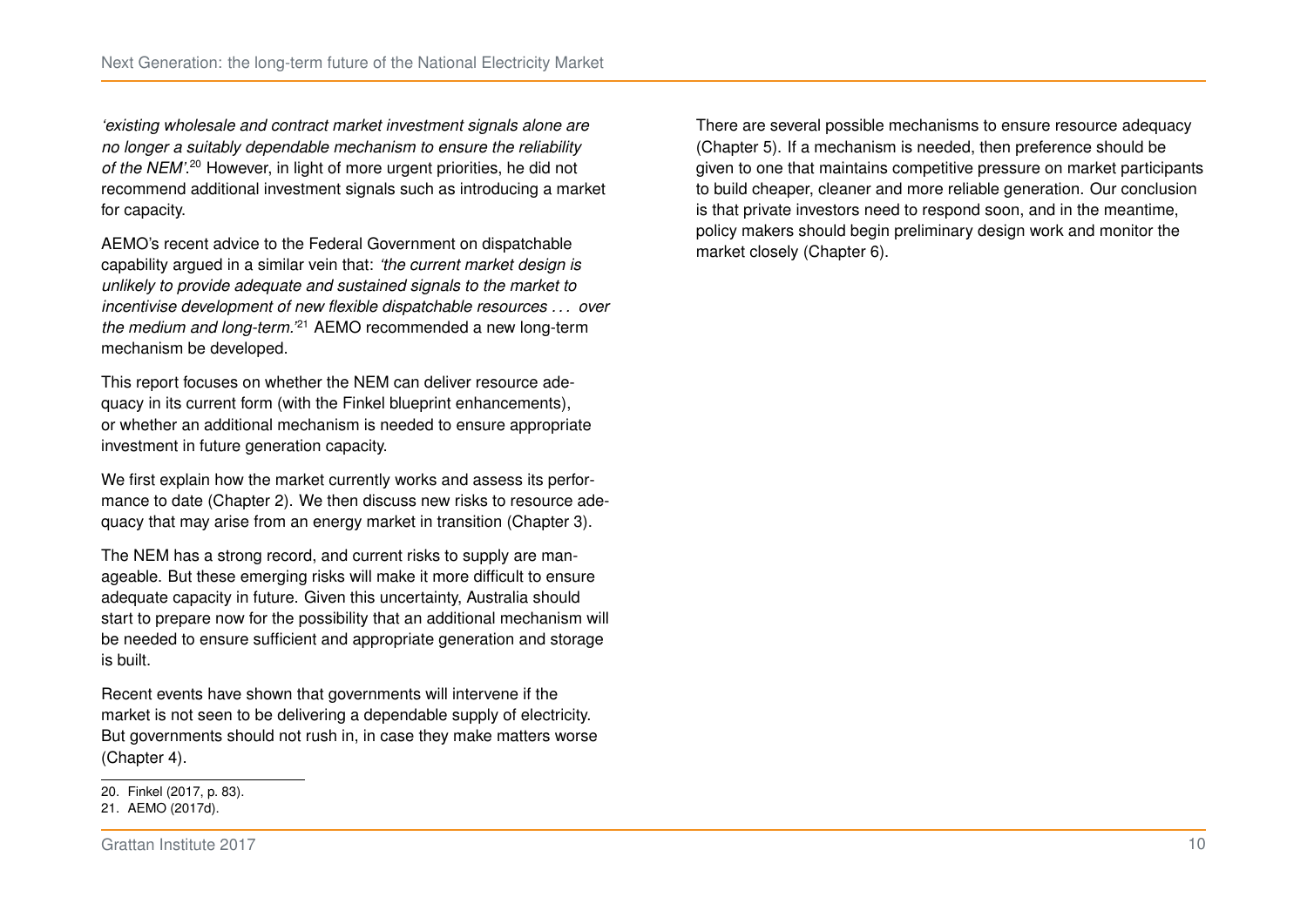## <span id="page-17-0"></span>**2 The NEM has worked well so far**

In the NEM, generators are scheduled to dispatch electricity and are paid for the energy they supply. Retailers and large industrial consumers buy electricity through this market. All parties also contract with each other to manage their risk in the wholesale market. For the NEM to be sustainable, revenue from its wholesale and derivative contract markets must cover generators' full costs. The RET provides an additional revenue stream for renewable energy, independent of the wholesale and contract markets.

The NEM has worked well for almost 20 years but it now faces new challenges. The tightening of supply, policy uncertainty, and the increasing share of intermittent renewable generation (which has a different cost structure to traditional generation) will test the market.

#### **2.1 How generators make money in the NEM**

Generators bid into the market to provide electricity for each five-minute interval of every day. AEMO ranks all bids in order from cheapest to most expensive (the 'bid stack') and dispatches the cheapest set of bids that meets the needs of the system. The price paid to all generators dispatched is the bid of the last generator needed (see Figure [2.1\)](#page-17-1).

The incentive is for generators to bid at their marginal cost – the cost of producing an extra unit of electricity. If they bid a higher price they risk not being dispatched and therefore not receiving any revenue. If they bid a lower price they could lose money on the electricity they produce.

When a generator with high marginal costs sets the price, all other generators benefit from additional revenue. They get a price for electricity that is greater than their marginal cost, allowing them to recover some of their fixed costs.



<span id="page-17-1"></span>**Figure 2.1: An example of the 'bid stack' to determine dispatch and price** Output dispatched to meet 1000 megawatts of demand

*Note: In this example, the bid of Generator 5 (\$50 per MWh) sets the price paid to all five generators needed to meet demand. Generator 6 is not required, so does not receive any payment.*

*Source: Reproduced from AEMO [\(2010a,](#page-51-2) p. 11).*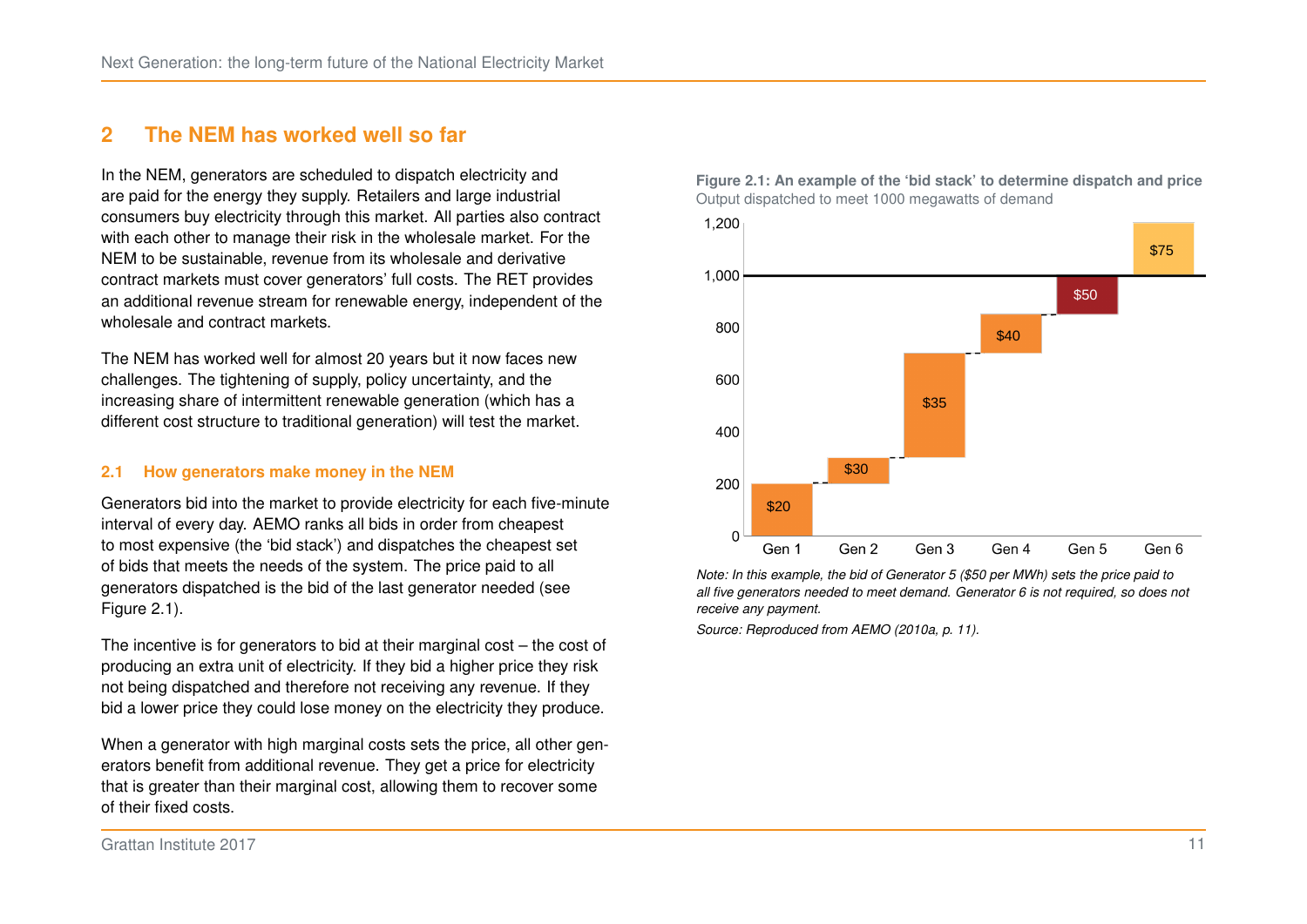But if every generator bids into the market at their marginal cost there is a problem: when does the generator with the highest marginal cost recoup their fixed costs? High marginal-cost generators rely on scarcity pricing – infrequent periods of very tight supply, when they can set the price high enough to recover their fixed costs.[22](#page-18-0) All generators benefit from additional revenue during scarcity periods.

Prices in the wholesale electricity market are volatile, so market participants manage their exposure through vertical integration or through contracting with each other. High prices pose a risk for retailers, while periods of low or highly unpredictable prices pose a risk for generators. Contracts are typically based on an average price, reducing the risks for both parties. This is known as 'hedging'.

All electricity is traded through the wholesale market even though at any given time, most of it is under private contract.<sup>[23](#page-18-1)</sup> The price agreed in the contract is the price paid for electricity by end consumers, but contracts remain linked to the wholesale 'spot' price.

For example, under a 'swap' contract, a retailer can agree to buy electricity from a generator for an expected average of the spot price over a period of time. Under a 'cap' contract, retailers pay generators a fixed price to reduce their exposure to high spot prices (usually over \$300 per megawatt hour). If the high price occurs, the generator effectively pays the difference between the actual spot price and the agreed cap price on behalf of the retailer. When wholesale prices rise, the value of swap contracts will increase too, and when wholesale prices are frequently very high, the value of cap contracts increases. The wholesale and contract markets are therefore linked, and both are important to how generators make money in the NEM.

#### **2.2 High prices and contracts encourage new investment**

Energy-only markets rely on high prices during times of scarcity to prompt new investment (or to bring back mothballed capacity).[24](#page-18-2) The size and duration of high prices provides a signal, not just for more supply, but also for the kind of generation that is most needed in the market<sup>[25](#page-18-3)</sup>

While high prices provide the signal, contracts provide the means. A contract offers a guaranteed revenue stream that helps in accessing loans and securing the finance required to build a new generator. 'Futures' trading on the ASX is available up to four years ahead of delivery, and private 'over the counter' (OTC) bilateral contracts can be much longer.<sup>[26](#page-18-4)</sup>

Usually a retailer will have almost all their customer load under contract for the year ahead, but very little under contract four-to-five years out (see Figure [2.2](#page-19-0) on the following page). This means new and existing generators may not have security of revenue in the long term. Unless generators can secure a long-term contract for supply (with a retailer or a large industrial customer), they will be reliant on wholesale prices staying high enough over time to ensure future short-term contracts continue to cover their costs.

#### **2.3 The NEM has delivered sufficient capacity**

The success of the NEM in delivering resource adequacy over the past two decades suggests that energy-only markets can work.

<span id="page-18-0"></span><sup>22.</sup> Scarcity pricing is not the same as exercising market power. Scarcity pricing only occurs during tight supply when the marginal generator is the final generator available to be dispatched. Exercising market power means artificially increasing prices through behaviour to increase revenue.

<span id="page-18-1"></span><sup>23. 90-100</sup> per cent of a typical retailer's load is under contract [\(MEI \(2016\)\)](#page-55-5).

<span id="page-18-2"></span><sup>24.</sup> [Hogan \(2005\).](#page-54-3)

<span id="page-18-3"></span><sup>25.</sup> *e.g.* If price peaks are brief but very high, more flexible generation might be needed that can be switched on during peak periods. Alternatively, if prices are up throughout the day, a low-cost baseload generator may be needed.

<span id="page-18-4"></span><sup>26.</sup> Although because these deals are made privately, there is no real visibility of contract volumes, terms, or length.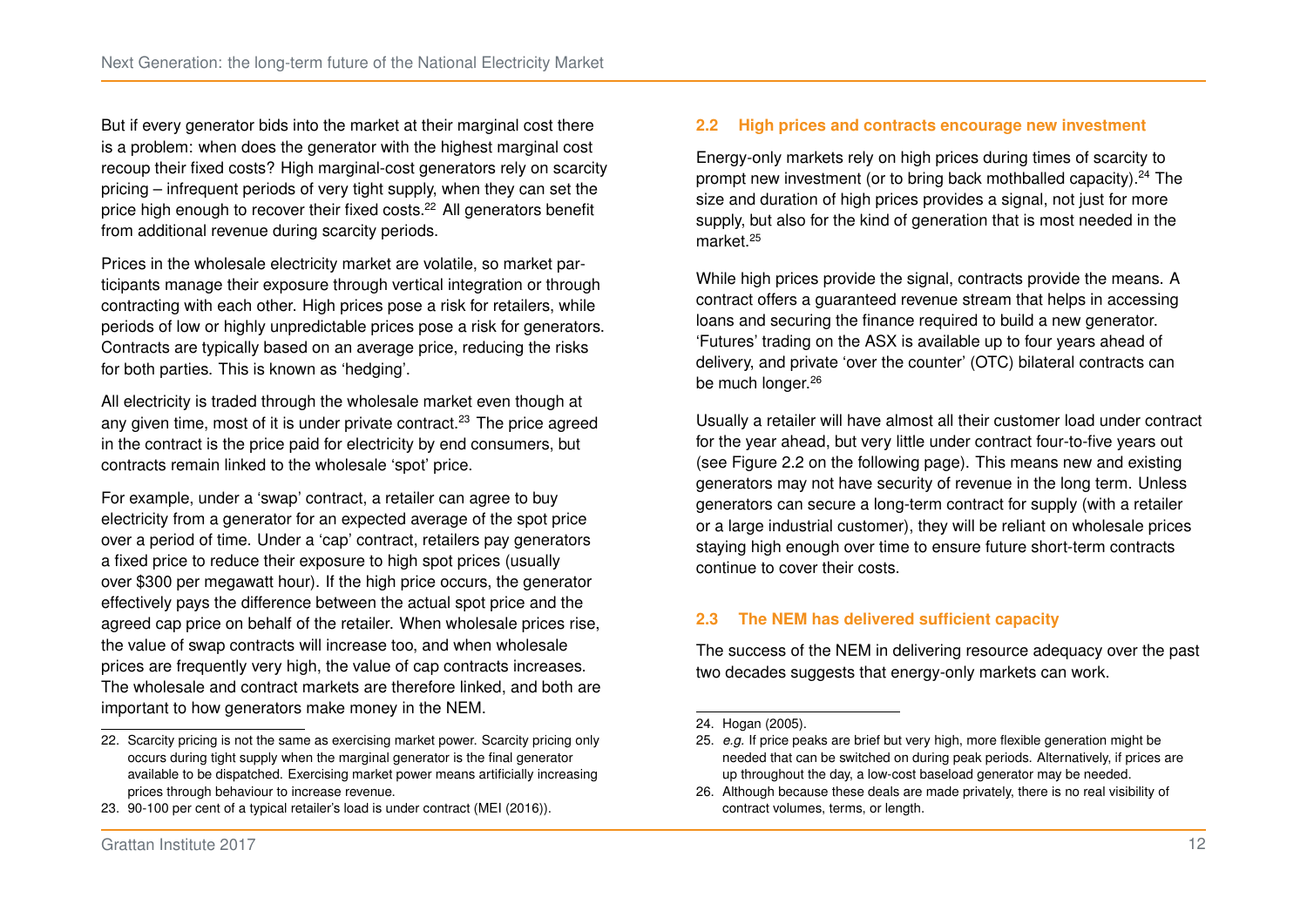Only twice has there been insufficient capacity in the market to meet the reliability standard:[27](#page-19-1) in Victoria and South Australia in January 2009, during the height of a heatwave and drought that contributed to the Black Saturday bushfires in Victoria.<sup>[28](#page-19-2)</sup>

In each year of the past decade there have typically been only 10-20 occasions where back-up was *not* available, had it been needed. However, in 2016-17 this jumped to around 50 occasions, indicating that supply is much tighter since the retirement of Northern power station in May 2016 and Hazelwood in March 2017.<sup>[29](#page-19-3)</sup>

Many new generators have been built in the past 20 years, while others have exited the market (see Figure [2.3](#page-20-0) on the next page). This seems to suggest that an energy-only market can provide the right signals to drive the investment that is needed, but as the next section shows, government policy settings have been an important influence.

#### **2.4 Policy settings have been important to investment**

Since market liberalisation in the late 1990s, most new capacity has come from the private sector.[30](#page-19-4) But government policy settings have



0%

20%

<span id="page-19-0"></span>**Figure 2.2: Most demand is under contract in the short-term** Per cent of load hedged for a typical retailer

*Note: J.P. Morgan estimates of a typical hedge book profile, based on company data. Source: Reproduced from [MEI \(2016\).](#page-55-5)*

1 2 3 4 5 Years forward

<span id="page-19-1"></span><sup>27.</sup> The reliability standard sets the expectation that demand will be met 99.998 per cent of the time in each region in the NEM. In practice this means that electricity supply can be at risk for only 11 minutes per year per region, on average, usually at times of peak demand. This standard is set by the Australian Energy Market Commission's Reliability Panel to guide investments in generation and transmission to meet the standard [\(AEMC \(2017a\)\)](#page-51-3).

<span id="page-19-2"></span><sup>28.</sup> Other blackouts have occurred, but most blackouts arise because something in the system breaks rather than because of insufficient generation capacity [\(AEMO](#page-52-8) [\(2017e\)\)](#page-52-8).

<span id="page-19-3"></span><sup>29.</sup> [AEMC \(2017b\).](#page-51-4)

<span id="page-19-4"></span><sup>30.</sup> [Simshauser \(2009\).](#page-56-3) Note until the early 1990s, power stations were financed by loans either backed or issued by state governments. All government-owned power stations in Victoria and South Australia were privatised by the late 1990s, and most NEM jurisdictions had surplus capacity when the NEM was created in 1998. Queensland was a notable exception – market conditions at the time of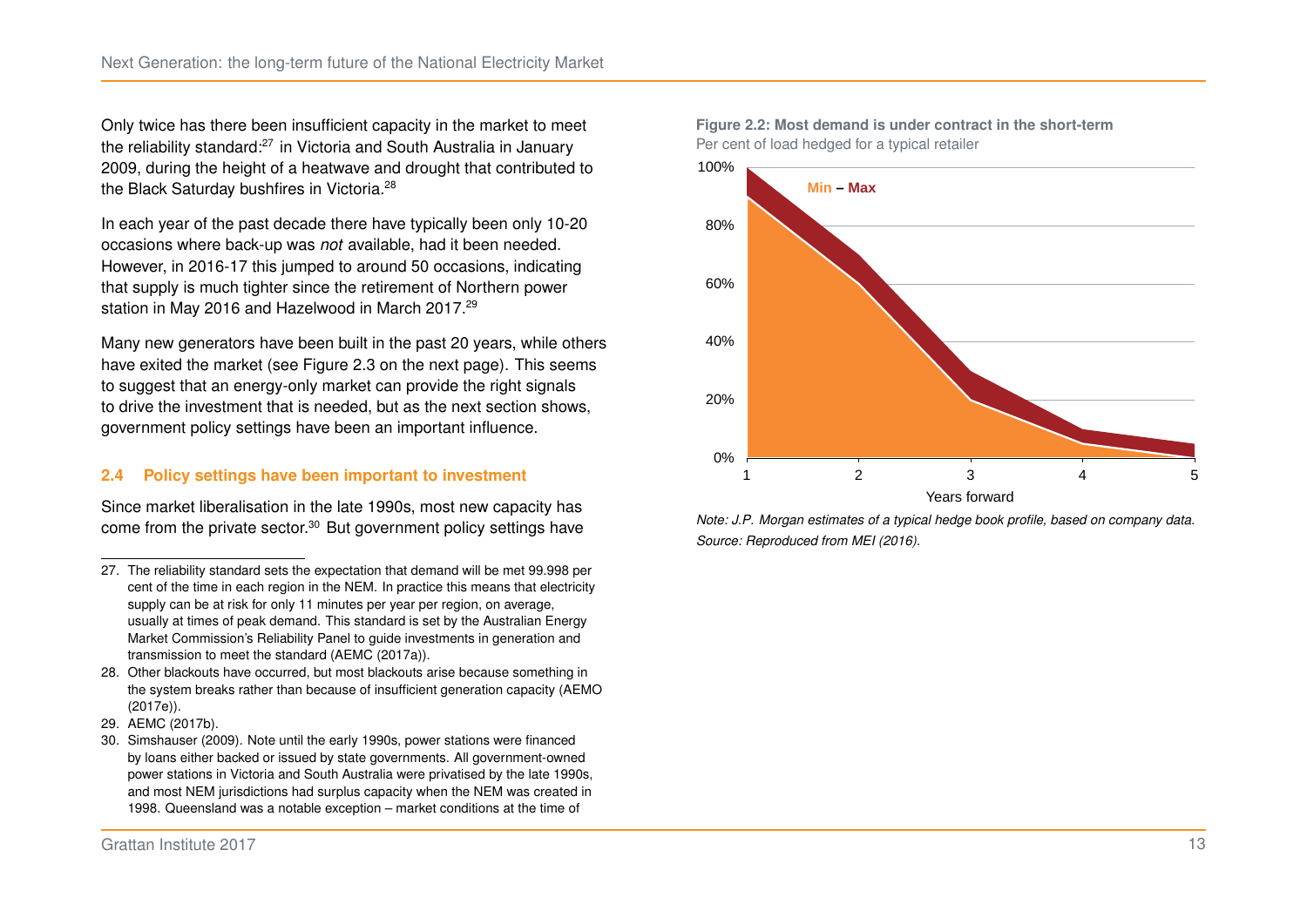created favourable conditions for a large share of private investment, in three ways (see Figure [2.4](#page-21-0) on the following page).

First, two major coal-fired power stations built in the early 2000s were 50/50 joint ventures between government-owned and private companies.

Second, the Queensland Government encouraged significant investment in new gas generation from 2005 to 2013 by requiring electricity retailers to obtain 15 per cent of electricity sold or used in Queensland from power generated using natural gas.[31](#page-20-1)

Third, renewable energy receives additional revenue under the RET, so while the private sector has been investing in large-scale renewable generation, particularly wind, these investments are subsidised. And some have also been supported by government grants through the Australian Renewable Energy Agency (ARENA) and long-term contracts under the ACT Government's reverse auction scheme.

It is unclear what policy settings (if any) will drive new investment in the decades to come. And there are other uncertainties:

- ∙ Rising demand has been an important driver of investment in the past, but the demand outlook is now flat;
- ∙ An ageing generation fleet means power station closures are on the horizon and the exact timing of these retirements may not always be predictable; and
- ∙ The increasing penetration of intermittent renewable generation creates new risks for investors and consumers, as the next chapter will show.

#### Grattan Institute 2017 **14**

#### <span id="page-20-0"></span>**Figure 2.3: There has been substantial investment and divestment in generation since the NEM began**

Annual change in generation capacity, gigawatts



*Note: Retirements exclude mothballed plants that are not in use bus can be brought back into use.*

*Sources: The Australian Energy Regulator (AER) provided data up to 2015-16 as per [AER \(2017d\);](#page-52-9) 2016-17 data comes from AEMO generation information as at 5 June 2017 [\(AEMO \(2017c\)\)](#page-52-4).*

<span id="page-20-1"></span>liberalisation favoured investment in baseload generation and led to excess entry into the market, see [Simshauser \(2006\).](#page-56-4)

<sup>31.</sup> [Gibson et al. \(2013\).](#page-54-7)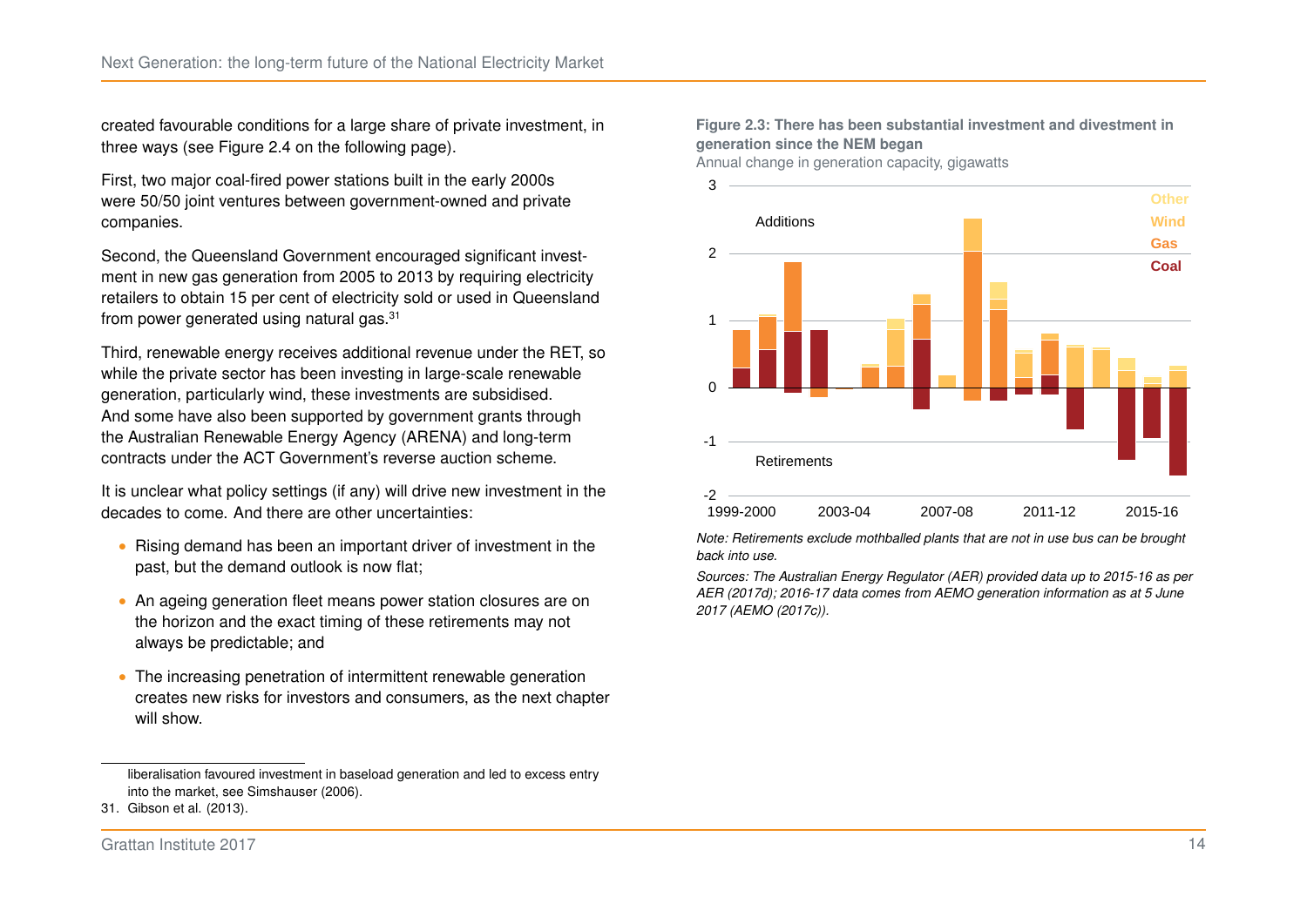<span id="page-21-0"></span>**Figure 2.4: There has been a mix of public and private investment in new large-scale generation**

Total investment in generation capacity, gigawatts, 1999-2016



*Notes: Coal, gas, wind and solar represent 95 per cent of large-scale generation investment in the NEM since 1998. The other 5 per cent includes hydro, landfill gas and diesel, among other things. The Queensland Government's Gas Scheme encouraged private investment in 2GW of new gas. The 'Government' column includes 1.3GW of coal entered into as a 50/50 public-private joint venture. Most large-scale wind and solar generation is privately-owned, but subsidised under the Federal Government's Renewable Energy Target.*

*Sources: Grattan analysis of AER data of new investment by fuel type [\(AER \(2017d\)\)](#page-52-9), AEMO generation information as at 5 June 2017 [\(AEMO \(2017c\)\)](#page-52-4), and [Simshauser](#page-56-1) [\(2008\).](#page-56-1)*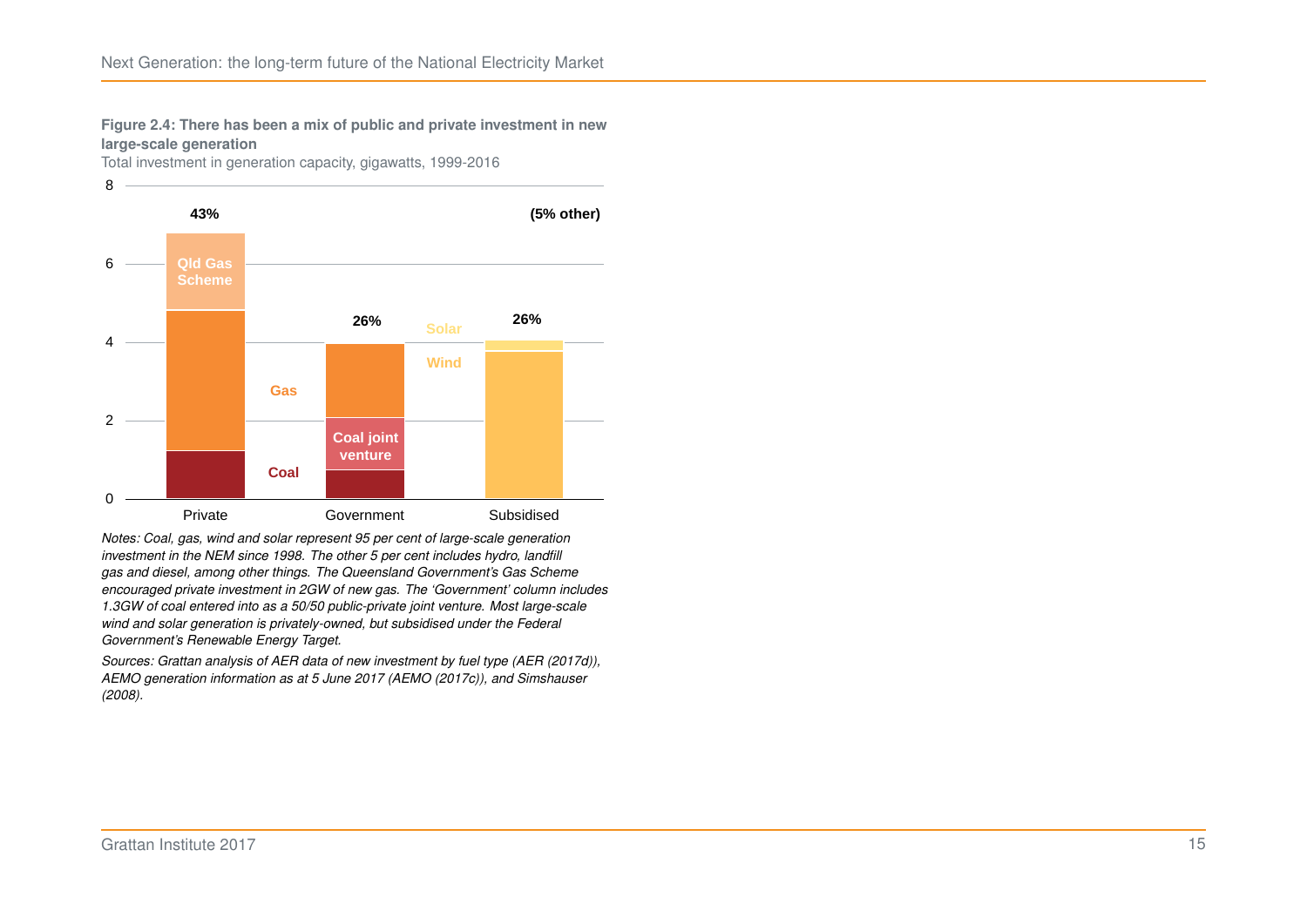## <span id="page-22-0"></span>**3 Why the NEM might not work in future**

The rise of intermittent renewable energy raises new questions about the effectiveness of investment signals in the NEM. Wind and solar generators have different cost structures and availability that challenge the existing market. All generators – including wind and solar – may struggle to recover their full costs in the NEM as the proportion of intermittent renewables grows.

Prices are likely to be more volatile, with more low prices when wind and solar energy are available and more high prices when they are not. Extreme price volatility creates problems for an energy-only market. Governments would have to accept the need for very high prices in times of short supply. Market participants would have to increase both short-term hedging activity to manage risk, and longer-term contracting to secure investment. And households and businesses would also need to be more flexible in their electricity use when supply is tight. It will not be easy to meet all three conditions.

#### **3.1 It will be harder to recoup fixed costs in a zero-marginal-cost world**

The NEM was not designed with the rapid rise of wind and solar generation in mind. Yet renewables now represent a major share of generation in some regions, particularly South Australia. They have a different cost structure. Wind and solar have high capital costs but effectively zero marginal costs; once the facility is built, the energy produced is essentially free.

Given generators have an incentive to bid their marginal cost, when there is more zero-marginal-cost generation in the market, there are more periods when the wholesale price is very low or zero. During these periods, all generators – including renewables – will struggle to recover their fixed costs.[32](#page-22-1) At present, low prices are less of a problem for renewable generators because they receive revenue through the RET when they generate.<sup>[33](#page-22-2)</sup> But the RET plateaus after 2020 (although the CET will help, if it comes into effect).<sup>[34](#page-22-3)</sup>

The result of this dynamic is shown in Figure [3.1](#page-23-0) on the next page. As intermittent zero-marginal-cost generation is added, generators can only recover their costs if there are more high price events (and/or *higher* high price events) to counteract times when there are low, or even negative, prices. This will lead to greater price volatility.

South Australia, where wind accounts for more than 40 per cent of the electricity generated, illustrates this dynamic. Very low and very high prices are far more frequent there than in states with less intermittent generation (see Figure [3.2](#page-24-0) on page [18\)](#page-24-0).

Price volatility is an important feature of an efficient market, because high prices provide an incentive for new investment. But extreme price volatility increases the risks and associated costs for all market participants. And these risks and costs need to be managed if new generation is to be built. Increased price volatility could be challenging for three reasons:

- **1.** Higher and more frequent price spikes may prove too risky for investors, retailers, consumers and/or governments;
- **2.** There may be too few contracting opportunities to manage risk and bring on new supply; and/or
- <span id="page-22-1"></span>32. [Riesz and MacGill \(2013\).](#page-56-2)
- <span id="page-22-2"></span>33. Also some state governments are providing – or proposing to provide – contracts to renewables that guarantee revenue, regardless of the wholesale market price.

<span id="page-22-3"></span><sup>34.</sup> The RET peaks in 2020, but certificates to meet the 2020 target must continue to be surrendered until 2030 when the scheme will fully close.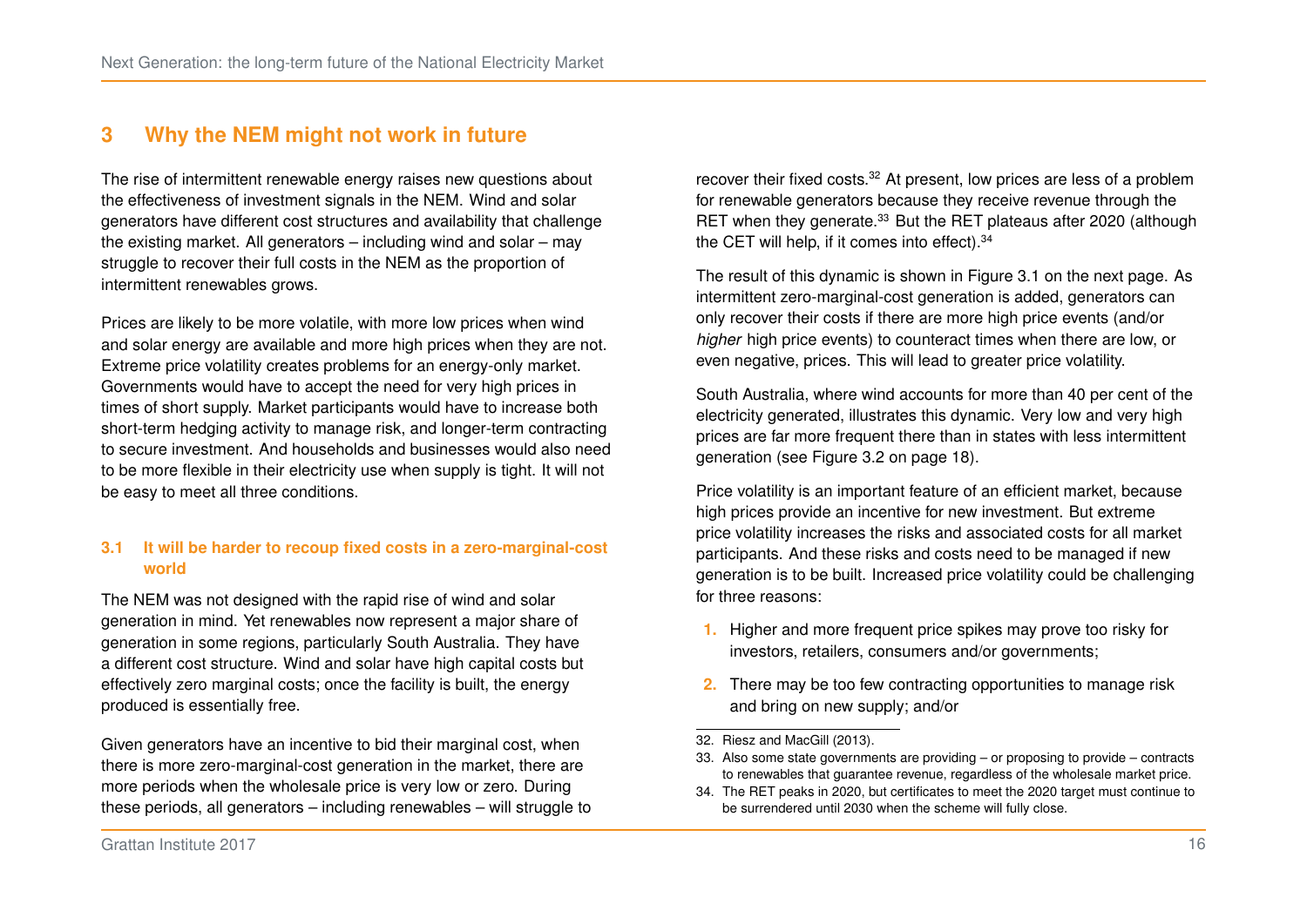**3.** Demand may prove to be insufficiently flexible to ensure resource adequacy.

#### **3.2 High prices can mean unacceptable risks**

The price volatility created by high proportions of zero-marginal-cost electricity may be unacceptable to investors, retailers, consumers, and governments.<sup>[35](#page-23-1)</sup> High volatility in spot market prices and therefore in revenue will make financiers nervous if a large proportion of a generators' revenue relies on unpredictable periods of high pricing.

Wholesale electricity markets usually have imposed price floors and caps to protect participants against extreme risks. The Market Price Cap (MPC) is the key regulatory mechanism designed to ensure that prices can get high enough to attract new investment, but not so high as to hurt consumers (through abuse of monopoly market power in times of scarcity).[36](#page-23-2)

If the price cap is set too low, new investment may be deterred because there may not be sufficient revenue in the market for generators to recover their fixed costs. The MPC in Australia, now \$14,200 per megawatt hour, is considered high by international standards (see Table [3.1](#page-25-0) on page [19\)](#page-25-0).<sup>[37](#page-23-3)</sup> A high MPC means greater price volatility.

As the share of intermittent renewables in the market increases, prices may need to go even higher and the price cap may need to be increased. A 2016 study modelled an extreme scenario of 100 per cent renewables and no demand response. It estimated a price cap

<span id="page-23-0"></span>



*Notes: LRMC = long-run marginal cost; SRMC = short-run marginal cost. Source: Grattan analysis.*

<span id="page-23-1"></span><sup>35.</sup> [Nelson \(2016\);](#page-55-1) and [AESO \(2016\).](#page-53-4)

<span id="page-23-2"></span><sup>36.</sup> The MPC is set by the AEMC's Reliability Panel, at a level deemed sufficient to deliver the investment in generation capacity needed to ensure the NEM's 'reliability standard' is met [\(AEMC \(2017a\)\)](#page-51-3).

<span id="page-23-3"></span><sup>37.</sup> [CIGRE Working Group \(2016\).](#page-53-5)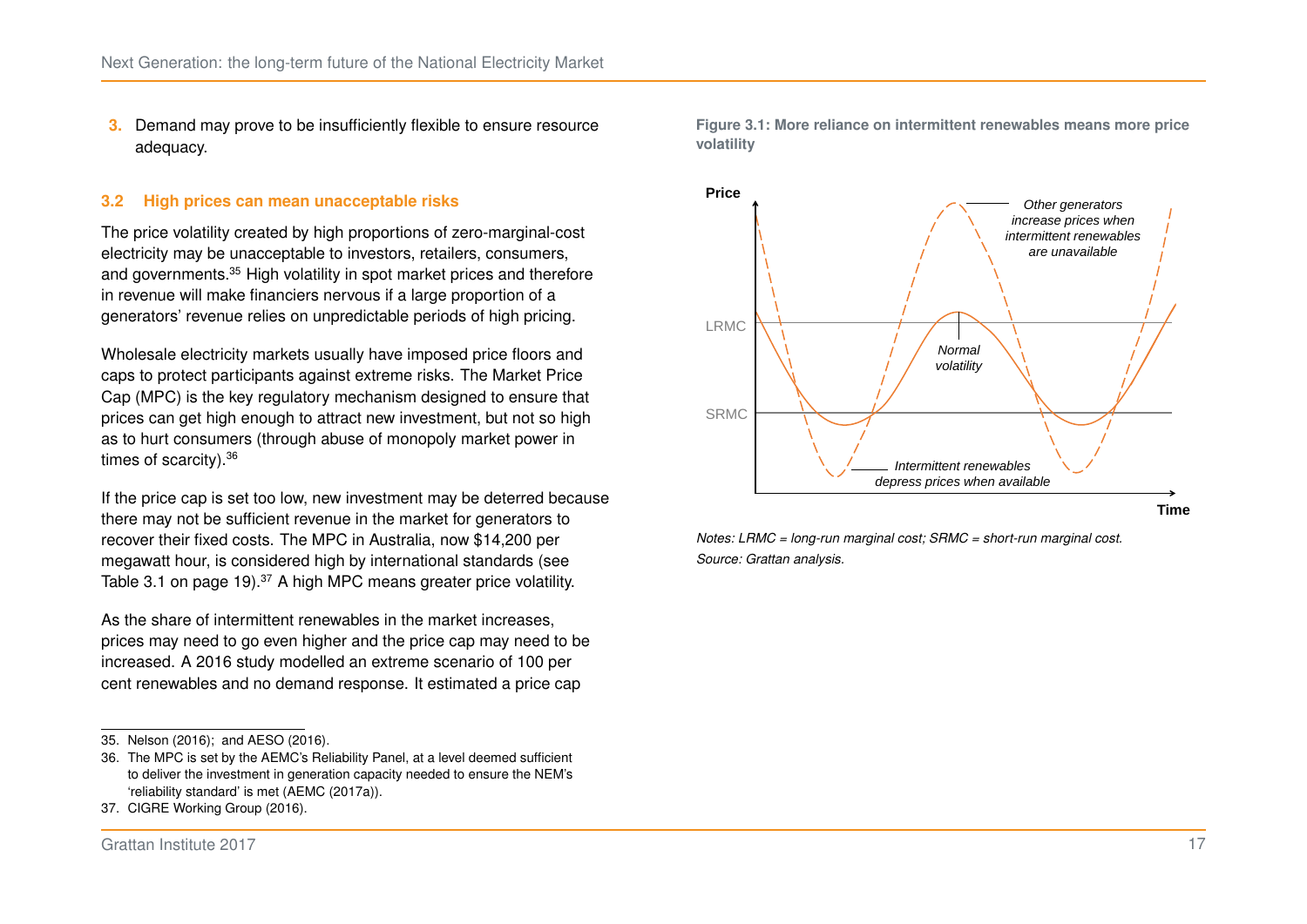of between \$60,000 to \$80,000 per megawatt hour would be required to ensure sufficient revenue in the market.<sup>[38](#page-24-1)</sup>

Any proposal to raise the price cap substantially is likely to meet community and political resistance. Even though a higher price cap may ultimately be best for consumers,<sup>[39](#page-24-2)</sup> politicians are likely to intervene, as demonstrated by their reaction to high price events in July 2016 and since.<sup>[40](#page-24-3)</sup>

That would be dangerous. If politicians prevent the price cap from increasing sufficiently, they will create a **'missing money problem'**: insufficient revenue available in the market leading to under-recovery of fixed costs and under-investment.<sup>[41](#page-24-4)</sup> At this point there would be a resource adequacy problem, unless governments reform the market or raise the price cap.

#### **3.3 There may not be enough contracting opportunities**

As price volatility increases, the need to hedge risk and the cost of hedging will also increase. A robust energy-only market encourages a variety of voluntary contracts to reflect the different risk preferences of market participants.[42](#page-24-5) Different contract lengths suit different parties. If there is not enough risk trading ('liquidity') to suit all parties, this could discourage investment, posing a threat to the energy-only market.<sup>[43](#page-24-6)</sup>

- <span id="page-24-2"></span>39. Compared to a new mechanism to compensate generators in addition to the energy-only market.
- <span id="page-24-3"></span>40. [Wood et al. \(2017a\);](#page-57-4) and [Wood et al. \(2016a\).](#page-57-5)
- <span id="page-24-4"></span>41. [Joskow \(2006\);](#page-54-4) and [Joskow \(2008\).](#page-54-5)
- <span id="page-24-5"></span>42. Hogan [\(2005,](#page-54-3) p. 8); and Yarrow and Decker [\(2014,](#page-57-7) p. 3).
- <span id="page-24-6"></span>43. *e.g.* [Maere d'Aertrycke et al. \(2017\)](#page-55-6) and Helm [\(2017,](#page-54-8) p. 224): *'energy-only markets have failed to provide deep, liquid and transparent trading to hedge risk'*.

#### <span id="page-24-0"></span>**Figure 3.2: Price volatility is increasing in South Australia**

Frequency of prices below \$0 or above \$300 per megawatt hour by financial year



*Source: Grattan analysis of price and demand data, 2010-11 to 2016-17, requested from AEMO.*

<span id="page-24-1"></span><sup>38.</sup> [Riesz et al. \(2016\).](#page-56-5)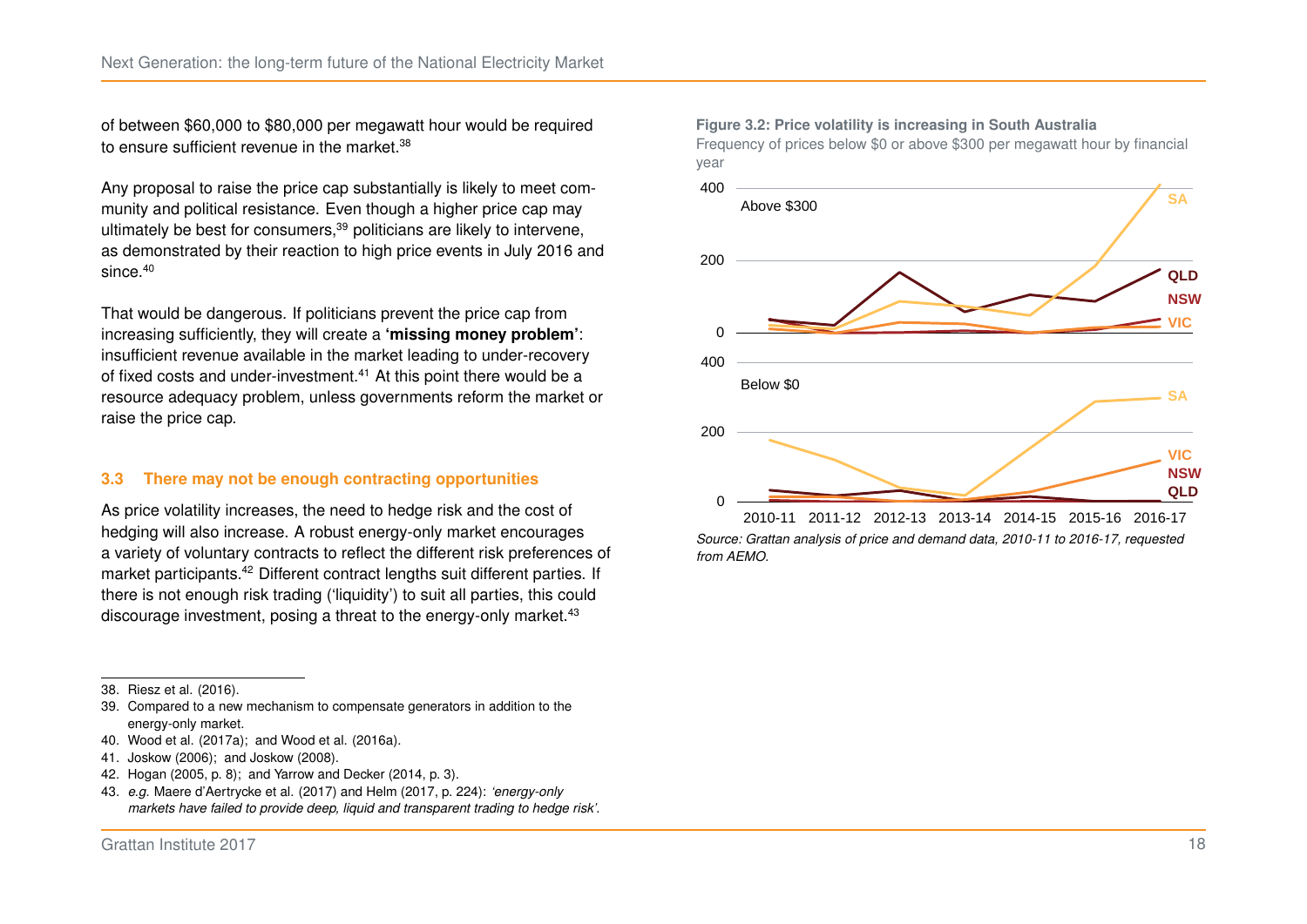Opportunities to hedge risk in the short-term are particularly critical for small retailers. $44$  Long-term (5 years +) contracting opportunities are particularly important for new generation, given the time it takes to build new generation and then recoup those costs in the market over time. New, fixed-cost generation and storage may look to sign longterm contracts before commitment.

But the market may not provide the conditions for sufficient contracting due to:

- ∙ Increased vertical integration limiting the parties available to enter into contracts;
- ∙ Increased penetration of intermittent generators that do not currently provide full risk coverage;
- ∙ Customer switching limiting the ability of retailers to enter into long-term contracts; and
- ∙ Policy uncertainty making parties on both sides reluctant to enter into long-term contracts.

If businesses need to reduce their risk in the market, rather than contract, they may opt to purchase their own generation. Businesses that operate in both the retail and wholesale markets are 'vertically integrated': the retail side of the business can protect the generation side and vice versa. Some people argue that 'the days of the retail only business are numbered'.[45](#page-25-2) Vertically integrated 'gentailers' effectively hedge with themselves (at least in part), reducing the availability of contracts for other market participants.

| <b>Jurisdiction</b>  | Market price cap (\$AUD/MWh) |  |  |
|----------------------|------------------------------|--|--|
| Alberta              | \$1,010                      |  |  |
| Singapore            | \$4,185                      |  |  |
| North-western Europe | \$4,410                      |  |  |
| Texas                | \$11,340                     |  |  |
| Australia            | \$14,200                     |  |  |
| New Zealand          | \$9,400-\$18,800*            |  |  |

*Notes: \*New Zealand's scarcity pricing range only applies when load-shedding has been triggered because of a supply shortfall. All price caps are set relative to reliability standards, which differ between electricity systems.*

*Source: Grattan analysis of market operator information.*

Intermittent renewable generators cannot provide retailers with full risk coverage because they cannot be sure they will be able to supply energy during high price events. Given that investment in intermittent renewables is usually backed by long-term power purchase agreements (PPAs) under the RET, additional hedging contracts are not needed. Without the RET, new intermittent renewables might choose to have some firm back-up capacity, so they can participate more fully in the contracts market.[46](#page-25-3) The low hedging activity in South Australia may be explained by the vertical integration of the largest market participants, combined with the rise of intermittent renewables (see Figure [3.3](#page-26-0) on the following page). $47$ 

#### <span id="page-25-0"></span>**Table 3.1: Price caps in energy-only markets**

<span id="page-25-1"></span><sup>44.</sup> Insufficient opportunities to hedge led to a small retailer in NSW going bust in 2007 when faced with spot market payments that exceeded its financial capacity. Queensland experienced times of insufficient hedging between 2000-2005, but because the retailers were state-owned, they had the backing of the Queensland Treasury and were able to manage, see Simshauser et al. [\(2010,](#page-57-8) p. 14).

<span id="page-25-2"></span><sup>45.</sup> [Potter \(2017\);](#page-56-6) and [Simshauser \(2017\).](#page-57-9)

<span id="page-25-3"></span><sup>46.</sup> Finkel's 'Generator Reliability Obligation' should partially remedy this because it will require new intermittent generators in regions that already have a high share of intermittent generation to have some firm back-up supply. Those generators may therefore be able to enter contracts.

<span id="page-25-4"></span><sup>47.</sup> The most recent data show the share of trading between regions to be roughly one third each for Victoria, Queensland and NSW, while South Australia represented only 1 per cent of traded volume (AFMA [\(2016,](#page-53-6) p. 13)). Energy users in South Australia also report problems with contract availability (Finkel [\(2017,](#page-54-0) p. 81)).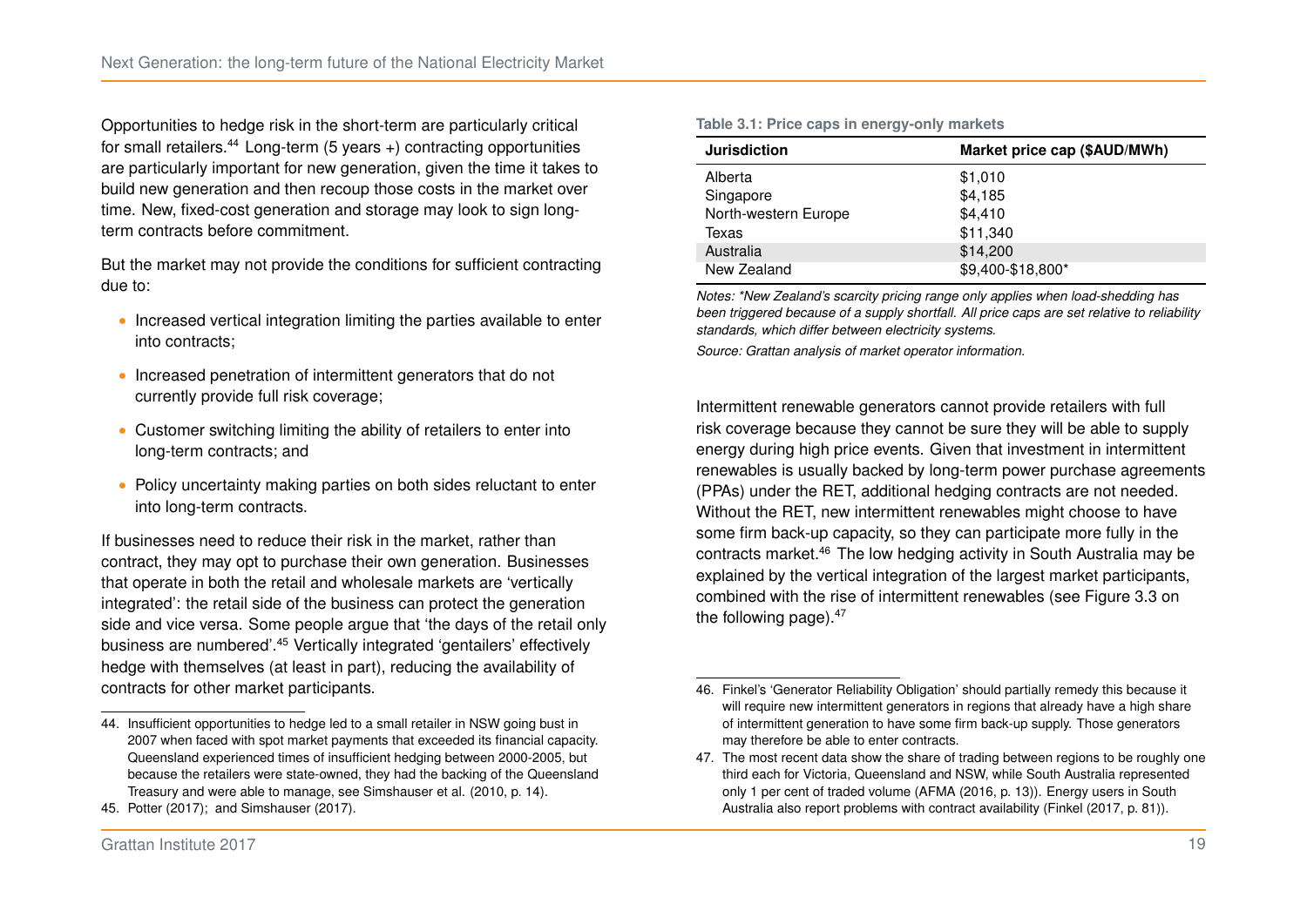While retailers are likely to need short-term hedging contracts, they may be reluctant to enter into long-term contracts. In a recent survey, some retailers commented that their contracts with generators have shortened because their large-customer contracts are shortening.<sup>[48](#page-26-1)</sup> Customers are requesting shorter contracts because they expect wholesale prices will decrease soon.<sup>[49](#page-26-2)</sup> A separate analysis shows the length of commercial and industrial consumers' retail contracts has declined over the past decade and is now less than two years on average.[50](#page-26-3) The market has a problem if consumers want shorter contracts in response to high prices, but long-term contracts are needed to bring in new supply.

A lack of long-term contracting may be limiting new investment in the NEM. Most electricity is contracted for less than one year (Figure [3.4](#page-27-0) on the next page).

Policy uncertainty also reduces the ability of parties to enter into long-term contracts. The RET encouraged retailers to enter into PPAs with new renewable energy generators.<sup>[51](#page-26-4)</sup> But the RET incentive is now drying up and policy uncertainty is reducing companies' willingness to sign long-term PPAs.<sup>[52](#page-26-5)</sup>

Government contracts have underpinned recent investments in renew-able energy and storage.<sup>[53](#page-26-6)</sup> The only recent private contract to increase

- <span id="page-26-2"></span>49. Ibid. (p. 60).
- <span id="page-26-3"></span>50. [Simshauser \(2017\).](#page-57-9)
- <span id="page-26-4"></span>51. [Anderson et al. \(2007\).](#page-53-7)
- <span id="page-26-5"></span>52. Office of the Chief Economist [\(2015,](#page-55-7) p. 20); and [Abernethy \(2017\).](#page-51-6)
- <span id="page-26-6"></span>53. The ACT Government has backed a series of renewable energy investments through 20-year contracts [\(ACT Government \(2016\)\)](#page-51-7). The South Australian Government recently announced a new solar thermal power plant in Port Augusta backed by a 20-year government contract [\(ABC \(2017b\)\)](#page-51-8) and has also awarded a tender to Tesla to build a large-scale battery facility [\(Harmsen and McMahon](#page-54-9) [\(2017\)\)](#page-54-9). And the Victorian and Queensland Governments have just announced

<span id="page-26-0"></span>**Figure 3.3: Trading activity is lower in South Australia and may be in decline across the board**

Volume of electricity traded as a share of regional consumption



*Notes: Data only available up to 2014-15. AFMA reporting changed from 2015-16, with previous data based on a survey that has now been discontinued. Sources: Grattan analysis of [AFMA \(2015\)](#page-53-8) and [AER \(2017e\).](#page-52-10)*

<span id="page-26-1"></span><sup>48.</sup> AEMC [\(2017c,](#page-51-5) p. 60).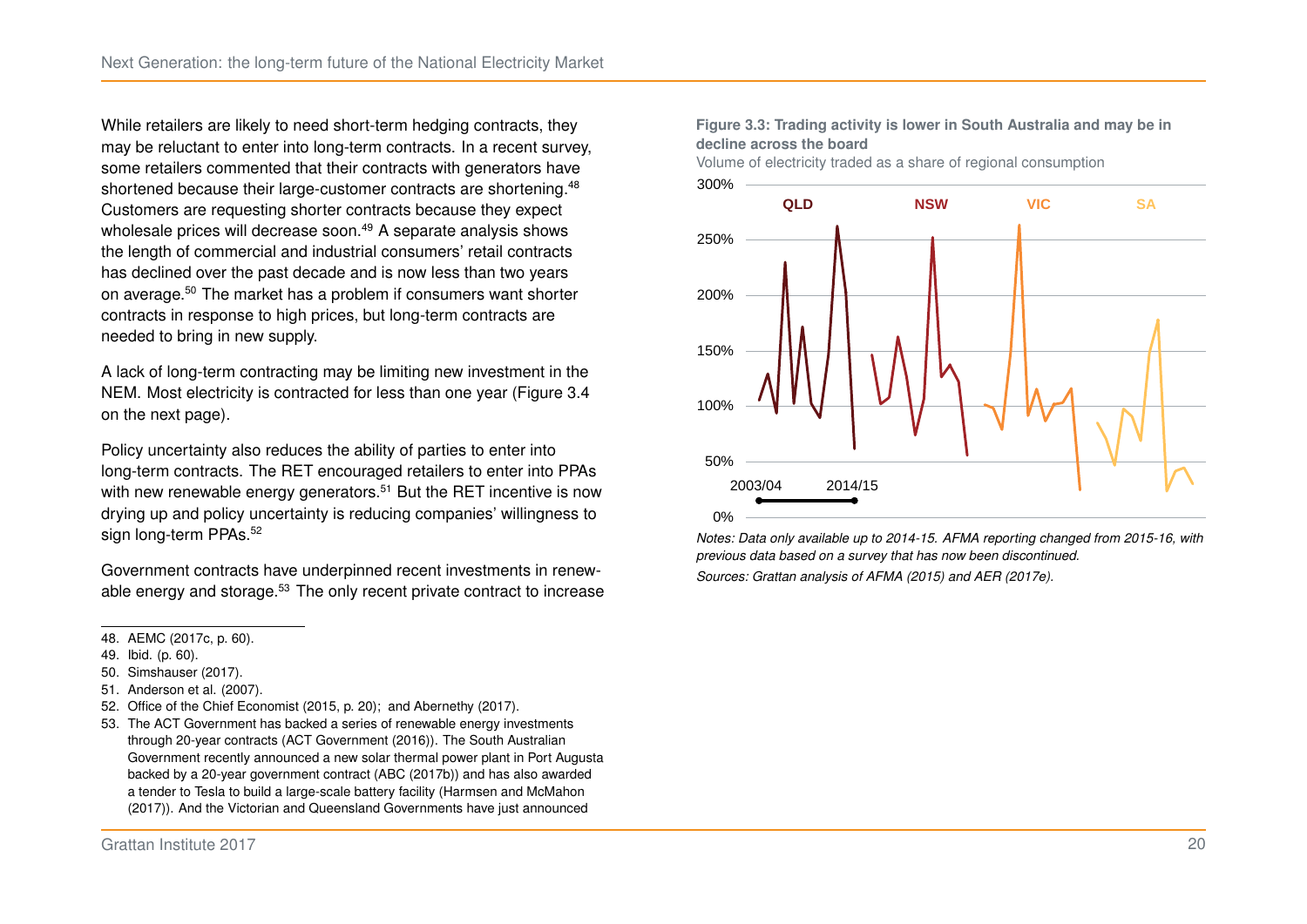supply was the deal struck between Origin Energy and Engie to bring Pelican Point power station in South Australia back online.<sup>[54](#page-27-1)</sup>

It is not clear if incentives are sufficient for retailers and large consumers to enter into long-term contracts with new generation. It is clear that climate change policy remains a major uncertainty for all players.[55](#page-27-2) Price volatility may promote short-term trading, particularly cap contracts,[56](#page-27-3) but may deter parties from entering into long-term contracts because of uncertainty about future prices.

Overall, it is hard to tell if contracting is sufficient to enable new investment. The extent of long-term contracting is unclear because ASX products are only available up to three-to-four years ahead and there is no visibility of direct bilateral agreements.<sup>[57](#page-27-4)</sup> The Finkel blueprint recommends monitoring the price and availability of long-term retail contracts in an annual *Health of the NEM* report. This would enhance public knowledge of contracting behaviour in the energy sector.<sup>[58](#page-27-5)</sup>

#### **3.4 Demand is largely inflexible**

Energy-only markets rely on having some flexible demand to manage price volatility and ensure resource adequacy.[59](#page-27-6) Large consumers can reduce their exposure to extreme prices by reducing their demand at peak times. With active 'demand response', only those consumers that

- <span id="page-27-4"></span>57. AFMA has not published OTC contract volumes since 2014-15.
- <span id="page-27-5"></span>58. Finkel [\(2017,](#page-54-0) pp. 140–141).
- <span id="page-27-6"></span>59. *'Suppose electricity markets did not suffer from demand-side flaws . . . then, the market would be perfectly reliable'* [\(Cramton et al. \(2013\)\)](#page-53-3).



<span id="page-27-0"></span>**Figure 3.4: Most electricity is contracted for less than a year** Per cent of megawatt hours under contracts of 1 year or less

tenders for large-scale renewable generation and storage [\(Environment Victoria](#page-54-10) [\(2017\)](#page-54-10) and [Queensland Government \(2017\)\)](#page-56-7).

<span id="page-27-1"></span><sup>54.</sup> [Macdonald-Smith \(2017a\).](#page-55-8)

<span id="page-27-2"></span><sup>55.</sup> [Simshauser \(2017\).](#page-57-9)

<span id="page-27-3"></span><sup>56.</sup> In a world of greater price volatility, we may see an increase in cap contracts. Under cap contracts, the retailer pays the generator a specified price to reduce the retailer's exposure to high price events (usually over \$300 per megawatt hour).

*Notes: Data only available up to 2014-15. AFMA reporting changed in 2016. Source: [AFMA \(2015\).](#page-53-8)*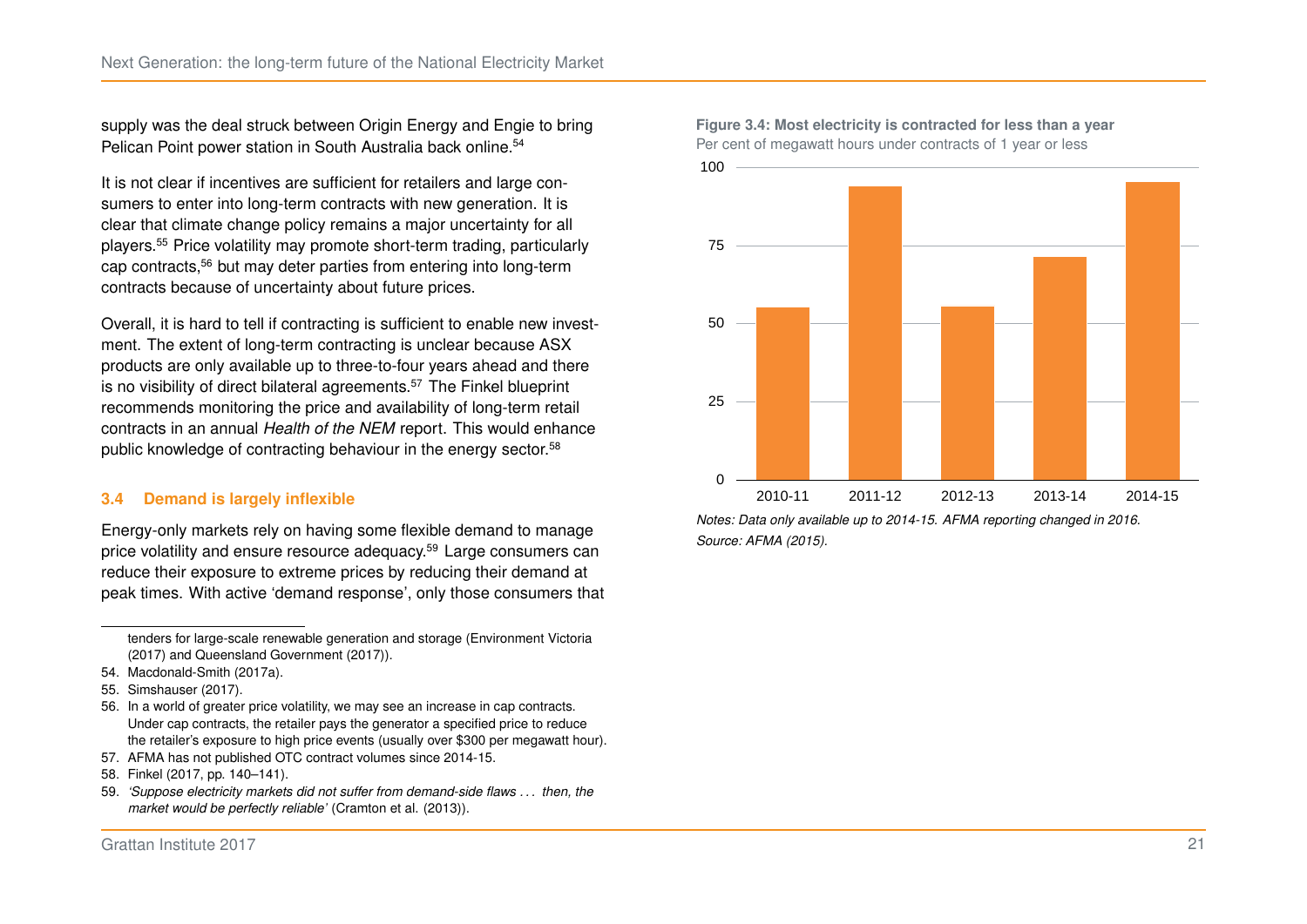place a very high value on reliability are exposed to the high prices.<sup>[60](#page-28-0)</sup> Paying consumers to temporarily reduce demand during times of tight supply can reduce the total amount of generation that needs to be built, reducing system costs for everyone.

But most demand for electricity is currently inflexible.<sup>[61](#page-28-1)</sup> A lack of cost-reflective pricing means most consumers are shielded from the real costs associated with their patterns of electricity use. Few households have the interest or time to respond to real-time electricity price signals.[62](#page-28-2) But there are signs of increasing responsiveness.

Public notification of a critical peak period during the February 2017 heatwave appears to have been effective in reducing electricity use.<sup>[63](#page-28-3)</sup> And AEMO and ARENA are trialling a scheme in which consumers receive incentive payments to be on standby in emergencies or peak demand days. Those who reduce their electricity use temporarily, if called on by AEMO, will receive a further compensation payment.<sup>[64](#page-28-4)</sup>

A more structural approach, where consumers' high-energy appliances are managed centrally in exchange for a reduced tariff, may be more attractive to consumers.<sup>[65](#page-28-5)</sup> Such schemes should be more widely available, because without some flexible demand in the system it is hard for energy-only markets to ensure resource adequacy during rare and extreme demand peaks.

- <span id="page-28-3"></span>63. [O'Kane \(2017\).](#page-56-9)
- <span id="page-28-5"></span><span id="page-28-4"></span>64. [AEMO \(2017f\).](#page-52-11) 65. [CSIRO \(2015\).](#page-53-9)

#### **3.5 Can the NEM survive the transition?**

The NEM will be put to the test over the coming decade.

An increasing share of intermittent, zero-marginal-cost generation creates new risks in an energy-only market. There will be more periods of very low prices when zero-marginal-cost generation is available, and very high prices at other times when other generators attempt to recover their costs. This price volatility is necessary to avoid the 'missing money problem', but the price volatility itself increases risks and costs for all market participants.

Price volatility will increase the need for hedging and bilateral contracts. In particular, long-term contracts will be needed to provide financial backing to new generation as spot price outcomes become less certain. At the moment, only governments are signing long-term contracts. An end to the decade-long instability in climate change policy would help enable market participants to do these deals themselves.

More contracting would ensure resource adequacy can be delivered within the existing market structure. But there are other uncertainties too. Retailers and large consumers may not be willing to enter into long-term contracts to bring in new supply, given uncertainty about their future electricity needs and cheaper technologies on the horizon.

For the energy-only market to deliver resource adequacy through the transition, Australian governments will need to allow the market price cap to increase, as required, and market participants will need to manage the associated risks and costs through contracting – including providing the long-term contracts needed to back new generation. Market participants will also need to source more flexible demand, to reduce the total amount of generation that needs to be built and ensure resource adequacy during times of tight supply.

<span id="page-28-0"></span><sup>60.</sup> [Riesz and MacGill \(2013\):](#page-56-2) *'[With demand-side participation] the aggregate reliability standard implied by the MPC can gradually apply to a diminishing proportion of the system. Eventually, with very comprehensive demand side participation, it may be possible to remove the need to apply a regulated MPC.'*

<span id="page-28-1"></span><sup>61.</sup> [AEMO \(2017b\);](#page-52-2) [CSIRO \(2015\);](#page-53-9) [Fan and Hyndman \(2011\);](#page-54-11) and [Reiss and White](#page-56-8) [\(2005\).](#page-56-8)

<span id="page-28-2"></span><sup>62.</sup> [CSIRO \(2015\).](#page-53-9)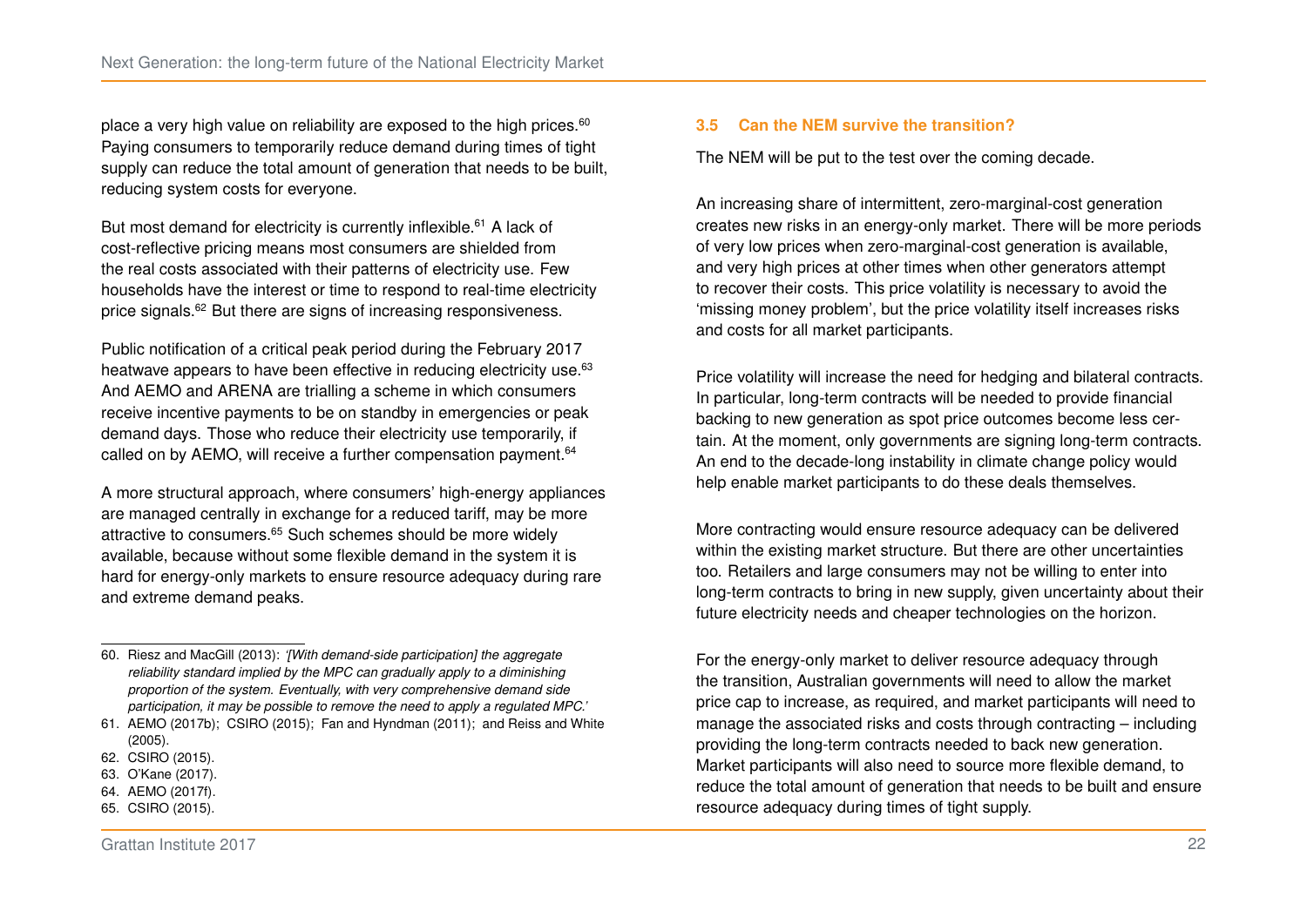Market participants will have to respond in the next year or so to restore confidence in the existing market structure. With five years until the next major power station is expected to retire, there is still time.<sup>[66](#page-29-0)</sup>

If these conditions cannot be met, then governments will need to find alternative mechanisms that ensure sufficient and appropriate generation is built. Early warning signs that the market may no longer be able to deliver new investment include a rising imbalance between exit and entry in the market, wholesale prices regularly hitting the price cap, demand inflexibility, and lack of availability of long-term contracts.

The next chapter warns governments against certain kinds of re-sponses to supply risks. Chapter [5](#page-37-0) assesses alternative market models that would ensure resource adequacy. The final chapter details what governments should do now.

<span id="page-29-0"></span><sup>66.</sup> At least 2,000 megawatts of coal-fired power in NSW is expected to be retired in 2022 when Liddell power station is due to shut.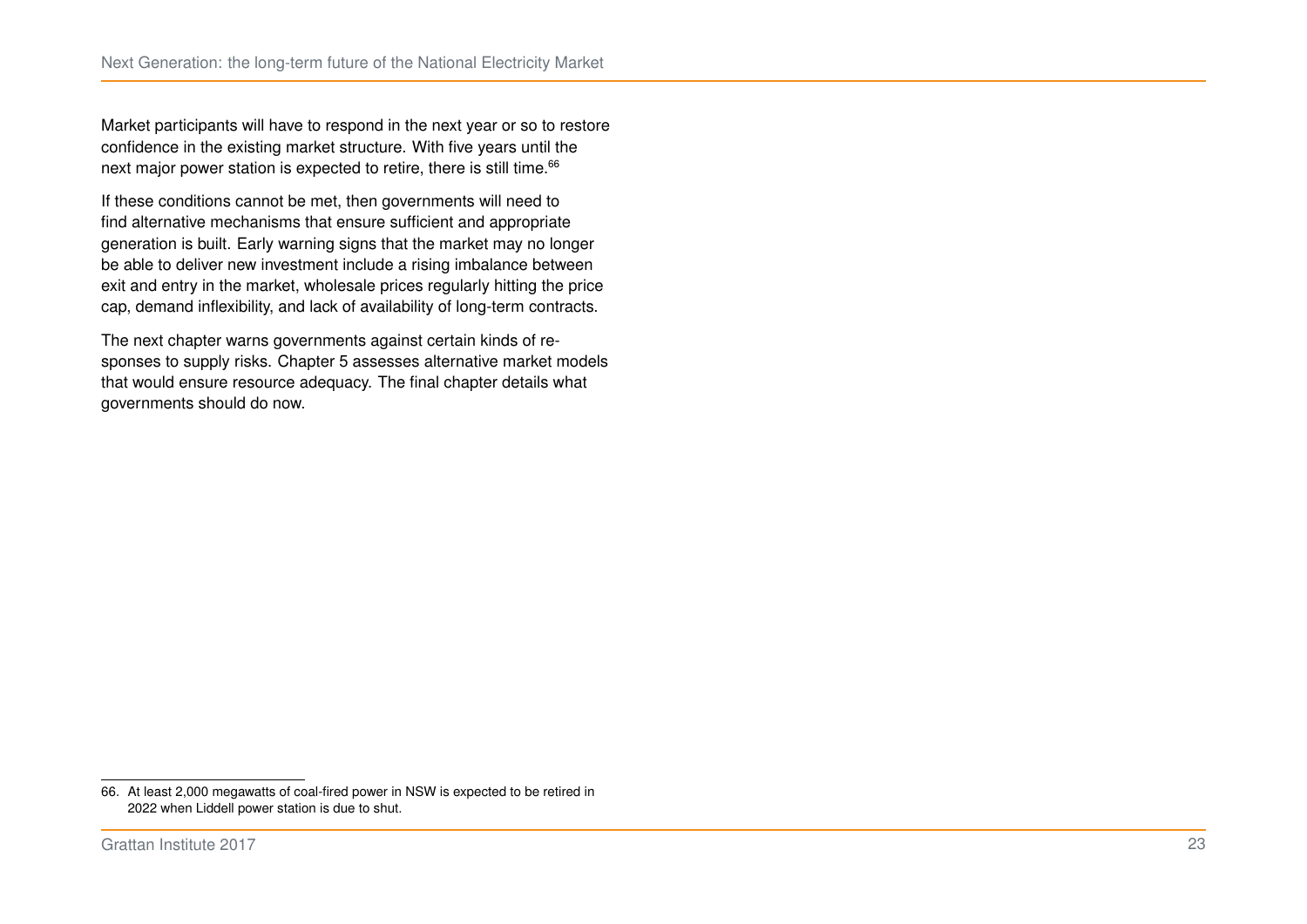## <span id="page-30-0"></span>**4 Governments might intervene regardless**

More summers where supply is tight, and more projected shortages in electricity generation, may tempt politicians to conclude that the market is broken and intervene. Governments fear that if they do not act when there is sign of a shortfall in generation capacity, there will be widespread blackouts. But market participants may respond with new investment, demand-side measures may reduce peak demand, and/or the forecast itself may change before the shortfall eventuates. Even if a feared shortfall does eventuate, there are mechanisms available to prevent the worst from happening.

Nonetheless, governments and the public need greater assurance. A more robust and comprehensive monitoring of resource adequacy in the NEM is required, including a trigger point for intervention. If intervention is required, governments should not invest directly. Instead, intervention should be in the form of a market redesign, triggered by the Energy Security Board, not by governments.[67](#page-30-1)

Predictions of shortages in the medium-term have prompted other jurisdictions, including the UK and France, to redesign their electricity markets (see Box [1](#page-31-0) on the following page).

#### **4.1 Current forecasts are for industry, not governments**

AEMO publishes an annual Electricity Statement of Opportunities (ESOO) that identifies potential capacity shortfalls over a 10-year period. The purpose of the document is to provide information to industry, not a trigger point for politicians to intervene.

The ESOO is quite variable (see Figure [4.1](#page-32-0) on page [26\)](#page-32-0) – one ESOO can show a shortfall is 10 years away and the next can show it is only two years away. This happens when a large amount of capacity is removed from the system, or when demand and weather forecasts change substantially. New generation can take years to build, so it is understandable that politicians may rush to intervene in this situation. However, there are many ways that market participants can respond that would be more efficient and effective.

In the past, when the ESOO has projected a shortfall, the market has responded or other circumstances have changed after the forecasts were issued such that additional supply was no longer needed. Expectations for demand may be revised down, a new generator may be built, or market participants might bring back mothballed generation capacity as a temporary measure to meet the shortfall.

The ESOO plays an important role in signalling the need for new investment or other actions from industry. But it does not provide governments and the public with reassurance about how shortfalls will be met.

#### **4.1.1 What a projected shortfall really means**

The ESOO points to a potential shortfall when there is a risk that the NEM's reliability standard will be breached. The reliability standard sets the expectation that demand will be met 99.998 per cent of the time, meaning that electricity supply can be at risk for only about 11 minutes per year per region, on average. The forecast identifies a potential shortfall if electricity supply in any region is at risk for longer than this. The impact may be very small or very large depending on the exact nature and length of a particular shortfall.

<span id="page-30-1"></span><sup>67.</sup> The Energy Security Board (ESB) was established in August 2017 to provide whole of system oversight for energy security and reliability. The ESB comprises an independent Chair and Deputy Chair, plus the heads of the AEMC, Australian Energy Regulator and AEMO.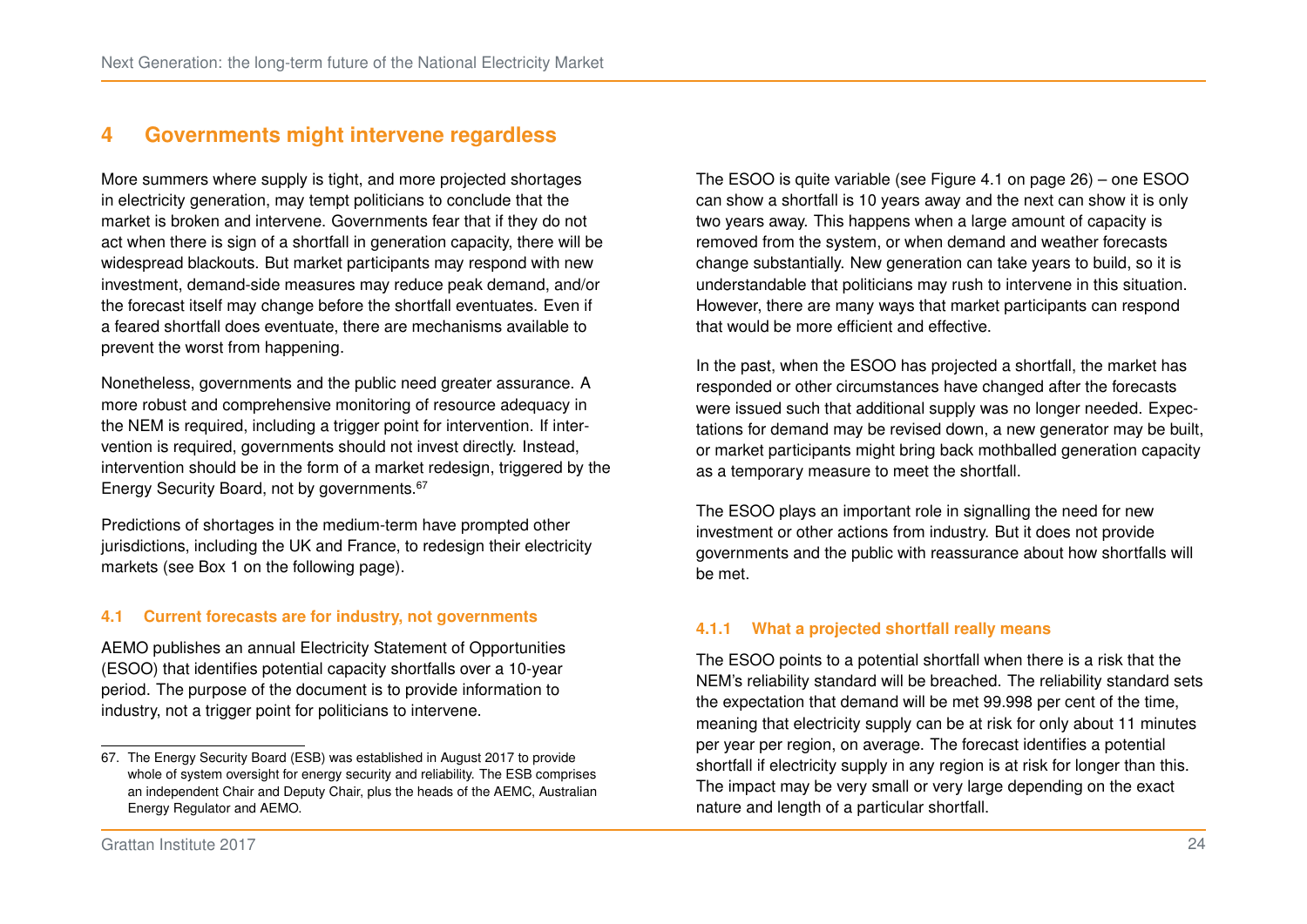#### <span id="page-31-0"></span>**Box 1: Why other countries have moved away from energy-only markets**

In general, governments that have moved away from energy-only markets have done so not because the market has broken, but bec[a](#page-31-1)use they fear the market will break.<sup>a</sup> The main triggers have been the 'missing money problem', a changing supply mix, and forecasts of potential shortages.

#### Missing money and the changing supply mix

The UK introduced a capacity market in 2014 as part of wider reforms to maintain reliability while decarbonising the UK's electricity supply. Older, polluting power stations were closing while demand increased.<sup>[b](#page-31-2)</sup> A capacity market was introduced as an incentive for investment, specifically to counter the 'missing money problem': *'There is a significant risk that the market will no longer deliver an adequate level of security of electricity supply as it has done historically, principally because potential revenues in the energy-only market may no longer in[c](#page-31-3)entivise sufficient investment in capacity.*<sup>'</sup>

It was estimated that the existing market price cap of £1,000 would need to be raised to £17,000 to avoid the 'missing money problem'. This was considered unacceptably high and a capacity market was preferre[d](#page-31-4) because it is less risky for investors than scarcity pricing.<sup>d</sup>

Alberta also identified missing money and the changing supply mix as drivers of its 2016 decision to move away from an energy-only market. After interviewing investors and lenders, Alberta's market

- <span id="page-31-2"></span>b. [Ofgem \(2017\);](#page-55-9) and [DECC \(2014a\).](#page-53-10)
- <span id="page-31-3"></span>c. DECC [\(2014b,](#page-53-11) p. 1).
- <span id="page-31-4"></span>d. Ibid. (p. 59).
- <span id="page-31-5"></span>e. [AESO \(2016\).](#page-53-4)
- <span id="page-31-6"></span>f. [CIGRE Working Group \(2016\).](#page-53-5)

operator, AESO, concluded there may not be sufficient investment in non-renewable generation. AESO tested whether raising the market price cap from USD\$1,000 to \$5,000 would help, and concluded that although this would provide enough revenue, the price volatility would cr[e](#page-31-5)ate unacceptable risk for consumers.<sup>e</sup>

#### Forecasts of capacity shortages

The UK and France cited looming shortages as a rationale for abandoning energy-only markets.

The UK concluded that in the absence of a capacity mechanism, shortfalls would begin within a decade. France introduced a capacity mechanism because medium-term forecasts showed shortfalls. Peak demand is growing much more quickly than average demand in France.

Texas considered introducing a capacity mechanism when forecasts showed shortfalls, but decided against when peak demand began to fall and new forecasts showed resource adequacy would be met, largely through existing supply.

Poland introduced a strategic reserve mechanism after forecasts showed short-term resource adequacy was at risk. But the shortages were caused in part by government regulation to decommission plants that did not meet environmental regulations, rather than the market [f](#page-31-6)ailing to provide the necessary generation.<sup>f</sup>

<span id="page-31-1"></span>a. [CIGRE Working Group \(2016\).](#page-53-5)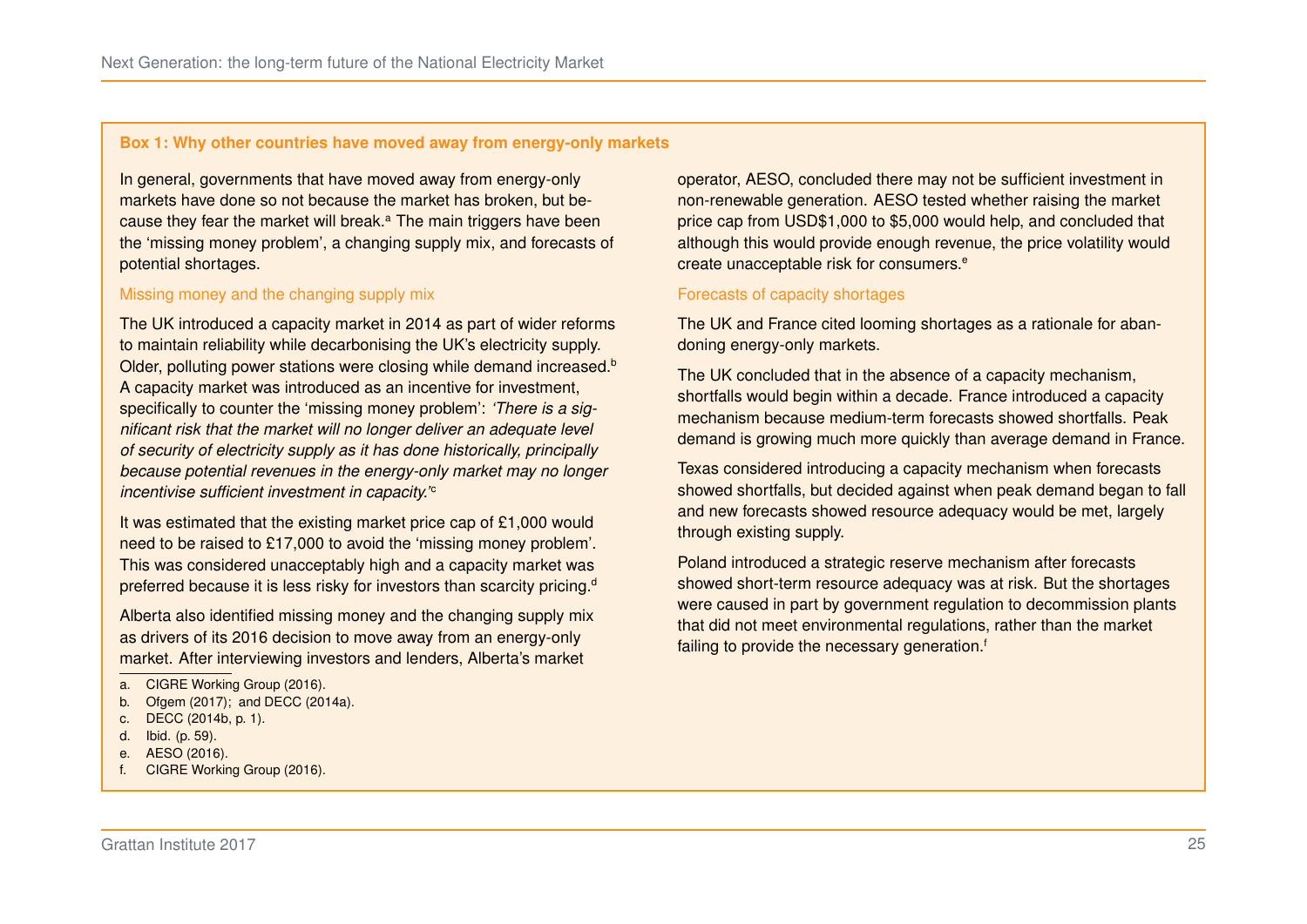The likelihood of a shortfall actually eventuating is sensitive to many factors beyond the amount of generation available, including expectations for demand, temperatures and rainfall. Forecasts are appropriately conservative and may be revised down closer to the time.

Forecasts of potential shortfalls provide an important signal to investors to build new generation – they do not imply a market failure if there is time for investors and/or other market participants to respond.

#### **4.1.2 The consequences if a shortfall eventuates**

Even if a feared shortfall does eventuate, the consequences, while uncomfortable, will not be as disastrous as the 2016 state-wide blackout in South Australia.

First, the market operator has powers to bring on temporary supply or demand response, if available, to prevent a supply shortfall.<sup>[68](#page-32-1)</sup> For example, AEMO is using its powers this summer to procure up to 1,000 megawatts of additional generation capacity and demand response.<sup>[69](#page-32-2)</sup>

Second, if that is not sufficient, temporary power restrictions may be imposed on some consumers, where their power is reduced or switched off for half an hour or so ('load shedding').

While no doubt inconvenient, this is a controlled situation. The blackout last September, driven by extreme weather conditions, was not.

#### **4.2 Governments need a more robust monitoring framework**

The ESOO is not sufficient to provide the assurance politicians (and the public) require in the current environment. After recent blackouts

<span id="page-32-0"></span>



*Notes: Resource adequacy forecasts look up to 10 years ahead. A forecast identifies a potential shortfall if the supply-demand balance within a region is tight enough that the reliability standard can no longer be confidently met for that year. Emergency measures are in place to avoid projected shortfalls in the coming summer, and no shortfall is projected after 2017-18, see Table [1.1.](#page-15-0) Note the 2016 forecast reflects the impact of Hazelwood's retirement.*

*Sources: Grattan analysis of [AEMO \(2010b\),](#page-51-9) [AEMO \(2011\),](#page-51-10) [AEMO \(2012\),](#page-51-11) [AEMO](#page-51-12) [\(2013\),](#page-51-12) [AEMO \(2014\),](#page-51-13) [AEMO \(2015\),](#page-52-12) [AEMO \(2016b\)](#page-52-13) and [AEMO \(2017b\).](#page-52-2)*

<span id="page-32-1"></span><sup>68.</sup> Under the Reliability and Emergency Reserve Trader (RERT) mechanism, AEMO can contract with generators and demand-response providers to be available if it considers a capacity shortage to be imminent. See [Wood et al. \(2017a\).](#page-57-4)

<span id="page-32-2"></span><sup>69.</sup> [AEMO \(2017d\).](#page-52-7)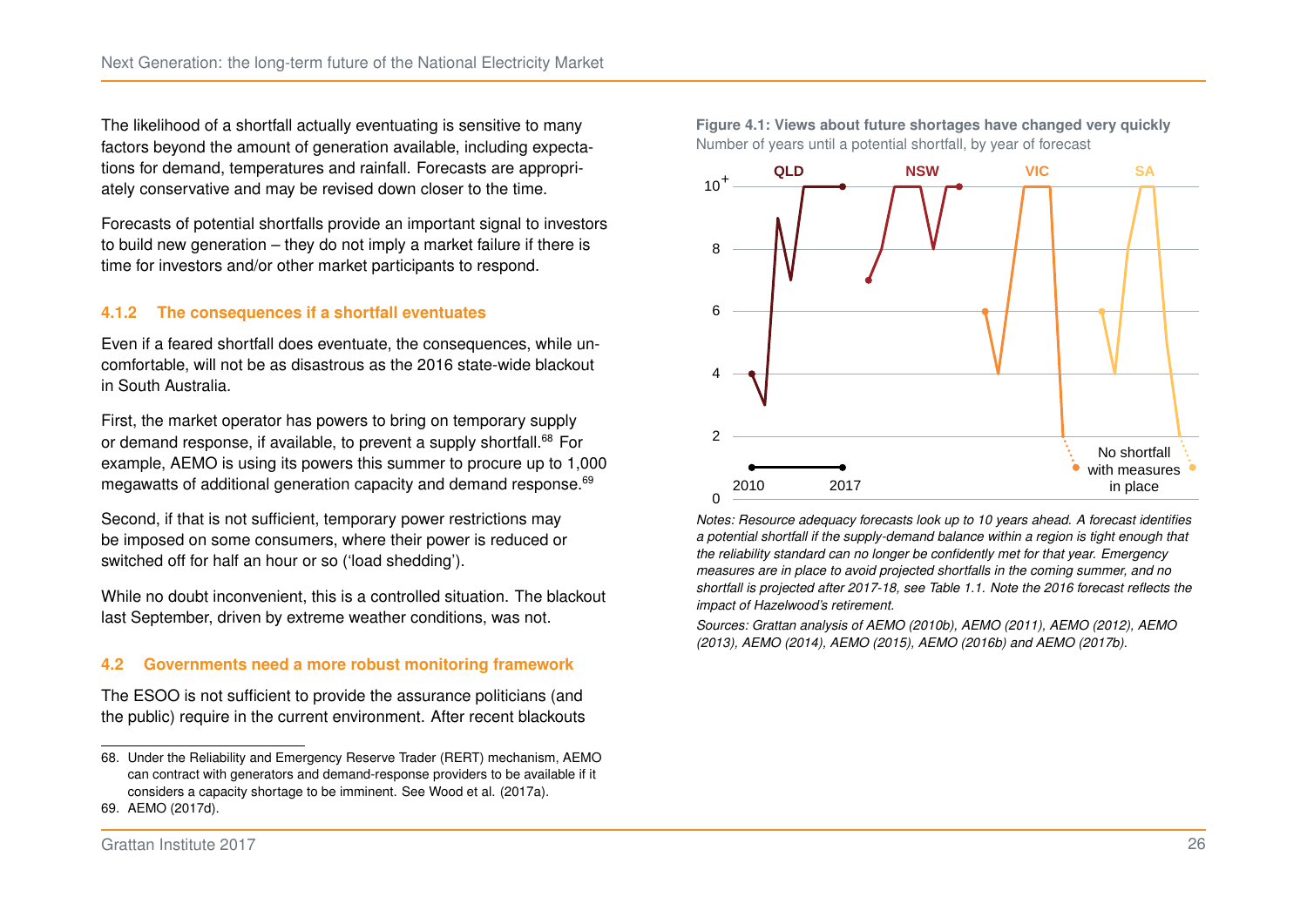and load shedding, politicians are nervous. And tight supply in the market means that any further loss of generation could have a major impact. While the NEM has coped to date with the loss of Hazelwood, the sudden exit of another large power station could significantly reduce resource adequacy.

AEMO should develop and lead a more comprehensive system for monitoring resource adequacy in the NEM. This should aim to improve information for market participants on when, where and what types of new investment will be needed, as well as providing greater reassurance to governments and the public about how future system requirements will be met. AEMO's 2017 Energy Supply Outlook, which identified electricity and gas supply risks as well as responses already underway to address the risks, suggests that AEMO recognises this reassurance is needed.[70](#page-33-0)

A more robust resource adequacy monitoring framework should include:

- ∙ Monitoring the risks of an ageing generation fleet;
- ∙ Identifying future capability requirements (not just capacity); and
- ∙ Assessing distinct threat levels and the trigger for intervention.

#### **4.2.1 Monitoring the risks of an ageing generation fleet**

Australia's coal fleet is ageing. Older power stations are more likely to break down, particularly if maintenance is curtailed to reduce costs. Equipment failure at an old power station can lead to the shut-down of a plant because fixing or replacing equipment, such as a boiler, is expensive. With a limited remaining lifetime in which to recoup

additional capital costs, the owners may choose to close rather than invest.[71](#page-33-1)

AEMO needs to evaluate the risk of a major power station suddenly closing. AEMO currently alerts market participants if there are insufficient reserves to cover the temporary loss of a major generator in the short term (known as 'lack of reserve' conditions). But similar assessments do not apply over the long term for when a generating unit, or whole power station, is permanently taken out of the system.

In 2011 the Commonwealth Government commissioned analysis of how the market would cope with the sudden closure of a major power station in Victoria.<sup>[72](#page-33-2)</sup> The analysis found that the reliability standard would be breached in Victoria, NSW and Queensland, although new generation was expected to be built by the market within two years of the power station's closure, limiting any long-term resource adequacy problems. Unfortunately no such assessment has happened since.

AEMO's 2017 ESOO assesses the risks to resource adequacy arising from the closure of Liddell. The risk of unsupplied energy in NSW increases after the scheduled retirement of Liddell power station in 2022 but the reliability standard is not expected to be breached. However, major breaches would be expected if a second large power station in NSW was to retire soon after Liddell.<sup>[73](#page-33-3)</sup>

An electricity shock scenario – where a power station suddenly exits the market – should be a regular component of a more comprehensive monitoring of resource adequacy in the NEM.

<span id="page-33-0"></span>70. [AEMO \(2017a\).](#page-52-1)

<span id="page-33-1"></span><sup>71.</sup> For example, a \$400 million investment was needed to ensure the continuing safe and efficient operation of Hazelwood at the time of its closure. See [Lazzaro](#page-55-10) [\(2016\).](#page-55-10)

<span id="page-33-2"></span><sup>72.</sup> [DRET \(2011\).](#page-54-12)

<span id="page-33-3"></span><sup>73.</sup> [AEMO \(2017b\).](#page-52-2)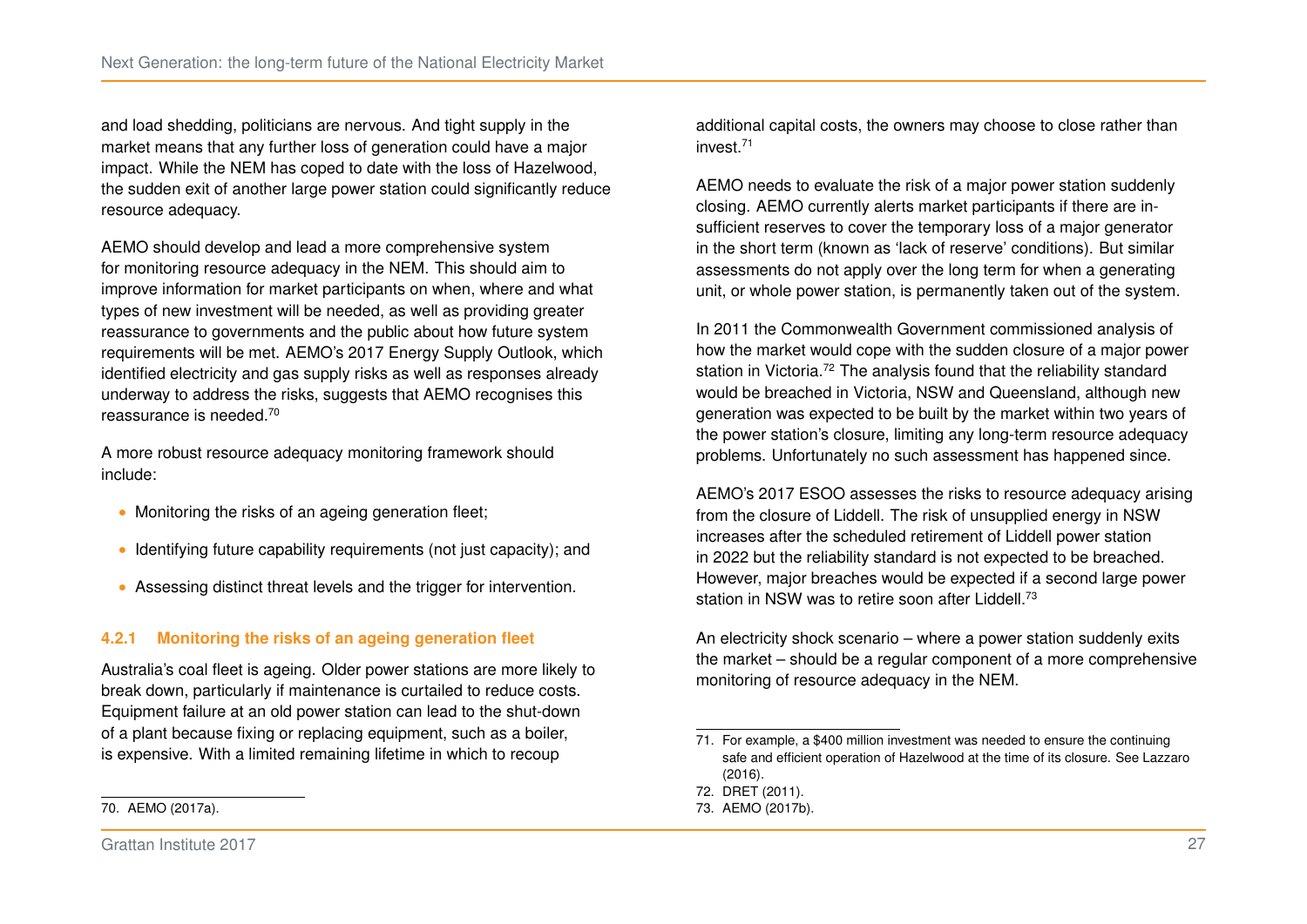#### **4.2.2 Identifying capability requirements, not just capacity**

AEMO's projections highlight expected supply and demand, but should also identify expected capability needs, such as fast-start capacity or the need for more providers of ancillary services. Better information on future capability requirements, as well as capacity needs, may help to prompt appropriate private investment.

For example, current rules require at least two synchronous generators to be running at all times in South Australia. Even though additional volume may not be required, the private sector may choose to invest in new synchronous generation capacity given the specific need for this type of generation.

AEMO's recent investigation of dispatchable capability in the NEM could form the basis of a more robust and comprehensive monitoring of capacity and capabilities in the NEM.[74](#page-34-0)

#### **4.2.3 Assessing distinct levels of threat and the trigger point for intervention**

A more rigorous resource adequacy monitoring system should assess three levels of threat:

- ∙ Resource adequacy under normal market conditions;
- ∙ Resource adequacy with AEMO interventions; and
- ∙ Resource adequacy under an electricity shock scenario.

The first part of the assessment would serve the same purpose as the existing ESOO, but would provide more information on capability requirements (as discussed in the previous section). It would identify future capacity and capability needs, and provide a signal to the market to bring on more generation, storage or demand response, as required.

The second part of the assessment would identify whether the powers and emergency mechanisms available to AEMO would be sufficient to meet any expected shortfall.

The third part of the assessment would identify the ability of the system to cope with the loss of a major power station. This 'electricity shock scenario' should identify potentially at-risk power stations in each region and assess the flow-on effects of a sudden closure for resource adequacy across the NEM.

AEMO should alert the Energy Security Board when a predicted shortfall warrants intervention. Some interventions will help while others will make matters worse. The next section warns against certain types of intervention. The following chapter outlines market-based options that would help ensure resource adequacy.

#### **4.3 How Governments should not respond**

Governments may choose to intervene directly in the market to ensure new generation comes on line. This risks further undermining resource adequacy. Direct interventions such as governments investing in and owning generation, or going to tender for new generation, artificially lower prices in the wholesale market, reducing the incentive for the private sector to invest and potentially forcing existing generation out of the market. While direct intervention is unhelpful, governments have other options (see Chapter [5\)](#page-37-0).

#### **4.3.1 Governments are prone to over-build and pick winners**

When decisions about what to build and how much to build are in the hands of governments, consumers often end up paying more. Governments are risk-averse, so are prone to over-build. And governments are subject to political pressures that might lead them to 'pick winners'.

<span id="page-34-0"></span><sup>74.</sup> [AEMO \(2017d\).](#page-52-7)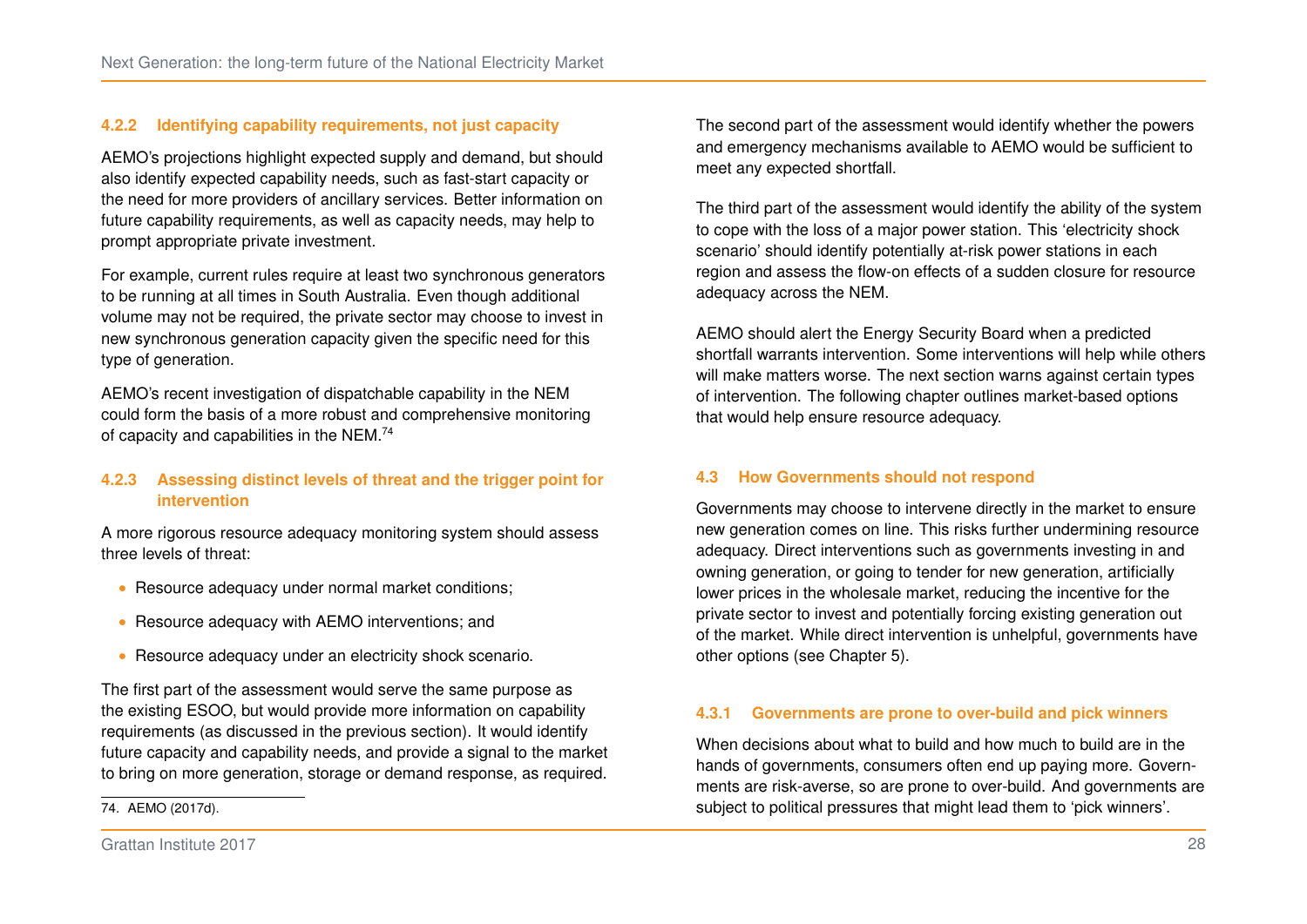Over-building and picking winners will lock-in existing technologies to the exclusion of cheaper, cleaner and more reliable solutions that may emerge in future.

If governments do choose to take control of building new generation then they must be prepared to back the full system – with significant cost and risk. When some generators have government-backing, other generators will seek government support too. This can be a slippery slope to government supporting all generation, not just new capacity.

#### **4.3.2 Direct government investment and ownership**

In recent months, Australian state and federal governments have shown a renewed willingness to directly invest in and own new generation. The risk with government investment in generation is that it sets a precedent and may deter private investors in future, which in turn could mean still more government investment is needed to ensure resource adequacy. The inevitable result is to transfer investment risk and costs from private investors to consumers.[75](#page-35-0)

The early signs suggest Australian governments are sleep-walking into a centrally-planned and government-owned system. If renationalisation is the intention, this should be made explicit.

#### **4.3.3 Government-backed new generation**

<span id="page-35-0"></span>Alternatively, governments may tender for new generation capacity. Some state governments are doing this, primarily to support the renewables industry, but with consequences for resource adequacy. A popular payment model is Contract-for-Difference (CfD), where a strike price for electricity is agreed in advance by both parties. If prices in the wholesale market are below the strike price, government pays the difference; if spot prices are higher than the strike price, the new

generator pays the difference. Generally, the cost ends up with the consumer.

For generators, the price they get for the electricity they produce is guaranteed. Depending on the nature of the contract signed with government, the generator's exposure to risk in the wholesale market can be virtually zero. If the price in the market is too low to ensure sufficient revenues, the generator will make up the shortfall from government payments. All the risk is taken by the government – and that risk is then passed on to households and businesses.

The ACT Government has used 20-year CfDs in its renewable energy reverse auctions. Renewable energy generators are selected based on their Feed-in-Tariff (FiT) per megawatt hour bids. Payments are made monthly in arrears – if the market value is below the FiT price, the ACT electricity distributor, ActewAGL Distribution, will pay the generator a top-up amount. If the market price is higher than the FiT amount, ActewAGL Distribution will be paid the difference (with the savings passed on to ACT consumers).[76](#page-35-1)

Government-backed CfD arrangements ensure new generation enters the market, but there are troubling flow-on effects for two reasons.

First, because governments are prepared to directly intervene in the market, private investors will be deterred from building generation that relies on spot market or contract payments from market participants.

Second, because CfDs reduce prices in the market they could accelerate the closure of existing capacity. Under CfDs, generators can bid into the market below their marginal cost, because their revenue is effectively guaranteed. It doesn't matter how much revenue they make through the market, because their overall costs are covered by the government contract. The result is that wholesale spot prices are pushed lower than they would otherwise be in an efficient market. Low

<span id="page-35-1"></span><sup>76.</sup> [ACT Government \(2016\).](#page-51-7)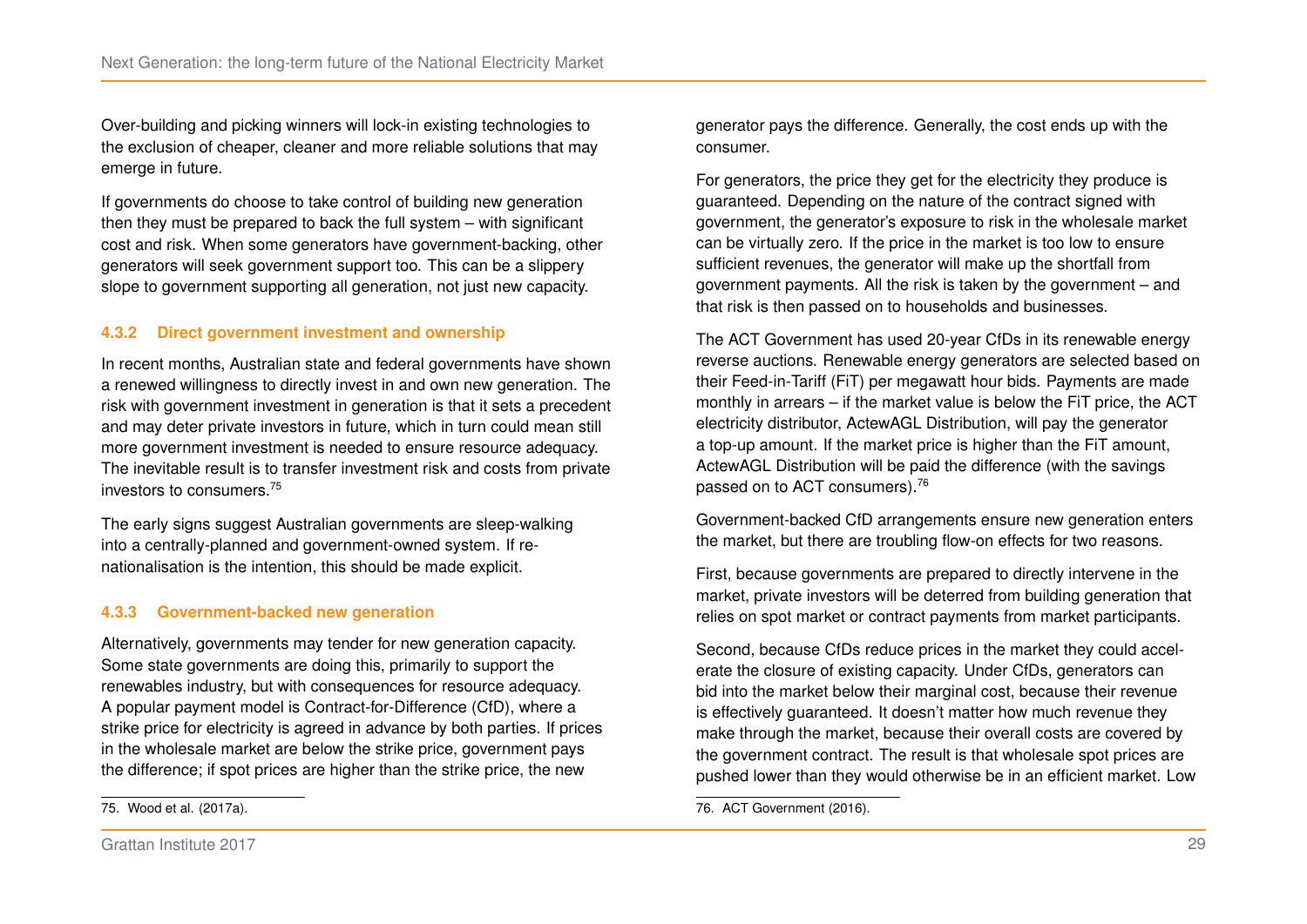prices can force existing generation out of the market, making these payments potentially detrimental to system capacity.<sup>[77](#page-36-0)</sup>

The Federal Government has already raised the possibility of government support for new, dispatchable generation. AEMO was asked to assess the need for 'continuous dispatchable (baseload) generation', and to recommend how any such need might be addressed.[78](#page-36-1) Direct government support via a reverse auction has not been ruled out.[79](#page-36-2) And the Prime Minister has been in discussions with AGL about extending the life of Liddell.<sup>[80](#page-36-3)</sup> How the Federal Government chooses to respond is critical to the integrity of the market, since direct government support could begin a slide to re-nationalisation.

#### **4.4 Don't panic, do plan for the long-term**

While governments should not invest directly, it is understandable that they feel the need to act when there is the threat of the lights going out. Rightly or wrongly, politicians get the blame for a blackout. Clear guidelines for when intervention is required should provide reassurance to politicians and the public.

If a decision is reached that the market can no longer deliver the investment needed, the intervention should be in the form of a market redesign. The critical assessment is whether the market will fail to deliver adequate capacity, even with the Finkel blueprint implemented in full. That decision should be made by the Energy Security Board, not by governments. This will reassure market participants that market rules will not change according to the political pressures of the times.

- <span id="page-36-2"></span>79. [Turnbull \(2017\);](#page-57-10) and [Murphy \(2017\).](#page-55-11)
- <span id="page-36-3"></span>80. [Grattan \(2017\).](#page-54-14)

A more robust and comprehensive monitoring of resource adequacy in the NEM is required. Australia's electricity market bodies are already working towards this. AEMO's 2017 ESOO, ESO, and advice to government on dispatchable capability together provide more detailed information than previous ESOOs.<sup>[81](#page-36-4)</sup> The AEMC's Reliability Panel is reviewing the reliability standard and its settings.<sup>[82](#page-36-5)</sup> And the AEMC is investigating the effectiveness of the overarching reliability framework.<sup>[83](#page-36-6)</sup>

We recommend AEMO publishes more detailed information on future system requirements, including monitoring and assessing the risks of an ageing generation fleet. When supply risks are identified, potential market responses should also be identified. AEMO should assess whether its existing powers and mechanisms will be sufficient to meet any projected shortfall, in case the market fails to respond. Finally, if a shortfall is forecast and existing mechanisms are insufficient to manage the risk, then the Energy Security Board should decide if a redesign of the market is warranted. Policy work on market redesign options should start now. The costs and benefits of potential mechanisms to ensure resource adequacy should be considered in the Australian context to identify a best-fit model should the need arise.

AEMO's recent advice to government recommends a mechanism be in place by 2022.[84](#page-36-7) It is worth investigating a mechanism now, but the final decision should not be made five years out. There is still time for the market to respond. It would be better to continue monitoring the market, while developing the best mechanism in parallel. Market-based options to ensure resource adequacy are discussed in the next chapter.

<span id="page-36-0"></span><sup>77.</sup> [EC Working Group \(2015\).](#page-54-13)

<span id="page-36-1"></span><sup>78.</sup> [Turnbull \(2017\).](#page-57-10) Note there is a contradiction of terms in 'continuous dispatchable (baseload) generation'. Baseload generation is used continuously, but dispatchable generation is typically used flexibly to meet demand peaks or balance intermittent generation.

<span id="page-36-4"></span><sup>81.</sup> [AEMO \(2017b\);](#page-52-2) [AEMO \(2017a\);](#page-52-1) and [AEMO \(2017d\).](#page-52-7)

<span id="page-36-6"></span><span id="page-36-5"></span><sup>82.</sup> [AEMC \(2017d\).](#page-51-14)

<sup>83.</sup> [AEMC \(2017b\).](#page-51-4)

<span id="page-36-7"></span><sup>84.</sup> [AEMO \(2017d\).](#page-52-7)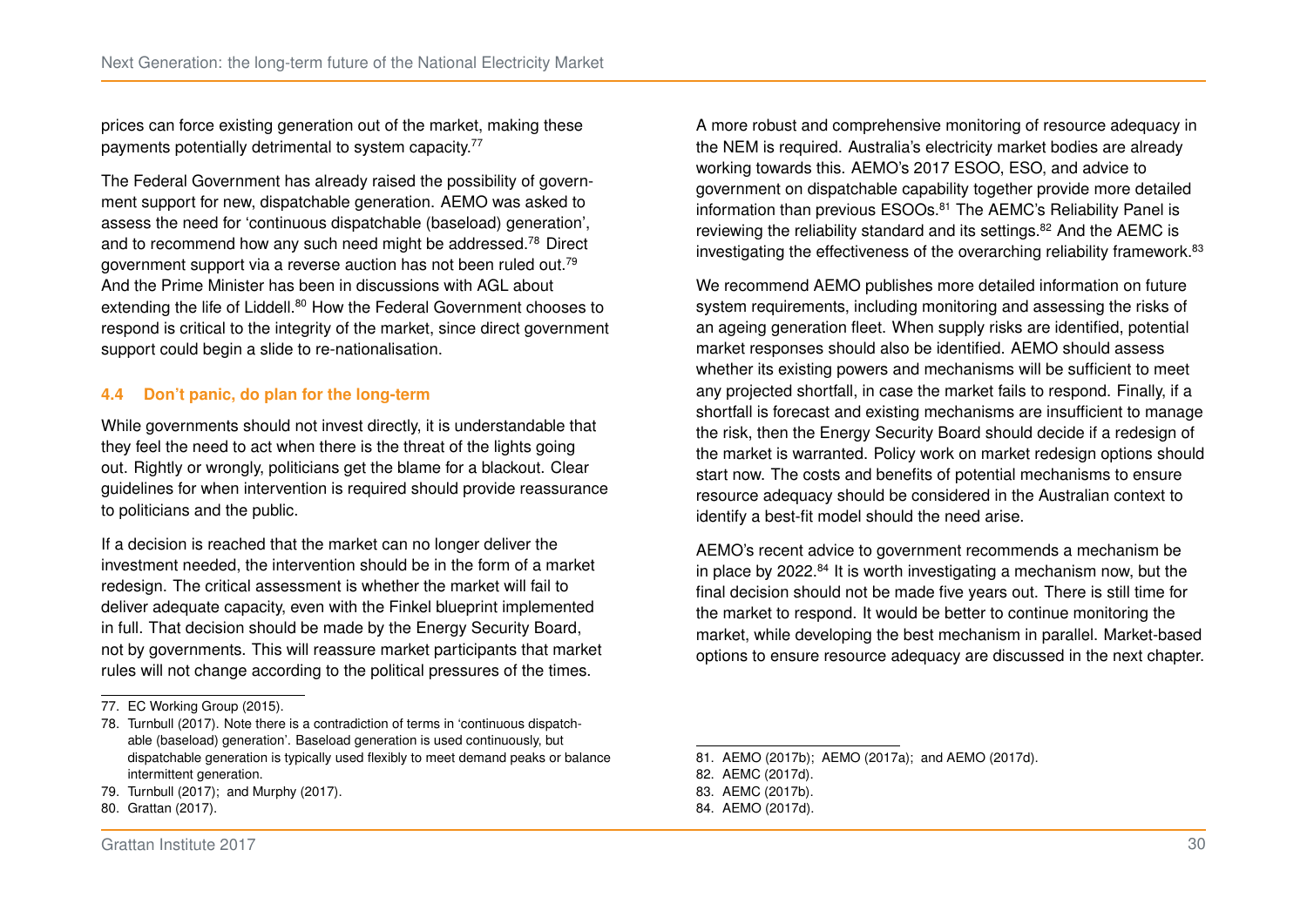## <span id="page-37-0"></span>**5 What are the options?**

There are a range of additional mechanisms that could be introduced in the NEM to ensure resource adequacy if required. Options include a centrally planned auction for capacity, a consumer capacity subscription, or an obligation on retailers to contract capacity for the market. Each of these capacity mechanisms would provide additional incentives for new investment and give greater certainty of supply.<sup>[85](#page-37-1)</sup>

All the options have costs and risks for electricity consumers. Capacity mechanisms typically result in substantial excess supply because governments are risk averse and tend to over-build. In weighing up the options, governments should seek to distance themselves from decisions about how much capacity to procure. And they should keep competitive pressure on market participants to develop cheaper, cleaner and more reliable capacity in future.

Ultimately, the cost and complexity of capacity mechanisms means one should only be introduced if other market reforms have been exhausted and resource adequacy is genuinely at risk.

#### **5.1 Options should address long-term resource adequacy**

In assessing options, policy makers should clearly distinguish between mechanisms that provide incentives for supply to be made *available* and mechanisms that ensure sufficient supply is *built* in the first place (see Figure [5.1\)](#page-37-2).

The Finkel blueprint recommends investigating two new reliability mechanisms for the NEM: a day-ahead market and a strategic re-serve.<sup>[86](#page-37-3)</sup> These are primarily mechanisms to ensure sufficient supply is made available on the day, rather than mechanisms to ensure sufficient <span id="page-37-2"></span>**Figure 5.1: All models have pros and cons, but only capacity markets ensure sufficient generation is built**

|                                       | <b>Reliability mechanisms</b> |                     |                              |                    |  |
|---------------------------------------|-------------------------------|---------------------|------------------------------|--------------------|--|
| <b>Policy</b><br>outcomes             | Energy-only<br>market         | Day-ahead<br>market | <b>Strategic</b><br>reserves | Capacity<br>market |  |
| Supply available                      |                               |                     | X                            |                    |  |
| Back-up available                     |                               | ?                   |                              |                    |  |
| <b>Sufficient</b><br>generation built | ?                             | ?                   | X                            |                    |  |
| Cost to consumers                     | \$                            | \$\$                | \$\$                         | \$\$\$             |  |
| Flexibility through<br>the transition |                               |                     | 7                            | ?                  |  |
| Environmental<br>performance          | Depends on design             |                     |                              |                    |  |

*Notes: Costs are illustrative only. Capacity markets will typically cost more because more capacity is procured (by design). Environmental performance refers to whether the market model is capable of incorporating environmental policy objectives such as emissions reduction.*

*Source: Grattan analysis.*

<span id="page-37-1"></span><sup>85.</sup> CIGRE Working Group [\(2016,](#page-53-5) p. 15).

<span id="page-37-3"></span><sup>86.</sup> Finkel (100 [2017,](#page-54-0) p. 103).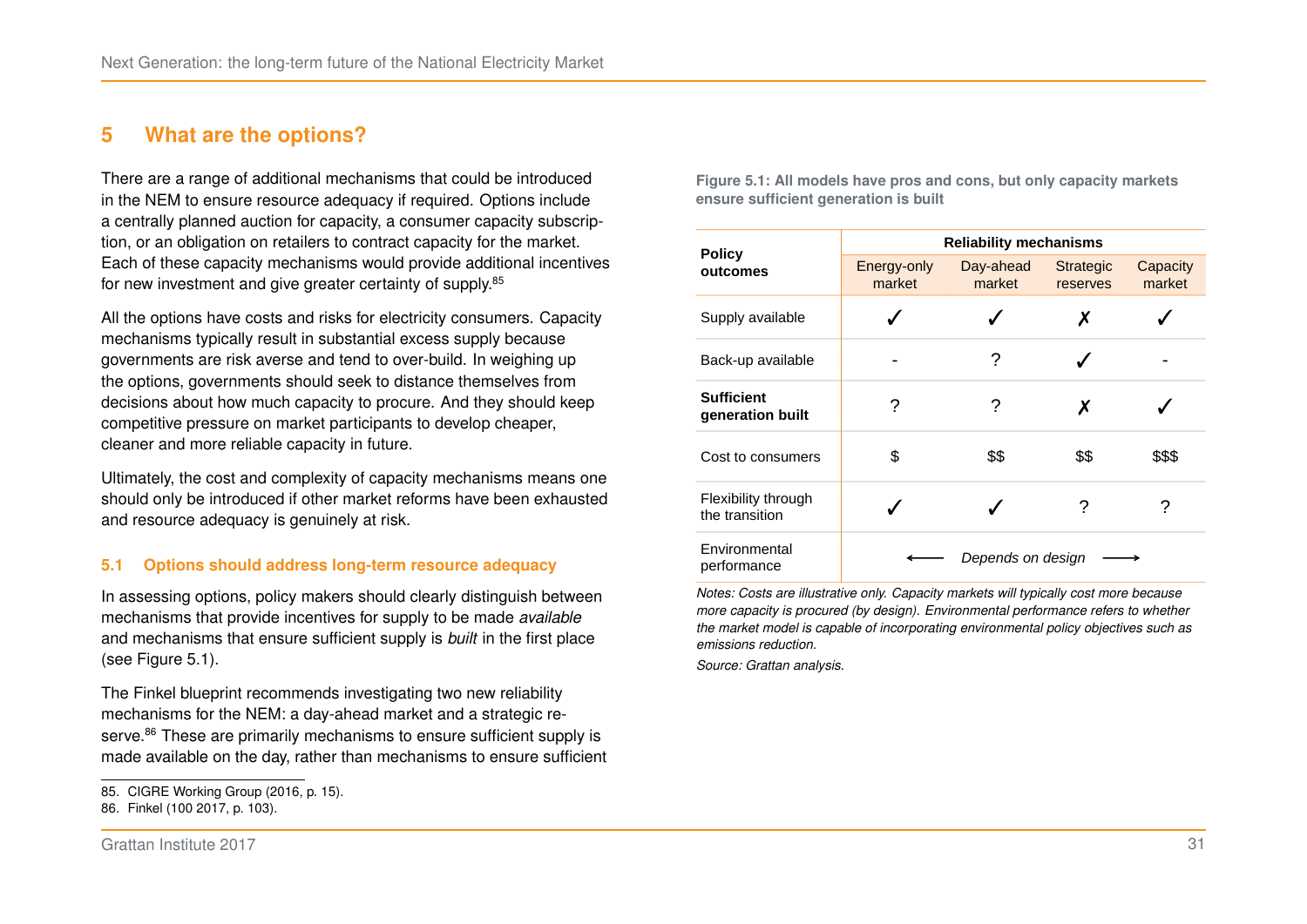supply is built in the first place. These mechanisms are explained further in Box [2](#page-38-0) and Box [3,](#page-39-0) respectively, but this report is focused on mechanisms to ensure sufficient supply is built.

A market for capacity is a competitive way of ensuring resource adequacy. But capacity markets are no simple endeavour, and take many different forms.

#### **5.2 A capacity market to ensure resource adequacy**

Capacity markets procure 'capacity' as a separate market product, and operate in addition to the normal wholesale electricity market. 'Capacity' usually refers to a volume of electricity, but capacity mechanisms can also be used to procure specific capabilities, such as fast-start capacity, low-emissions capacity or demand response.

Capacity markets aim to ensure sufficient generation is built by contracting generators to provide electricity at some fixed point several years in the future. Capacity markets pay generators for being available, even if the electricity is ultimately not needed. The mere availability of the generator makes the system more reliable, because there is excess capacity to call on if other generators cannot supply.<sup>[87](#page-38-1)</sup> Payments for capacity should encourage investment in new generation. Most generators will still require revenue from the wholesale and derivative contract markets, but capacity payments offer an extra revenue source and a guarantee to investors that they will get some return.

Capacity markets operate all over the world, including in Western Australia, the UK, and parts of Europe, the US and South America.<sup>[88](#page-38-2)</sup> There are many designs (see Box [4](#page-40-0) and Appendix [A\)](#page-48-0).

Three capacity procurement models could be considered for the NEM:

#### <span id="page-38-0"></span>**Box 2: A day-ahead market is a short-term reliability measure**

A day-ahead market is a form of forward market in which electricity, or the rights to electricity, [a](#page-38-3)re traded ahead of use. $a \, A$ day-ahead market operates alongside the real-time wholesale market. Generators can access revenue from both: electricity is sold in the day-ahead market and in the real-time market.

If generators cannot deliver the electricity they promised in the day-ahead market, they must purchase replacement electricity in the real-time market. This places an additional financial risk on generators, encouraging them to 'guarantee' their bids through back-up capacity or contracts with other generators, and may therefore help to increase reserve capacity in the system.

Many electricity systems in the US and Europe have day-ahead markets.<sup>[b](#page-38-4)</sup> In general, prices in the day-ahead market are higher than those in the real-time market. This is because purchasers are willing to pay a risk premium on electricity in the day-ahead market to avoid price shocks that might occur in the real-time market.

A day-ahead market provides greater transparency on the near-future availability of electricity generation. As a result, a day-ahead market may help improve the short-term reliability of the system. But, as with the energy-only market, a day-ahead market does not eliminate questions about resource adequacy in the long run.

<span id="page-38-1"></span><sup>87.</sup> [Cramton and Stoft \(2005\).](#page-53-12)

<span id="page-38-2"></span><sup>88.</sup> [Bhagwat et al. \(2016\).](#page-53-13)

<span id="page-38-3"></span>a. [Schubert et al. \(2002\).](#page-56-10)

<span id="page-38-4"></span>b. *e.g.* PJM, ERCOT, California, NYISO, ISO-NE, Northeast, Midwest, Nord Pool.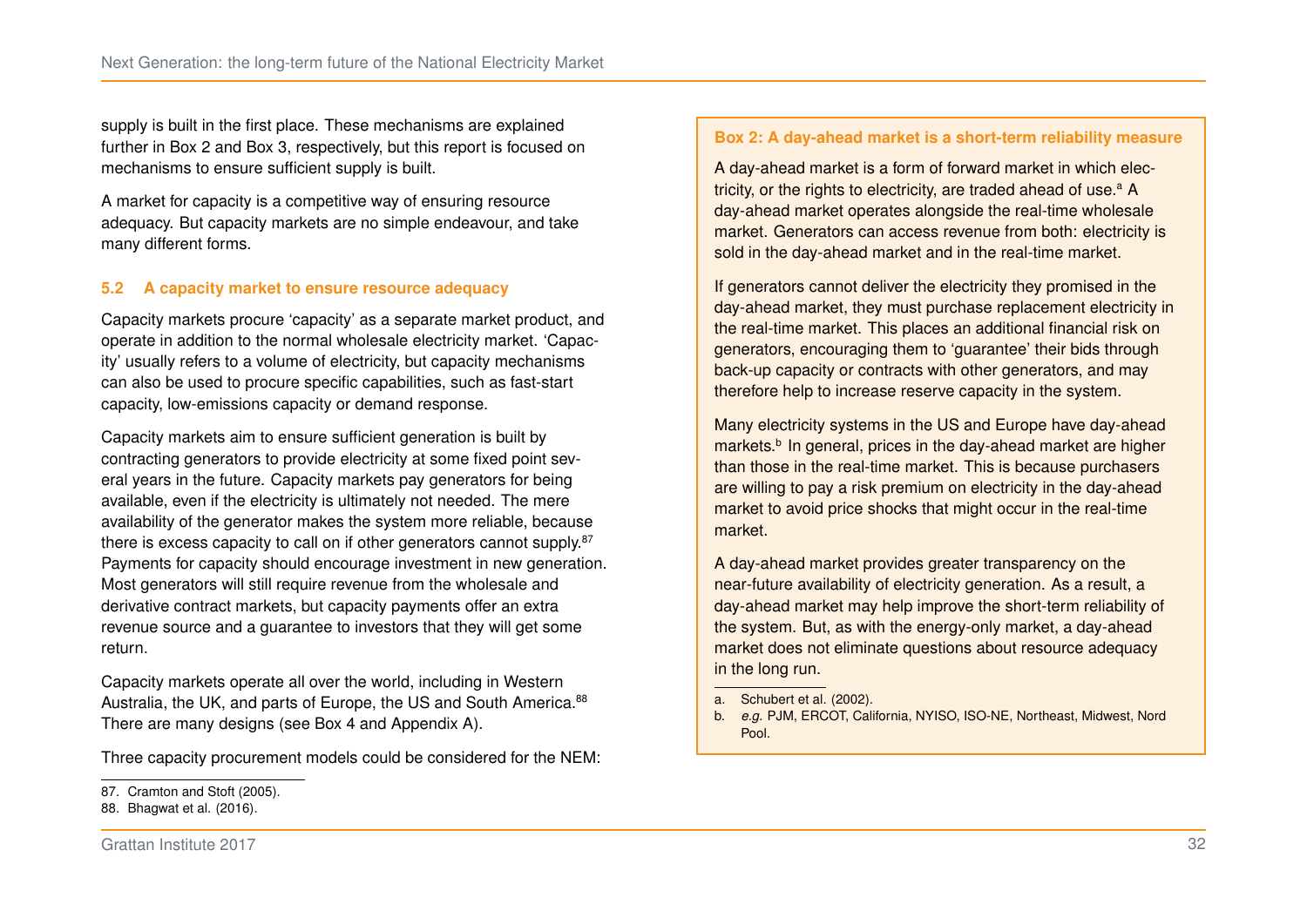- ∙ A centrally planned model where the market operator procures capacity *via auction*, on behalf of consumers;
- ∙ A consumer-driven model that enables consumers to choose (and pay for) the level of reliability they need *via a capacity subscription*; or
- ∙ A retailer-focused model where reliability needs are determined centrally and *retailers are obliged* to procure sufficient capacity on behalf of their customers.

#### **5.2.1 The centrally planned approach**

The centrally planned approach gives government control over total system capacity and enables system coordination and long-term planning of capacity and capability needs. Capacity is procured via a central auction.

This model is used in the UK and some US markets (see Appendix [A\)](#page-48-0). The required amounts and types of capacity and the conditions of the auction are determined centrally. Payments are made centrally and pass through to consumers' bills.

The market operator forecasts how much electricity the grid will need a few years out (the peak demand), plus usually 15-20 per cent more (a capacity margin). [89](#page-39-1)

Typically, all generators bid to provide capacity to be available at a fixed point in the future. The market operator estimates the needs of the system over time and balances the capabilities and volume required with the prices offered. Capacity auctions can take many different forms, depending on their design (see Box [4](#page-40-0) on the next page).

The centrally planned approach, like government-backed generation, will shift investment risks and costs onto consumers, but a

#### <span id="page-39-0"></span>**Box 3: Reserves do not solve resource adequacy**

In some countries, governments have built strategic reserves – generation capacity that is only to be used in emergencies. For strategic reserves to work, there must be a clear distinction between 'reserve' generation and normal generation. If the lines are blurred – for example if market participants believe governments might use reserves regul[a](#page-39-2)rly rather than only in emergencies<sup>a</sup>  $$ then market participants may build less generation themselves, undermining the end goal.

With strategic reserves, significant generation capacity is sitting idle most of the time and governments can be tempted to slip it into regular use. Australia's RERT operates as a temporary rather than permanent reserve mechanism to avoid this problem.

If used properly, a temporary or permanent reserve provides a safety net, but does not address the resource adequacy of the normal market. If used improperly, it could result in a 'slippery slope' towards more and more generation being procured by the market operator. There are other mechanisms better suited to this outcome.

<span id="page-39-1"></span><sup>89.</sup> [Bowring \(2013\).](#page-53-14)

<span id="page-39-2"></span>a. As per AGL's response to the South Australian Government proposal to build a reserve gas generator, [Macdonald-Smith \(2017b\).](#page-55-12)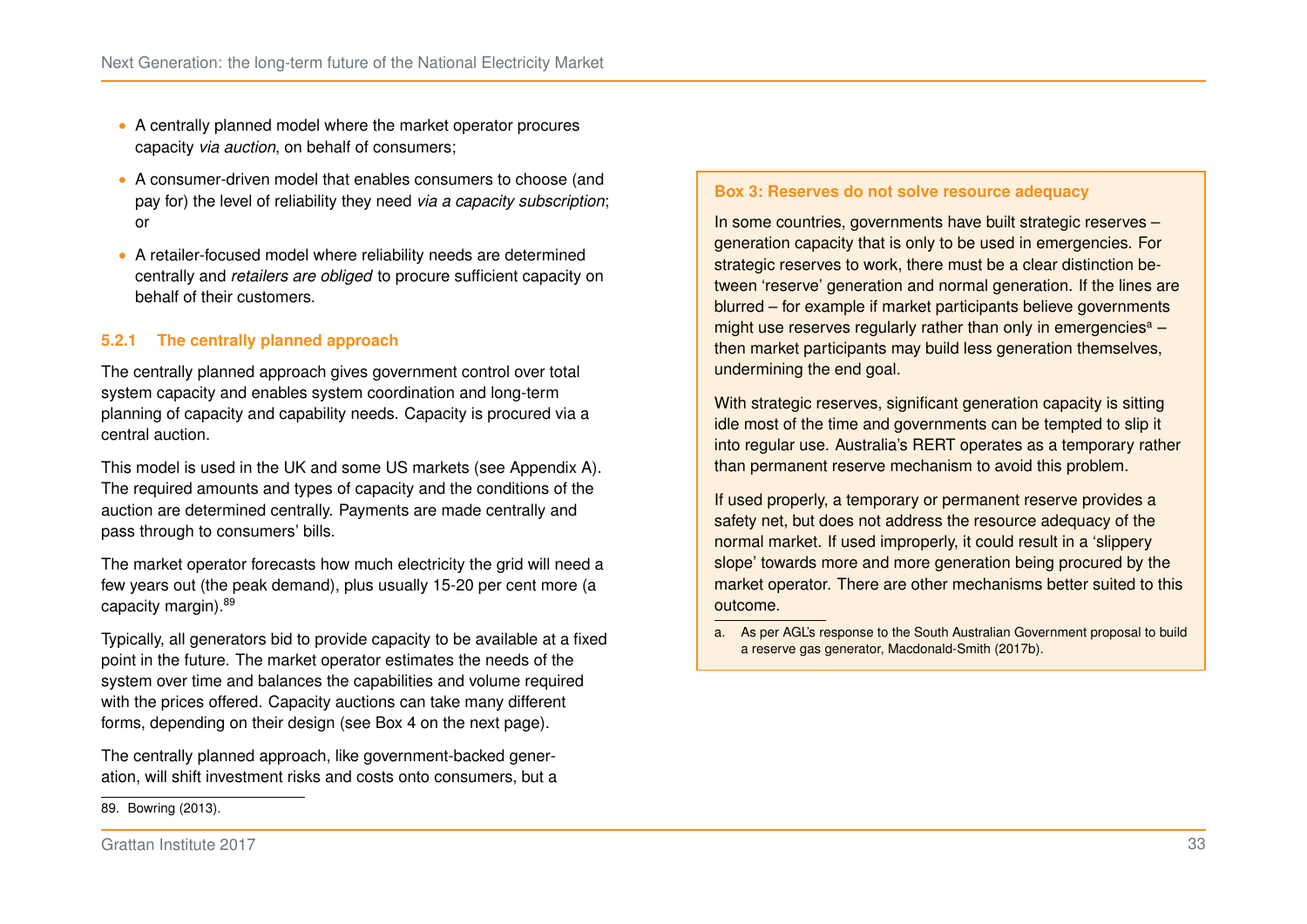well-designed capacity auction can minimise the shift. If the auction is sufficiently competitive, market participants will have an incentive to bid as low as possible to ensure they receive some capacity revenue rather than none. Narrow specifications will reduce competitive pressure and increase costs. The payment model is also critical and should be linked to availability to dispatch, to ensure capacity payments actually improve reliability.

#### **5.2.2 The consumer-driven approach**

In theory, electricity consumers could drive capacity procurement, via a capacity subscription model.[90](#page-40-1) In practice, this model is yet to be tested in an electricity system, although it is widely used in other industries such as telecommunications (where the zero-marginal-cost paradigm is a major feature).

Under a capacity subscription model, retailers would offer customers products with a choice of 'on-demand' or 'as available' power (or some level of each). Customers would pay a subscription fee for the level of 'on-demand' power they need, similar to an internet subscription or phone plan where the customer chooses their download requirements. The customer's electricity use would either be limited to their capacity subscription in times of scarcity, or they would pay an excess charge.<sup>[91](#page-40-2)</sup> Horizon Power is trialling a similar scheme for Western Australia, as a fairer and more sustainable way of pricing electricity.<sup>[92](#page-40-3)</sup>

Such a model would allow the different preferences of consumers to emerge – for some consumers, reliability is paramount and they would be willing to pay for a larger capacity subscription, while highly price-conscious consumers could elect to buy more 'as available' power and use less electricity when supply is scarce. Retailers would contract

#### <span id="page-40-0"></span>**Box 4: There are many possible capacity auction designs**

Capacity auctions procure generation capacity to be available at a fixed point, usu[a](#page-40-4)lly a few years away. Design variables include:<sup>a</sup>

- ∙ How much capacity is procured (*e.g.* demand forecast plus a capacity margin, usually 15-20 per cent);
- ∙ What capabilities are needed (*e.g.* how much fast-start, synchronous or low-emissions capacity is needed);
- ∙ Lead time before delivery (*e.g.* 3 years, 5 years);
- ∙ When, how, and for how long, payment is made (*e.g.* in advance or only on delivery);
- ∙ What penalties apply for non-delivery; and
- ∙ Whether capacity is procured regionally.

Auctions can be targeted to only part of the generation stock. such as new generation only or specific technologies. But this is risky for resource adequacy because of the flow-on effects to the rest of the generation stock. For example, procuring only new capacity could mean existing generation exits the market sooner. Market-wide capacity mechanisms may be more appropriate for addressing resource adequacy.

<span id="page-40-4"></span>a. [CIGRE Working Group \(2016\).](#page-53-5)

<span id="page-40-1"></span><sup>90.</sup> [CIGRE Working Group \(2016\).](#page-53-5)

<span id="page-40-2"></span><sup>91.</sup> Ibid.

<span id="page-40-3"></span><sup>92.</sup> [Wood et al. \(2015\);](#page-57-11) and [Horizon Power \(2016\).](#page-54-15)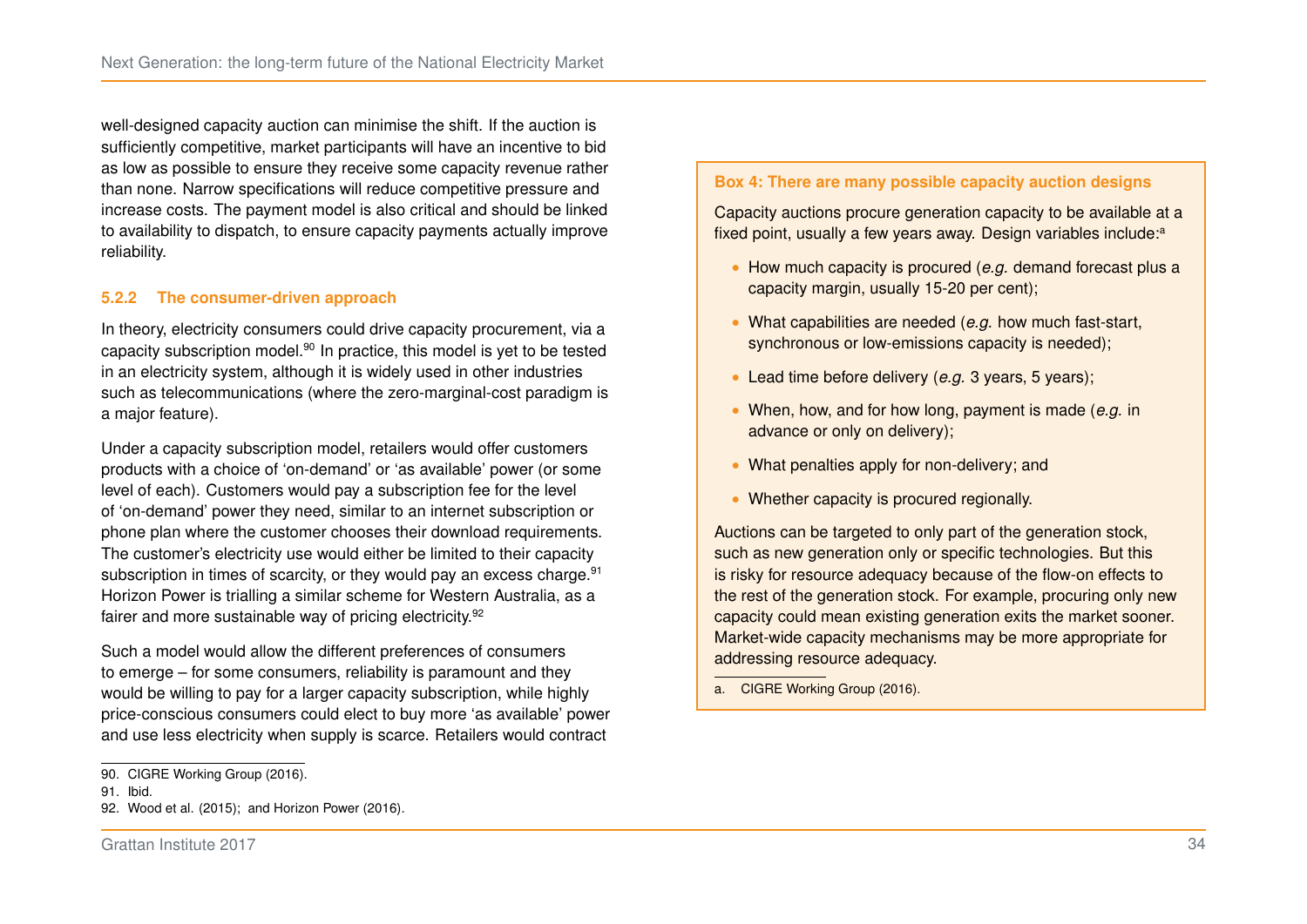with generators to meet the reliability preferences of their customers. Such contracts would provide the incentive and revenue to underpin new generation capacity.

The theory may be attractive, but the evidence suggests most people don't want this level of choice. Most consumers have not changed their electricity offer for more than five years and are either apathetic about electricity prices and products, or find the market too confusing and complex as it is.<sup>[93](#page-41-0)</sup>

A survey of consumers' likely responses to various electricity pricing models found that consumers were particularly resistant to capacity pricing, *'on account of their greater novelty and complexity (hence, perceived risk) and pervasive mistrust and rejection of the concept that electricity should cost more depending upon demand'*. [94](#page-41-1)

A capacity subscription model would need to be very carefully designed and communicated, but even then, there is a high likelihood that consumers will not buy into such a model.

#### **5.2.3 The middle ground: a capacity obligation on retailers**

A middle-ground model would allow for central coordination of reliability needs, while leaving it to the market to determine how these needs are best met. The market operator would determine the expected level of reliability, and retailers would be obliged to procure sufficient and appropriate capacity to meet the reliability standard on behalf of their consumers. California has had a retailer capacity obligation since 2006 and France recently introduced such a scheme, with pricing determined by the market.<sup>[95](#page-41-2)</sup>

<span id="page-41-1"></span>94. [CSIRO \(2015\).](#page-53-9)

A key difference between the Californian and French schemes is whether peak demand is estimated in advance or assessed after-thefact. In California, the market operator forecasts peak demand for the coming year, and retailers must procure sufficient capacity plus a 15 per cent reserve margin.[96](#page-41-3) In France, retailers must have sufficient capacity under contract to meet their peak demand, with penalties afterwards for those that procured less than was actually needed and rewards for those that procured more.<sup>[97](#page-41-4)</sup>

The accuracy of forecasts will still be an issue in determining the required amount of capacity, but in the French model this decision is decentralised, with retailers determining how much capacity and what kinds of capacity they believe they need to cover their peak demand. Leaving retailers rather than the market operator to procure the capacity, reduces the problems of 'picking winners' and leaves room for innovation in retail products that may enable consumer preferences to be better met.

A key advantage of the retailer capacity obligation model is that it would encourage both longer-term contracting and demand response. Retailers would need to enter into long-term contracts with new generators to meet their capacity obligation. And retailers could reduce the amount of capacity they need to procure by offering demand-response and energy efficiency measures that help make electricity more affordable for their customers.

If a capacity mechanism is introduced in the NEM it would likely be because long-term contracting and/or demand response is lacking, so a mechanism that addresses both these issues is preferable.

<span id="page-41-0"></span><sup>93.</sup> [AEMC \(2016b\);](#page-51-15) and [CIGRE Working Group \(2016\).](#page-53-5)

<span id="page-41-2"></span><sup>95.</sup> [CPUC \(2017\);](#page-53-15) and [RTE \(2017\).](#page-56-11)

<span id="page-41-4"></span><span id="page-41-3"></span><sup>96.</sup> [CPUC \(2017\).](#page-53-15) 97. [RTE \(2017\).](#page-56-11)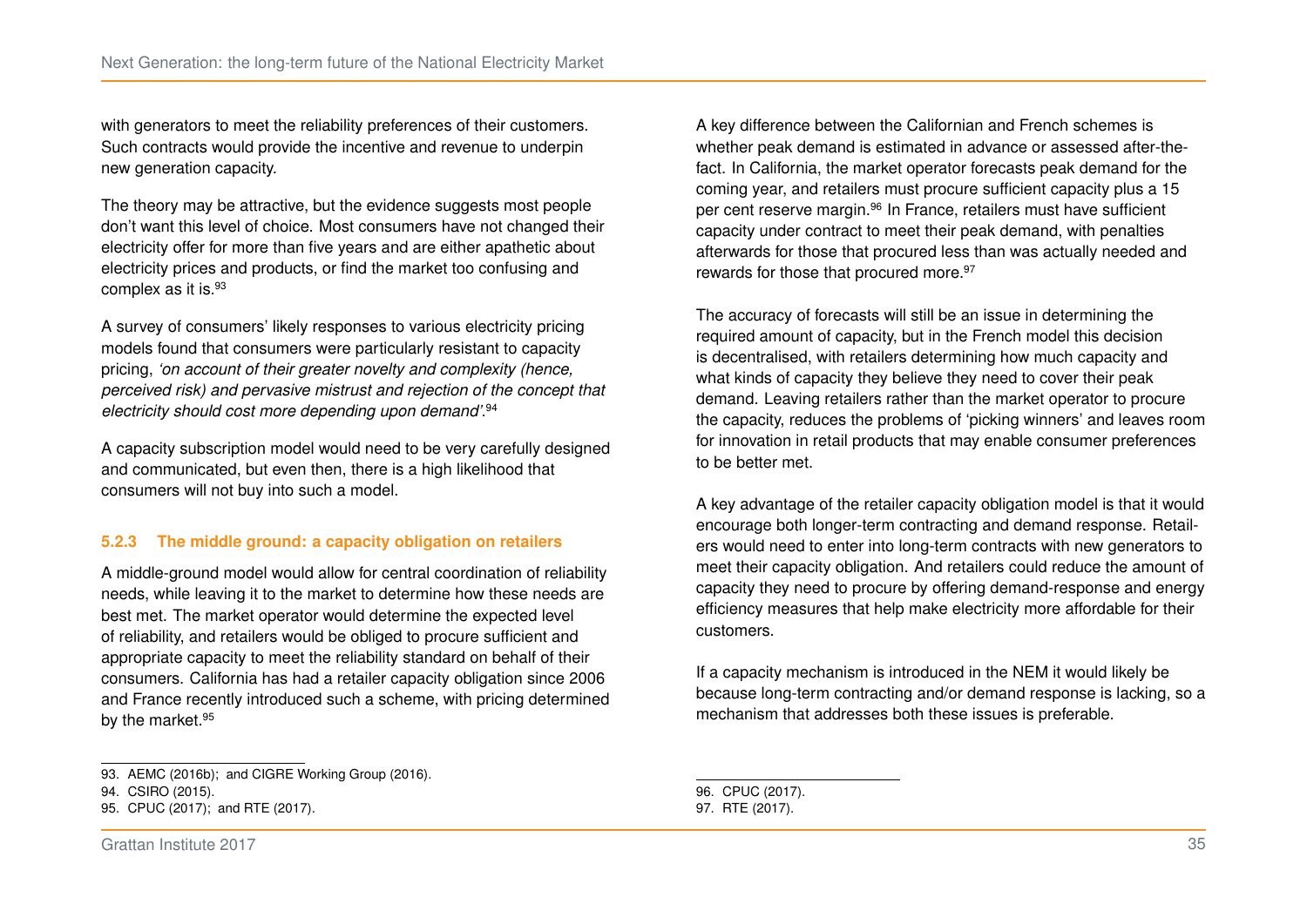#### **5.3 A capacity mechanism will not be easy**

Introducing a capacity mechanism in the NEM directly addresses the market failure to deliver resource adequacy. However, it is not a simple add-on: it would require a major market redesign.

#### **5.3.1 It will be complex**

Every electricity system has its own specific issues and needs, and the design of a capacity mechanism must take these into account. There are many different real-world designs within the centrally planned model and the retailer capacity obligation model (see Appendix [A](#page-48-0) for some examples). And the consumer-driven model is still untested in an electricity system.

Characteristics of an electricity system, including the 'peakiness' of demand, the supply mix, generation fleet age, internal network constraints, and interconnection, all affect the choice and design of a capacity mechanism (among other things).[98](#page-42-0)

For example, in the NEM, the network is not big enough for all registered capacity to be simultaneously run. This means at times generation capacity may be available yet unable to supply. Whether network constraints are factored into capacity payments themselves or whether network reforms need to accompany the introduction of a capacity mechanism are issues that would need to be resolved in the specific context of the NEM.

Capacity mechanisms take time to design and there is a risk of unintended consequences because of the design complexity. Most of the mechanisms already in place have evolved after initial teething problems.[99](#page-42-1)

<span id="page-42-1"></span>99. Ibid.

To win political and popular support, any capacity mechanism – whose primary purpose is to ensure resource adequacy – must also align with other policy goals such as affordability and reducing emissions. Australia will still need a credible, bipartisan emissions reduction policy, with or without a capacity mechanism.

#### **5.3.2 It will cost more**

Capacity mechanisms have one big advantage over energy-only markets: they offer peace of mind about future supply. But peace of mind comes at a cost.

It is difficult to say how large this cost is because no two electricity systems or capacity mechanisms are perfectly comparable. In Western Australia, capacity was procured on the basis of expected demand growth, but actual demand growth has been much lower. The resulting capacity excess (above the system's reserve capacity requirements) adds more than \$[100](#page-42-2) million a year to system costs.<sup>100</sup>

In an energy-only market, the cost of excess capacity is borne by generators, but in systems with a capacity market, the cost is borne by consumers. Figure [5.2](#page-43-0) on the following page illustrates electricity costs in a range of US markets, with capacity markets adding an extra 10-40 per cent on top of energy costs. These figures do not include the costs of hedging,<sup>[101](#page-42-3)</sup> although the need for hedging is not eliminated by a capacity market anyway. In theory, the presence of capacity payments should push down prices in the wholesale market and reduce the cost of hedging contracts.[102](#page-42-4) Yet energy costs appear to be higher in systems with capacity markets (although we cannot know what those

<span id="page-42-0"></span><sup>98.</sup> [CIGRE Working Group \(2016\).](#page-53-5)

<span id="page-42-2"></span><sup>100.</sup> [WA Department of Finance \(2016\).](#page-57-12)

<span id="page-42-3"></span><sup>101.</sup> Hedging costs are not published, but we have previously estimated the cost of hedging at about \$15 per megawatt hour for retailers in Victoria [\(Wood et al.](#page-57-13) [\(2017b\)\)](#page-57-13).

<span id="page-42-4"></span><sup>102.</sup> [Cramton et al. \(2013\).](#page-53-3)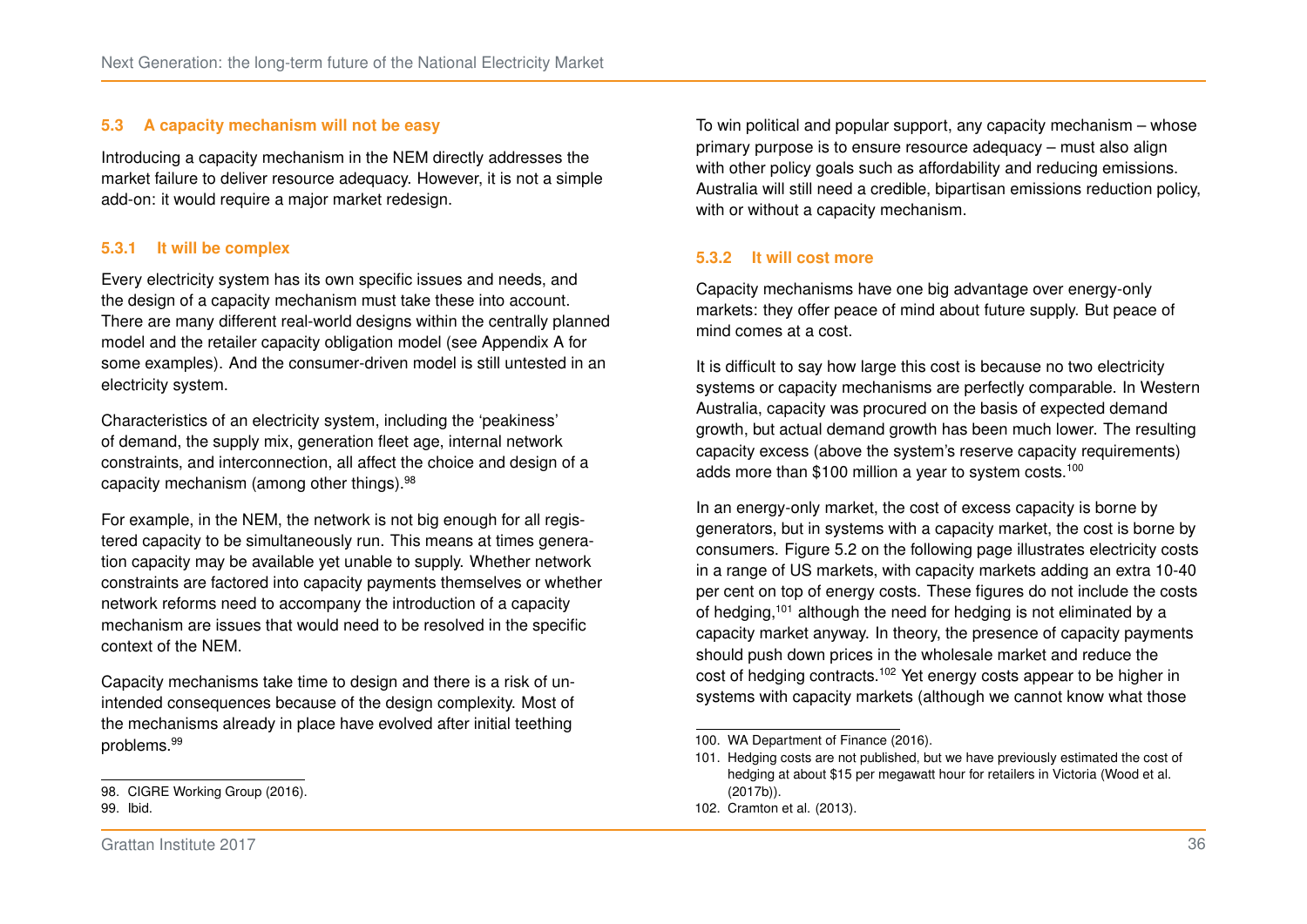costs would be without a capacity market). Even if capacity payments reduce prices in the wholesale and contract markets, this is unlikely to fully cover the cost of procuring excess supply.

Governments are risk-averse (particularly those implementing a capacity mechanism) so are likely to set reserve margins too high and procure more capacity than necessary.[103](#page-43-1) Spain's capacity mechanism has led to severe oversupply and cost, with total system capacity now more than double peak demand.[104](#page-43-2) Most capacity markets have a 15-20 per cent reserve margin, with the costs ultimately borne by consumers.[105](#page-43-3)

While more capacity is procured, this can never fully quarantee reliability. Capacity mechanisms rely heavily on forecasts (that tend to be never quite right and often quite wrong).[106](#page-43-4) And blackouts still occur in systems with excess capacity, because severe storms and technical problems can prevent supply, irrespective of the amount of capacity.

Capacity payments have obvious benefits for generators: they get guaranteed revenue and their investment risks are reduced. Capacity payments also offer some peace of mind to governments, which tend to be held responsible if the lights go out. But for consumers, it is not clear that the benefits of capacity payments outweigh the additional costs.<sup>[107](#page-43-5)</sup>

Therefore, a capacity mechanism should only be introduced if other market reforms – including the Finkel recommendations, demandresponse initiatives, and better information from AEMO about the amount and type of new generation needed – have been exhausted and resource adequacy is genuinely at risk.

- <span id="page-43-3"></span>105. [Bowring \(2013\).](#page-53-14)
- <span id="page-43-4"></span>106. *e.g.* Demand forecasts for the NEM in the late 2000s incorrectly predicted that demand would continue to increase, leading to a costly over-build of network infrastructure that consumers are still paying off today.
- <span id="page-43-5"></span>107. [CIGRE Working Group \(2016\);](#page-53-5) [Newbery and Grubb \(2014\);](#page-55-3) and [Keay \(2016\).](#page-55-4)

#### <span id="page-43-0"></span>**Figure 5.2: Electricity costs in US electricity markets, with and without capacity markets**

Wholesale electricity prices (US\$ per megawatt hour)



*Notes: Market structure is not the only contributor to cost. Generation types, governance, and historical factors all affect wholesale electricity prices. a = Southwest Power Pool (SPP), b = Texas (ERCOT), c = Midcontinent (MISO) average, d = California (CAISO) which has a capacity obligation on retailers, e = Pennsylvania-New Jersey-Maryland (PJM) average, f = New England (ISO-NE) hub, g = New York (NYISO) average.*

*Sources: Grattan analysis of [Potomac Economics \(2016\)](#page-56-12) and [Potomac Economics](#page-56-13) [\(2017\).](#page-56-13)*

<span id="page-43-1"></span><sup>103.</sup> [Newbery and Grubb \(2014\).](#page-55-3)

<span id="page-43-2"></span><sup>104.</sup> [Wynn and Julve \(2016\).](#page-57-14)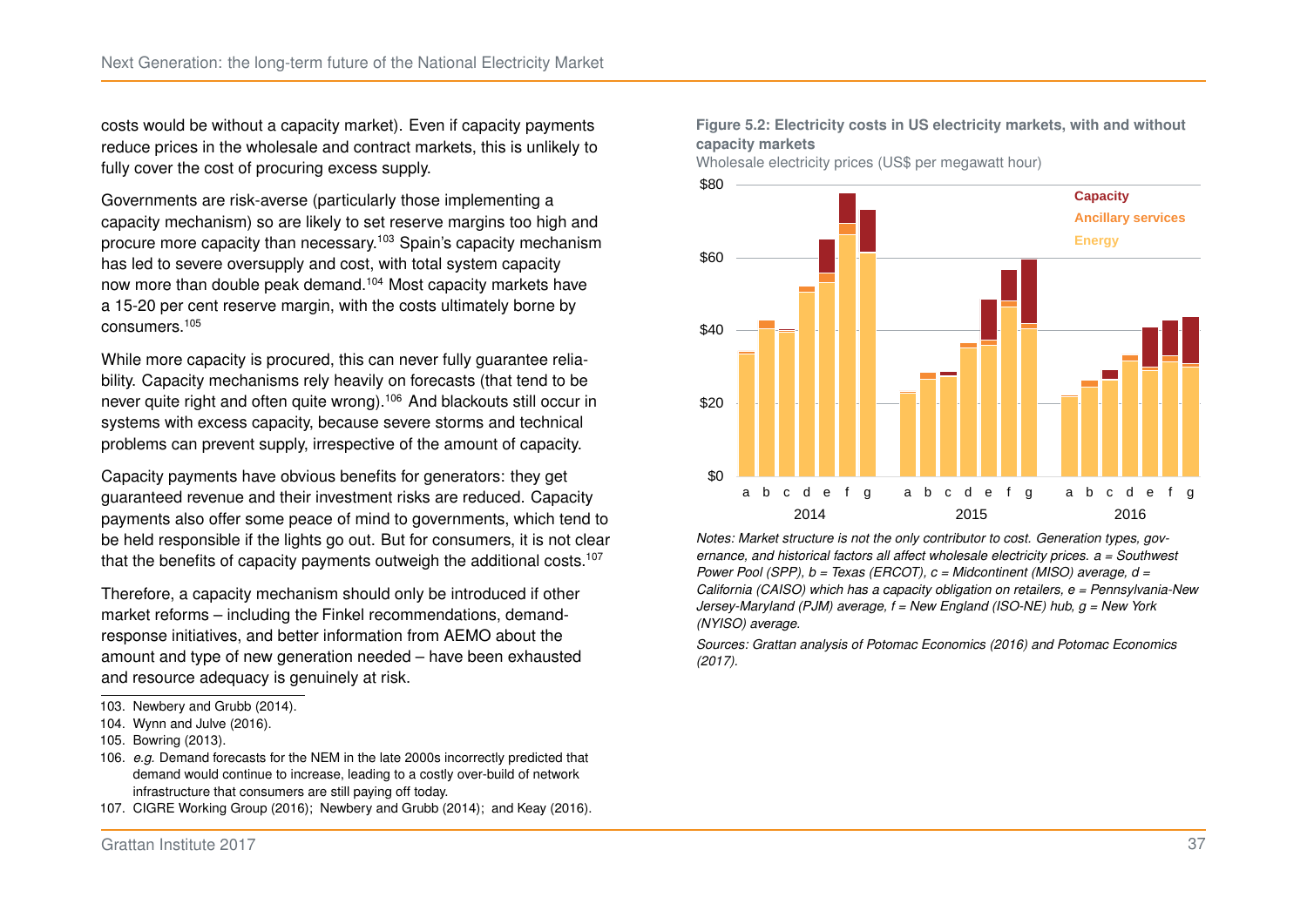## <span id="page-44-0"></span>**6 What governments should do**

There is an increasing risk that the energy-only market will not deliver the investment in generation needed to ensure resource adequacy in the NEM. Policy uncertainty is impeding new investment. The first priority must be to implement the Finkel blueprint to encourage new investment.

But these improvements may not be sufficient. As the proportion of zero-marginal-cost supply increases, there will be greater reliance on the contract market to create revenue certainty for any new generation. The expansion of this market – in particular an increase in long-term, bilateral contracts – is by no means certain.

AEMO should develop a new system to monitor resource adequacy. This should include a clear trigger point for market redesign. And the Energy Security Board should begin designing a capacity mechanism to ensure resource adequacy, so it is available should it be needed (see Figure [6.1\)](#page-44-1). If a mechanism is needed, a retailer capacity obligation would be preferable because it promotes long-term contracting to support new investment and demand response to improve affordability, and it lets market participants rather than governments decide how much capacity is needed (and therefore is more likely to reflect consumer preferences).

#### **6.1 Strengthen the existing market first**

New investments will be needed in coming years, but there is still time for investors to respond to market and policy signals.

Policy stability is fundamental to long-term resource adequacy. Without policy stability no one will invest, regardless of whether energy-only markets can provide the right signals for investment. We reiterate a key recommendation of previous Grattan Institute reports: the Federal

<span id="page-44-1"></span>

**Introduce preferred capacity mechanism**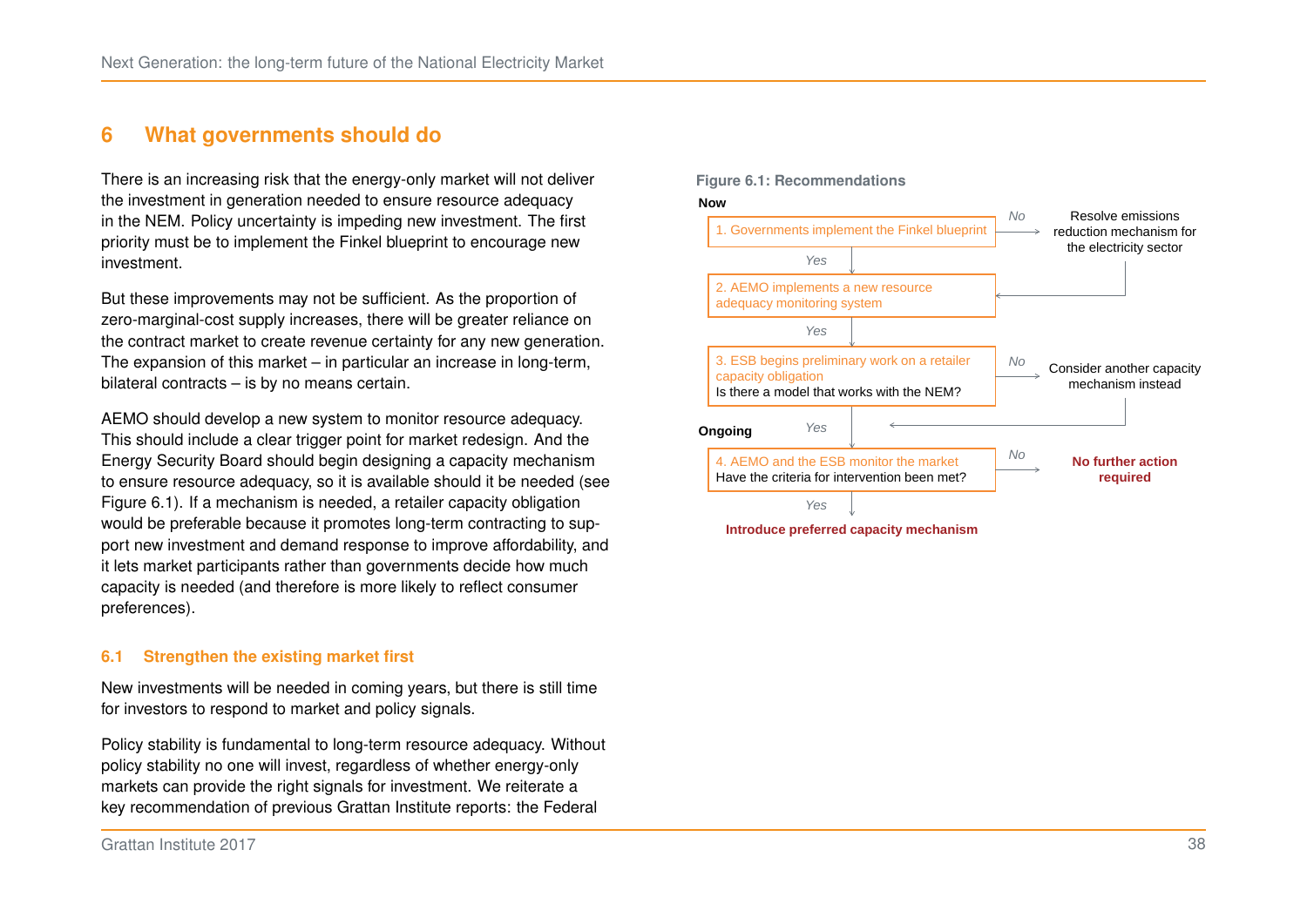Government needs to produce *'a credible plan for emissions reduction with a clear price signal for the electricity sector'.*[108](#page-45-0)

To this end, governments should implement all the Finkel recommendations as soon as possible, including the Clean Energy Target (CET). While we have not recommended a CET in previous reports,<sup>[109](#page-45-1)</sup> it is a mechanism that could secure political support and, if well-designed, could provide policy stability and a credible path to reducing emissions in the electricity sector. The design of the CET should seek to boost private contracting to bring in new generation and storage.

The Finkel blueprint will significantly strengthen existing market signals for investment and reliability (see Box [5](#page-46-0) on the following page). The Finkel panel did not recommend an additional investment signal, such as a capacity market, at this time: *'Given the more immediate nature of the reliability concerns facing the NEM, as well as the adequacy of other policy reforms available, the Panel does not believe a move to a competitive capacity market to be appropriate at this time.'*[110](#page-45-2)

If the Finkel recommendations receive bipartisan backing, businesses will have greater certainty on government policy. Policy stability, including a credible emissions reduction mechanism, may be sufficient to enable new investments to be made.

Recent initiatives to encourage demand response, such as the AEMO and ARENA demand response trial and the AER's demand management incentive scheme for distribution businesses, are further positive steps towards improving resource adequacy.<sup>[111](#page-45-3)</sup>

#### <span id="page-45-0"></span>108. [Wood et al. \(2017a\);](#page-57-4) [Wood et al. \(2016a\);](#page-57-5) and [Wood et al. \(2016b\).](#page-57-15)

### **6.2 Implement a new monitoring system**

Resource adequacy in the NEM needs to be monitored more robustly and comprehensively. AEMO should publish more detailed information on future system requirements, including:

- ∙ The risks of an ageing generation fleet;
- ∙ Future capability requirements, not just capacity; and
- ∙ A trigger point for intervention.

When supply risks are identified, potential market responses should also be identified. AEMO should assess whether its existing powers and mechanisms will be sufficient to meet any projected shortfall, in case the market fails to respond. Finally, if a shortfall is forecast, and existing mechanisms are insufficient to manage the risk, then AEMO should be clear about when the predicted shortfall warrants intervention.

The scheduled retirement of Liddell in 2022 looks likely to be the next critical decision point. It is important that the decision on whether to intervene is taken by the Energy Security Board and not politicians. If intervention is required, it should be in the form of a market-wide capacity mechanism to ensure resource adequacy.

#### **6.3 Begin preliminary work on a retailer capacity obligation**

Preliminary policy work on a potential capacity mechanism should start now. Potential interventions should be developed in conjunction with market participants. And they should be developed before they are needed. It will take time to develop new markets that enhance resource adequacy. In the UK, for example, the decision to introduce a capacity

<span id="page-45-1"></span><sup>109.</sup> [Wood et al. \(2016b\).](#page-57-15)

<span id="page-45-2"></span><sup>110.</sup> Finkel [\(2017,](#page-54-0) p. 85).

<span id="page-45-3"></span><sup>111.</sup> [AEMO \(2017f\);](#page-52-11) and [AER \(2016\).](#page-52-14)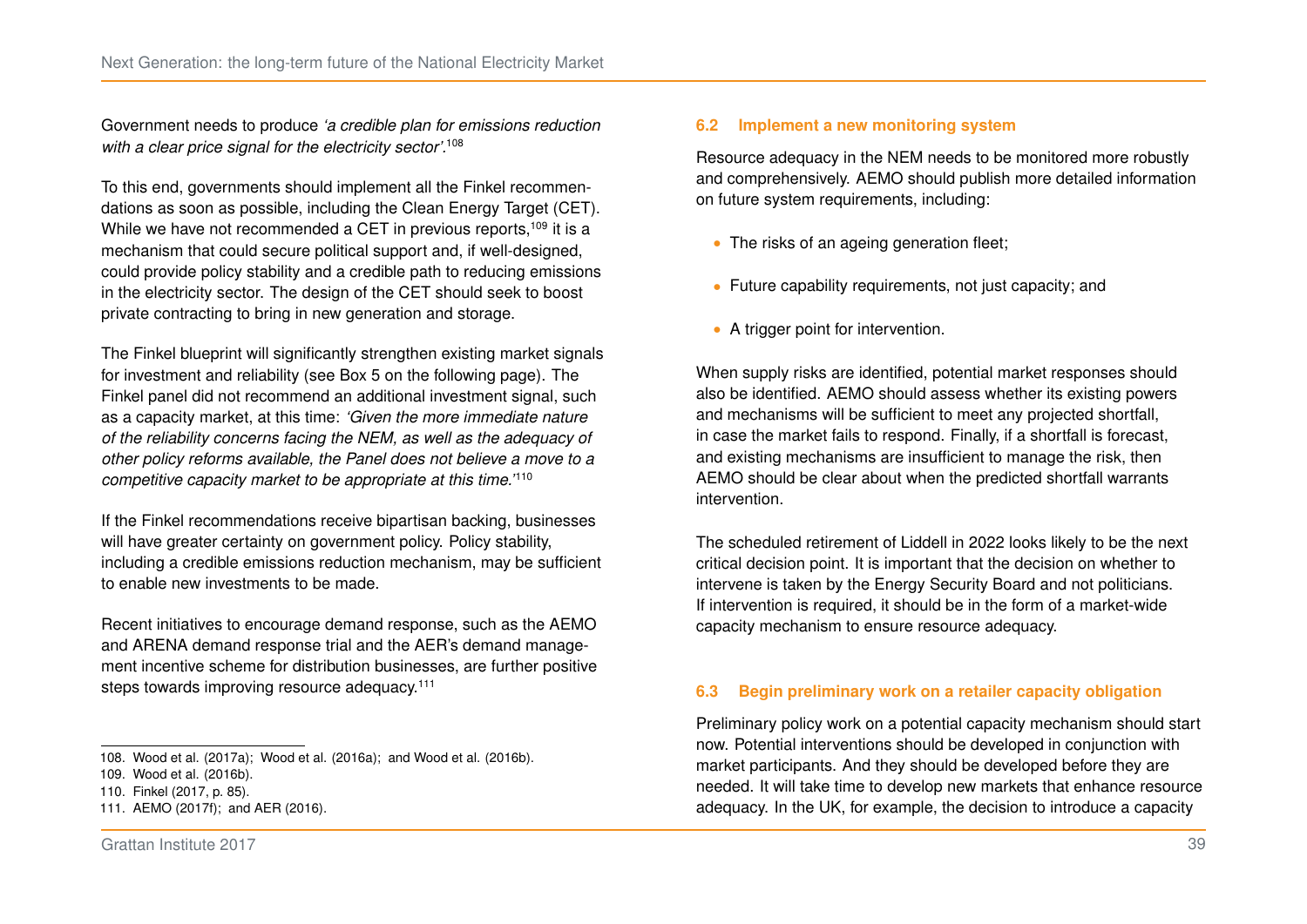#### <span id="page-46-0"></span>**Box 5: The Finkel recommendations will strengthen the NEM**

The Finkel blueprint brings together new and old ideas into a single p[a](#page-46-1)ckage to improve reliability and security in the NEM.<sup>a</sup> A few of the key ideas are highlighted here, but all 50 recommendations contribute to the goal and should be implemented.

#### The 'orderly transition' package

As discussed in Chapter [1,](#page-11-0) Finkel's 'orderly transition' package is critical to ensuring resource adequacy in the NEM. With bipartisan support, the package would provide a clear signal to investors about how and when emissions reductions will be achieved in the electricity sector, and give good notice of generator closures so that replacement investments can be made in time.

#### Investigating a day-ahead market

Finkel recommends assessing the suitability of a day-ahead market for the NEM. A day-ahead market in addition to the current real-time market would mean capacity and security needs are scheduled the day before, providing more warning of potential problems with supply availability on the day. As a result, a day-ahead market may help improve the NEM's short-term reliability.

#### Boosting strategic reserves

Finkel recommends that the AEMC assess the need for a strategic reserve. The AEMC may decide that the existing RERT is sufficient,

<span id="page-46-1"></span>a. [Finkel \(2017\).](#page-54-0)

or that Australia needs a permanent (rather than temporary) strategic reserve. This would mean putting some existing or new generation on permanent standby.

#### Strengthening AEMO's emergency powers

Finkel recommends that AEMO have the power to enter into commercial arrangements to have gas generation on standby in emergency situations. This would give AEMO more options to manage times when supply is expected to be tight.

#### New performance requirements and reliability obligations

New performance requirements for generators and transmission network service providers should help improve availability of supply and manage security risks when something in the system breaks.

Finkel also recommends a Generator Reliability Obligation, requiring new intermittent generators to provide some firm back-up capacity in regions that already have a high share of intermittent generation. This obligation would effectively limit the amount of intermittent generation allowed in a specified region. It will be up to AEMO to determine how much is too much for the system to cope with. The obligation may act as a barrier to entry in regions with a high share of intermittent generation, but may also help to spread new intermittent generation across the NEM.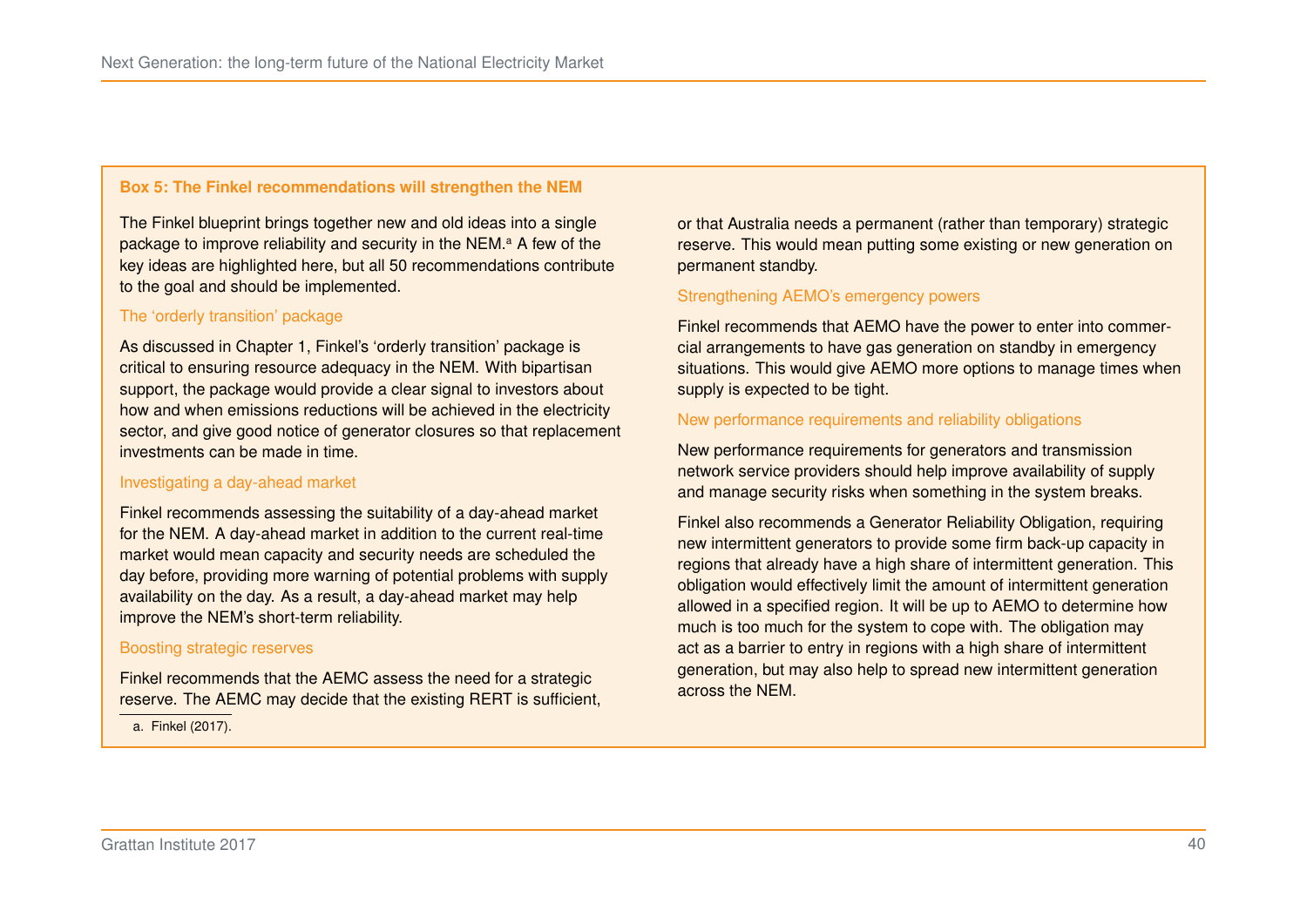mechanism was taken in 2011,<sup>[112](#page-47-0)</sup> the first auction was held in 2014, but the first payments for capacity will not be made until 2018.<sup>[113](#page-47-1)</sup>

This report canvasses several options, including a central capacity auction, a consumer capacity subscription model and a retailer capacity obligation. Any new mechanism should address judged failures in the existing market. Our work identifies insufficient long-term contracting to bring in new supply and/or inadequate demand response as the two areas where the NEM is most likely to fail.

If a new mechanism is needed, the preferred model would be one that helps boost both long-term contracting activity and demand response. That model is the retailer capacity obligation, because it:

- ∙ Directly addresses a failing in the market by obliging retailers to contract for capacity to meet their peak demand;
- ∙ Leaves it to the market to determine what types of capacity are required, how much is needed, and at what price;
- ∙ Encourages retailers to reflect consumer preferences; and
- ∙ Allows retailers to contract for demand response if that is the most cost-effective approach.

Retailers will be able to identify consumer needs and least-cost generation, storage and demand-response solutions, better than a central process, be that Contract-for-Difference arrangements or a capacity auction. Consumer engagement in the market is not yet sufficient to ensure resource adequacy through a consumer-driven model.

It should be stressed that any form of capacity mechanism has risks and costs. The design of a retailer capacity obligation will be complex,

as with any capacity mechanism (see Appendix [A](#page-48-0) for specific examples). Retailers will need to be able to trade capacity as customers move around. And capacity requirements will need to evolve over time, as expected demand changes, while still enabling long-term contracting.

It will also be important to understand the likely flow-on effects of a retailer capacity obligation, particularly its likely impacts on the wholesale, retail and derivative contract markets. For example, it may benefit vertically integrated retailers who own generation and, if so, could lead to greater market concentration.

#### **6.4 Be ready: monitor signs of trouble**

More contracting between market participants and more flexible demand would ensure resource adequacy without the need for a market redesign. But AEMO and the Energy Security Board should monitor the situation closely in case the market fails to deliver sufficient and appropriate generation in the next few years.

Early warning signs that the market may no longer be able to deliver new investment include a rising imbalance between exit and entry in the market, wholesale prices regularly hitting the price cap, demand inflexibility, and lack of availability of long-term contracts.

Governments must be ready for a capacity mechanism to be implemented if AEMO's new monitoring system identifies a significant threat to resource adequacy and it is unlikely that the market and/or emergency mechanisms will cover supply shortfalls.

Introducing a capacity mechanism would not avert the need for other market reforms. Any form of capacity mechanism would need to be accompanied by a stable emissions reduction policy to ensure that the capacity purchased helped Australia meet its emissions reduction commitments.

<span id="page-47-0"></span><sup>112.</sup> [DECC \(2011\).](#page-53-16)

<span id="page-47-1"></span><sup>113.</sup> Payments to demand-side responders began in 2016 as part of the transition to a full capacity market from October 2018, see [Engie \(2016\).](#page-54-16)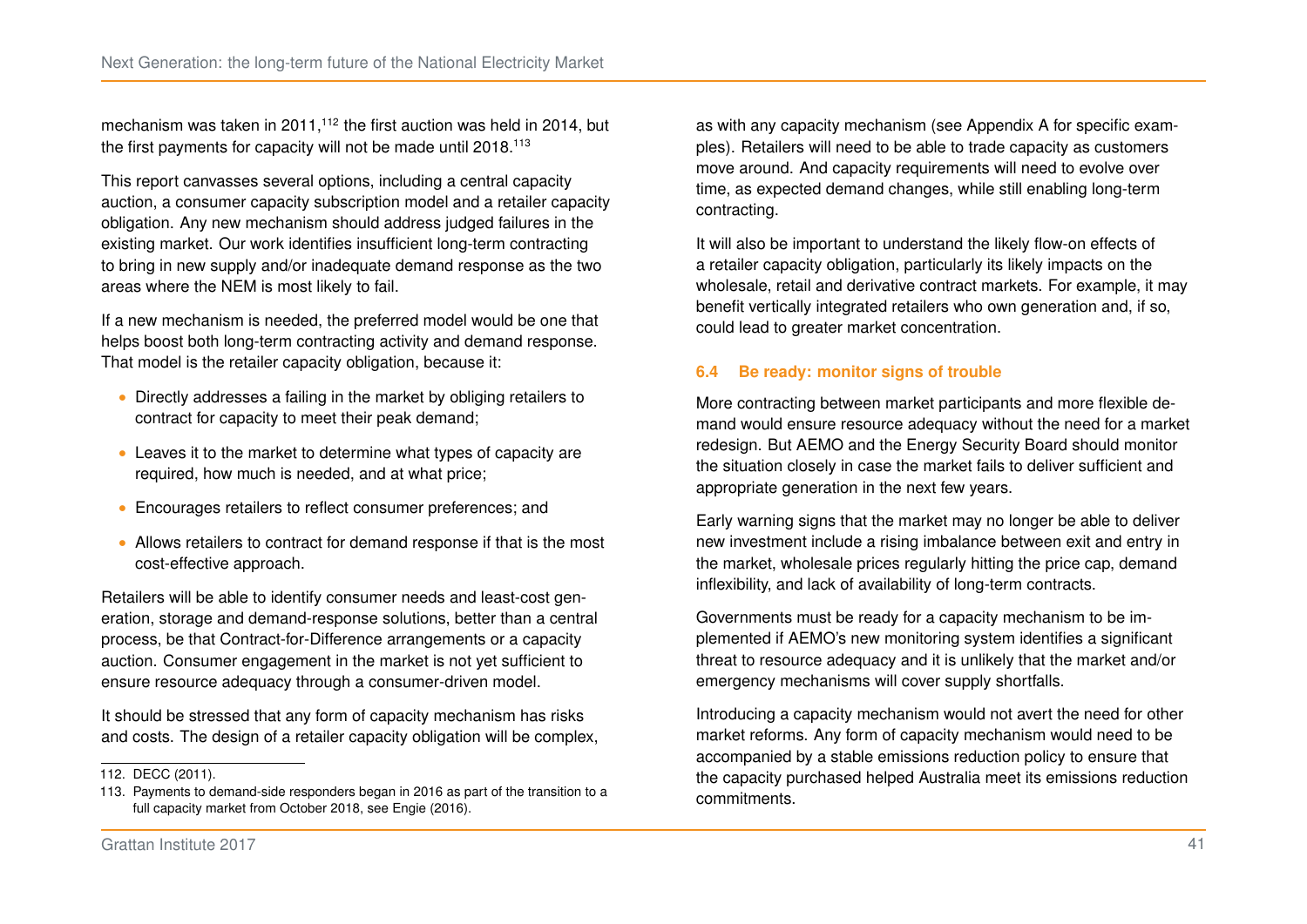## <span id="page-48-0"></span>**Appendix A: International examples of market-wide capacity mechanisms**

This appendix is not intended to be comprehensive, but rather illustrative of different designs and approaches.

#### **A.1 Capacity obligation on retailers**

#### **A.1.1 France**

With peak demand growing much more quickly than average demand, and medium-term forecasts suggesting the potential for shortages, France decided to introduce a capacity mechanism.[114](#page-48-1) It began operation this year.

Retailers are obliged to purchase capacity certificates to cover their demand – with total system need based on actual peak demand (assessed after the fact) rather than a capacity volume target. The market operator publishes estimated capacity requirements every year in the lead-up to delivery, but the key measure is the level of demand during peak periods in the delivery year.

Retailers are unlikely to be able to precisely predict their demand, so they have an incentive to purchase extra capacity certificates and organise demand response. Any extra capacity they contribute to the system is paid for at the market value, while insufficient capacity certificates means a penalty.

If retailers in aggregate surrender enough capacity certificates to meet the total system need then there is a rebalancing afterwards between those who procured more capacity than they needed and those who procured less. If retailers in aggregate do not surrender enough capacity certificates to meet the total system need then those retailers who over-procured still get paid, but those who under-procured face a heavy penalty of around AUD\$90,000 per megawatt below what they needed.<sup>[115](#page-48-2)</sup>

#### **A.1.2 California**

California introduced a Resource Adequacy (RA) program after multiple large-scale blackouts and the collapse of one of the state's largest energy companies in 2001. Under the program, the market operator forecasts peak demand for the coming year and retailers are obliged to procure sufficient capacity to meet their peak load, plus a 15 per cent reserve margin. Three types of capacity obligation are set: (1) capacity to meet system peak demand; (2) capacity to meet local peak demand; and (3) flexible capacity to manage contingencies.<sup>[116](#page-48-3)</sup>

#### **A.2 Central capacity auctions**

#### **A.2.1 PJM**

PJM, a network covering all or part of 13 states in north-eastern US, has a well-developed and complex capacity market. The first capacity auction takes place three years from delivery, and is mandatory for generators, including wind and solar.[117](#page-48-4) The auction aims to secure a 16.5 per cent reserve margin (or 116.5 per cent of forecast demand). Incremental auctions follow in each succeeding year, which enables generators to trade capacity if their circumstances have changed.[118](#page-48-5)

Generators must bid into the energy market to receive revenues for their capacity contracts. Electricity does not have to be dispatched; it

<span id="page-48-1"></span><sup>114.</sup> CIGRE Working Group [\(2016,](#page-53-5) p. 78).

<span id="page-48-2"></span><sup>115.</sup> [RTE \(2014\).](#page-56-14)

<span id="page-48-3"></span><sup>116.</sup> [CPUC \(2017\).](#page-53-15)

<span id="page-48-4"></span><sup>117.</sup> [PJM \(2016\).](#page-56-15)

<span id="page-48-5"></span><sup>118.</sup> [Bowring \(2013\).](#page-53-14)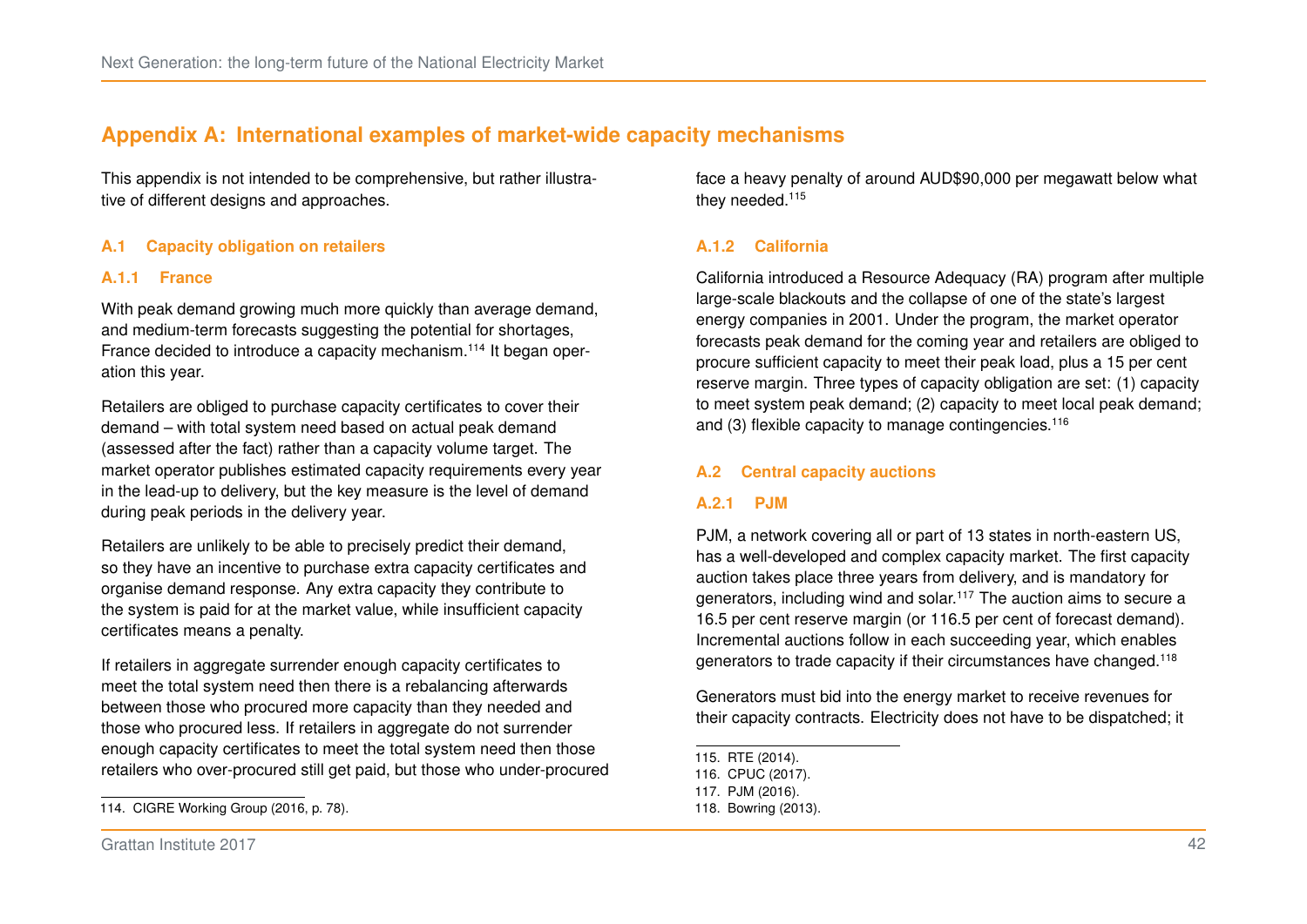merely needs to be bid into the market. Generators are paid weekly, for the week after the capacity was delivered or made available.

PJM also has a 'capacity performance' mechanism, as a side product to its capacity market. At the moment, only synchronous generators can bid for capacity performance contracts. Successful bidders can then be called on to provide power during extreme conditions or potential shortages, estimated to cover about 30 hours a year. If they cannot provide, they are penalised.<sup>[119](#page-49-0)</sup>

Finally, PJM has a Reliability Must Run (RMR) mechanism. RMR generators are soon-to-be retired, but the operator requests the owners to keep them in operation as an emergency unit, normally for a short period until other generators can come online.

#### **A.2.2 Britain**

Britain introduced a capacity market in 2014, as part of wider reforms to maintain reliability while decarbonising the UK's electricity supply.<sup>[120](#page-49-1)</sup> The UK Government identified a *'risk to security of electricity supplies in the future, as around a fifth of existing capacity is expected to close over the next decade and more intermittent (wind) and less flexible (nuclear) generation is built to replace it. These changes to our market could lead to under-investment and uncomfortably low levels of reliable capacity. If we don't act, a central scenario we have modelled suggests that in some years we could see blackouts affecting up to 2.5 million homes'*. [121](#page-49-2)

Britain has run its first three auctions, but has not yet reached the first delivery year of the first capacity auction. The main capacity auction

<span id="page-49-0"></span>119. [Kolo \(2016\).](#page-55-13)

<span id="page-49-2"></span>121. [DECC \(2012\).](#page-53-17)

clears four years from the delivery date, with a second capacity auction about six months from delivery.<sup>[122](#page-49-3)</sup>

Generators receive payments each month, provided their contracted capacity was available. If only part of their contracted capacity was available, they get paid only for that part.<sup>[123](#page-49-4)</sup>

The capacity market has recently been adjusted in response to problems that became evident during the first auctions. One change is designed to reduce the number of speculative projects entering the market, by increasing penalties for not delivering contracted capacity. A second change is designed to reduce the proportion of funds going to existing generation that would probably have stayed online even without capacity payments.<sup>[124](#page-49-5)</sup> Existing generators are now 'price takers' – they are automatically offered one-year contracts at a set price (or the clearing price if it is lower than the set price) if their bid is successful. New generators and demand-response providers are 'price makers' that can bid above the price-taker threshold.<sup>[125](#page-49-6)</sup> New generators can now bid for 15-year contracts.

#### **A.2.3 Ireland**

Ireland's Single Electricity Market (SEM) had a capacity mechanism when it began in 2007. Ireland recently reviewed its electricity market model and decided to introduce a new capacity mechanism, replacing the current one.

The current model is a fixed payment for participants offering generation capacity in the SEM. A fixed 'pot' of money is calculated annually,

<span id="page-49-3"></span>122. [National Grid \(2016\).](#page-55-14)

<span id="page-49-1"></span><sup>120.</sup> [Orme \(2016\).](#page-56-16)

<span id="page-49-4"></span><sup>123.</sup> [Ofgem \(2016\).](#page-55-15)

<span id="page-49-5"></span><sup>124.</sup> In the first capacity auction in 2014, for delivery in 2018, 70 per cent of funds went to pay for existing generation and refurbishing existing generation to improve capacity, [National Grid \(2014\).](#page-55-16)

<span id="page-49-6"></span><sup>125.</sup> Existing generators can bid above the price threshold if they can demonstrate that they require refurbishment.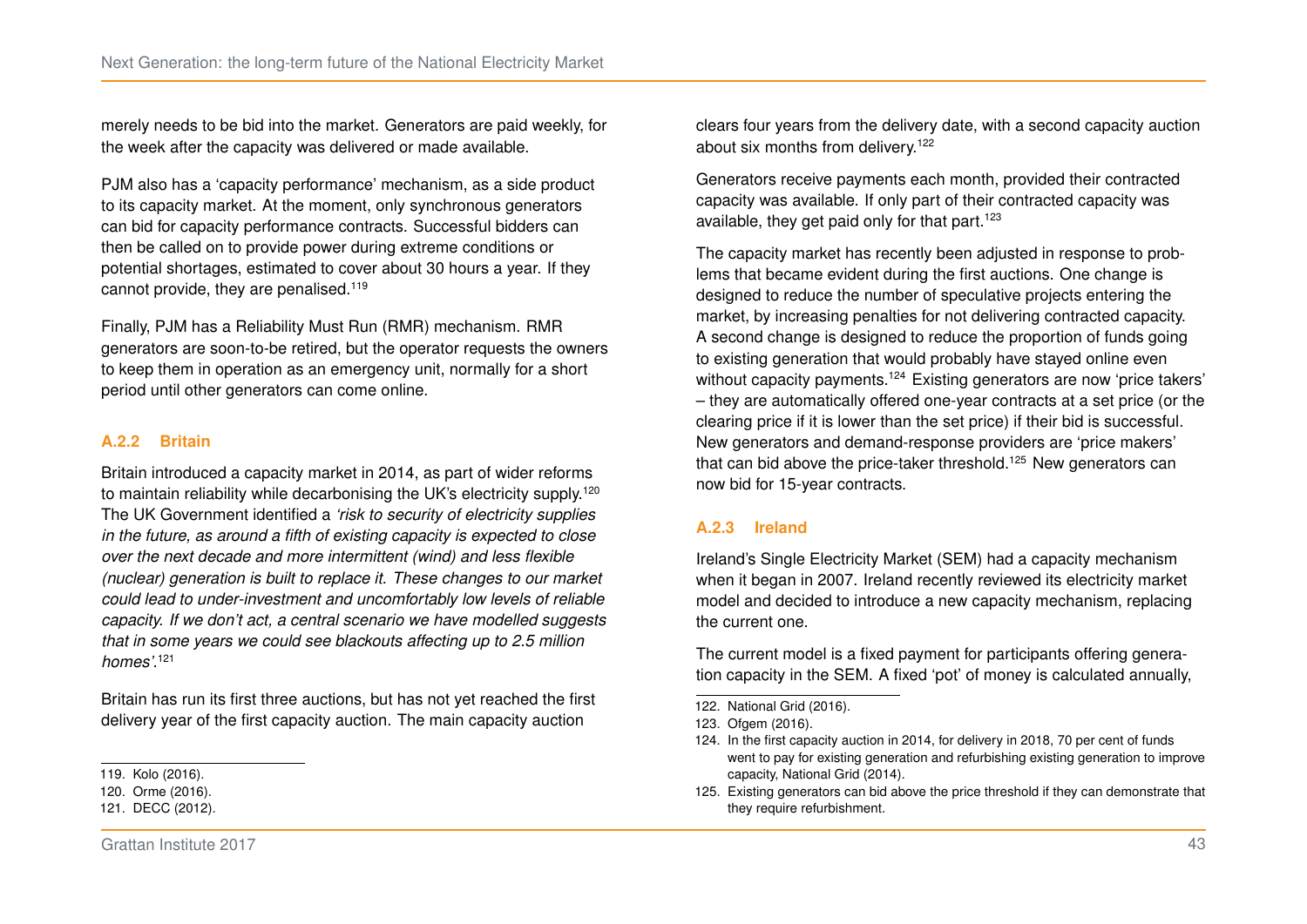as the multiple of a volume element (the capacity required to meet demand), and a price element (the annualised fixed costs of an entrant peaking plant). The cost of the pot is met through capacity charges levied on those who purchase energy from the pool (typically retailers and large industrial consumers). The pot is paid out through ongoing payments to those who provide generation capacity.<sup>[126](#page-50-0)</sup>

A review in 2011-12 determined that the capacity payment model was working well. But Ireland decided to switch to a new model to more closely align with Europe's target model and improve interconnec-tion.<sup>[127](#page-50-1)</sup>

The new arrangements will start in 2018. The market operator will determine total capacity required, with financial call options (known as Reliability Options) awarded to capacity providers through a central auction. The operator will pay an annual fee to providers that have won a Reliability Option. The fee will be set in the competitive auction. In return, the operator will be able to call on that capacity at a pre-agreed price.

The Reliability Option model will work alongside the existing spot market. If the spot price rises above the 'strike price' agreed under the Reliability Option, the operator will 'call on' the capacity provider, who will in effect pay the operator the difference between the spot price and the strike price.<sup>[128](#page-50-2)</sup>

<span id="page-50-1"></span>127. The old capacity model impacted on efficient interconnector flows [\(CIGRE](#page-53-5) [Working Group \(2016\)\)](#page-53-5).

<span id="page-50-0"></span><sup>126.</sup> [SEM \(2017\).](#page-56-17)

<span id="page-50-2"></span><sup>128.</sup> [SEM \(2014\).](#page-56-18)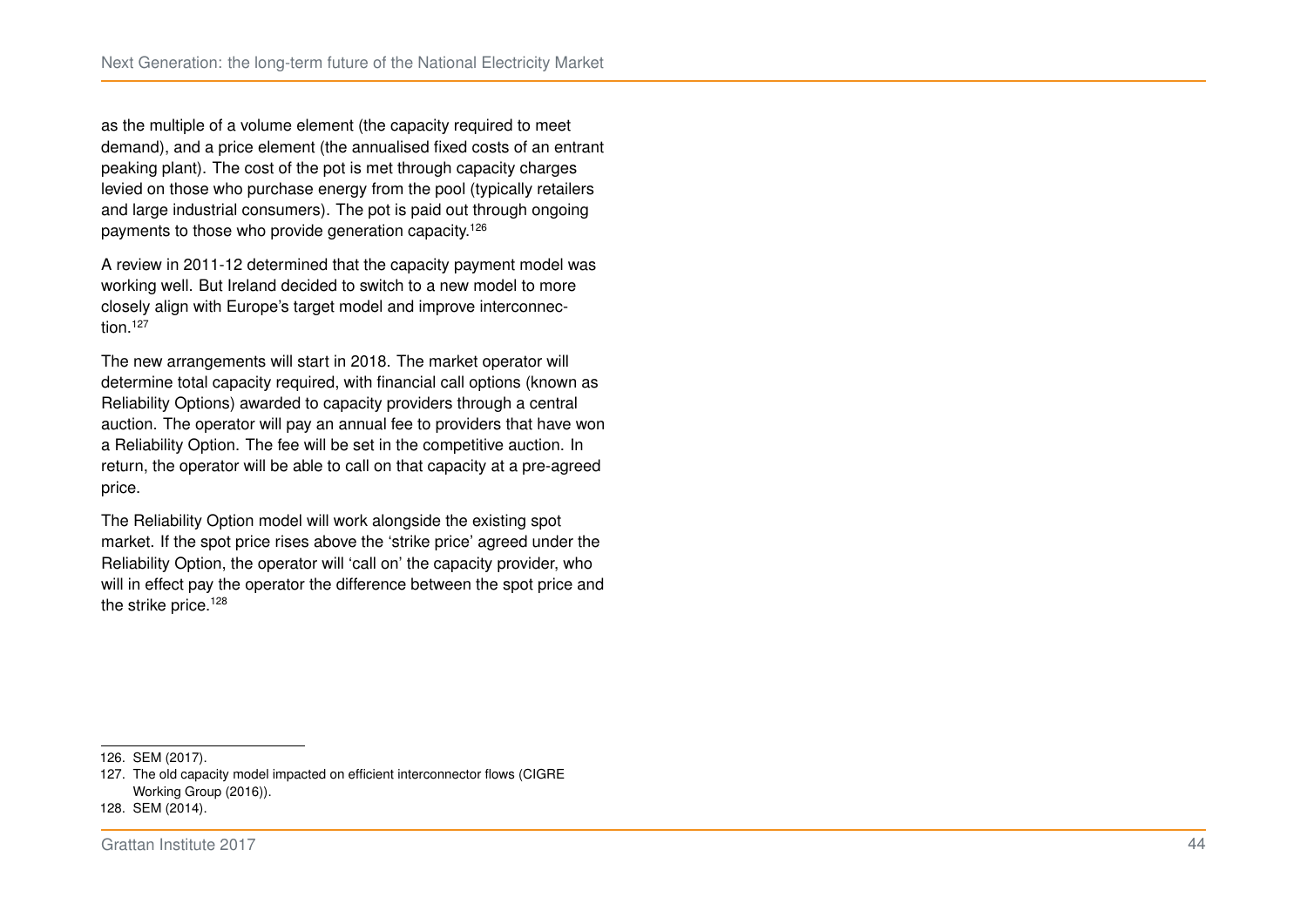## **Bibliography**

- <span id="page-51-0"></span>ABC (2017a). "SA won't be at the mercy of a national energy market or large power companies: Jay Weatherill". *Australian Broadcasting Commission*. [http://www.abc.net.au/news/2017-03-15/sa-wont-be-at](http://www.abc.net.au/news/2017-03-15/sa-wont-be-at-the-mercy-of-a-national-energy/8355216)[the-mercy-of-a-national-energy/8355216.](http://www.abc.net.au/news/2017-03-15/sa-wont-be-at-the-mercy-of-a-national-energy/8355216)
- <span id="page-51-8"></span>(2017b). "Solar thermal power plant announced for Port Augusta 'biggest of its kind in the world'". *Australian Broadcasting Corporation*. [http://www.abc.net.au/news/2017-08-14/solar-thermal-power-plant](http://www.abc.net.au/news/2017-08-14/solar-thermal-power-plant-announcement-for-port-augusta/8804628)[announcement-for-port-augusta/8804628.](http://www.abc.net.au/news/2017-08-14/solar-thermal-power-plant-announcement-for-port-augusta/8804628)
- <span id="page-51-6"></span>Abernethy, M. (2017). "Policy guidance needed for renewables". *Australian Financial Review*. [http://www.afr.com/news/special-reports/energy-future-of](http://www.afr.com/news/special-reports/energy-future-of-australia/policy-guidance-needed-for-renewables-20170511-gw2vqf)[australia/policy-guidance-needed-for-renewables-20170511-gw2vqf.](http://www.afr.com/news/special-reports/energy-future-of-australia/policy-guidance-needed-for-renewables-20170511-gw2vqf)
- <span id="page-51-7"></span>ACT Government (2016). "How do the ACT's renewable energy reverse auctions work?" *Online at*. [http://www.environment.act.gov.au/energy/cleaner-energy/how-do](http://www.environment.act.gov.au/energy/cleaner-energy/how-do-the-acts-renewable-energy-reverse-auctions-work)[the-acts-renewable-energy-reverse-auctions-work.](http://www.environment.act.gov.au/energy/cleaner-energy/how-do-the-acts-renewable-energy-reverse-auctions-work)
- <span id="page-51-1"></span>AEMC (2016a). *System Security Market Frameworks Review, Interim Report, December 2016*. Australian Energy Market Commission. [http://www.aemc.gov.au/Markets-Reviews-Advice/System-Security-](http://www.aemc.gov.au/Markets-Reviews-Advice/System-Security-Market-Frameworks-Review)[Market-Frameworks-Review.](http://www.aemc.gov.au/Markets-Reviews-Advice/System-Security-Market-Frameworks-Review)
	- (2016b). *2016 Retail Competition Review*. Australian Energy Market Commission. [http://aemc.gov.au/Markets-Reviews-Advice/2016-](http://aemc.gov.au/Markets-Reviews-Advice/2016-Retail-Competition-Review) [Retail-Competition-Review.](http://aemc.gov.au/Markets-Reviews-Advice/2016-Retail-Competition-Review)

<span id="page-51-15"></span><span id="page-51-3"></span>(2017a). *Issues Paper: Reliability Standard and Settings Review 2018*. Australian Energy Market Commission. [http://www.aemc.gov.au/Markets-Reviews-Advice/Reliability-](http://www.aemc.gov.au/Markets-Reviews-Advice/Reliability-Standard-and-Settings-Review-2018/Issues-paper/Reliability-Panel-documents/Issues-Paper.aspx)[Standard-and-Settings-Review-2018/Issues-paper/Reliability-Panel](http://www.aemc.gov.au/Markets-Reviews-Advice/Reliability-Standard-and-Settings-Review-2018/Issues-paper/Reliability-Panel-documents/Issues-Paper.aspx)[documents/Issues-Paper.aspx.](http://www.aemc.gov.au/Markets-Reviews-Advice/Reliability-Standard-and-Settings-Review-2018/Issues-paper/Reliability-Panel-documents/Issues-Paper.aspx)

- <span id="page-51-4"></span>(2017b). *Issues Paper: Reliability Frameworks Review, 22 August 2017*. Australian Energy Market Commission. [http://www.aemc.gov.au/getattachment/75368f62-e3aa-46c5-bf57-](http://www.aemc.gov.au/getattachment/75368f62-e3aa-46c5-bf57-383b82767423/Issues-Paper.aspx) [383b82767423/Issues-Paper.aspx.](http://www.aemc.gov.au/getattachment/75368f62-e3aa-46c5-bf57-383b82767423/Issues-Paper.aspx)
- <span id="page-51-5"></span>(2017c). *2017 Retail Energy Competition Review*. 25 July. Australian Energy Market Commission. [http://www.aemc.gov.au/Markets-](http://www.aemc.gov.au/Markets-Reviews-Advice/2017-Retail-Energy-Competition-Review)[Reviews-Advice/2017-Retail-Energy-Competition-Review.](http://www.aemc.gov.au/Markets-Reviews-Advice/2017-Retail-Energy-Competition-Review)
- <span id="page-51-14"></span>(2017d). *Reliability Standard and Settings Review 2018*. Australian Energy Market Commission. [http://www.aemc.gov.au/Markets-](http://www.aemc.gov.au/Markets-Reviews-Advice/Reliability-Standard-and-Settings-Review-2018)[Reviews-Advice/Reliability-Standard-and-Settings-Review-2018.](http://www.aemc.gov.au/Markets-Reviews-Advice/Reliability-Standard-and-Settings-Review-2018)
- <span id="page-51-2"></span>AEMO (2010a). *Introduction to Australia's National Electricity Market*. Australian Energy Market Operator. [http://www.abc.net.au/mediawatch/transcripts/1234\\_aemo2.pdf.](http://www.abc.net.au/mediawatch/transcripts/1234_aemo2.pdf)
- <span id="page-51-9"></span>(2010b). *Electricity Statement of Opportunities 2010*. Australian Energy Market Operator. [https://www.aemo.com.au/Datasource/Archives/Archive1334.](https://www.aemo.com.au/Datasource/Archives/Archive1334)
- <span id="page-51-10"></span>(2011). *Electricity Statement of Opportunities 2011*. Australian Energy Market Operator. [https://www.aemo.com.au/Datasource/Archives/Archive1350.](https://www.aemo.com.au/Datasource/Archives/Archive1350)

<span id="page-51-11"></span>(2012). *Electricity Statement of Opportunities 2012*. Australian Energy Market Operator.

[https://www.aemo.com.au/Datasource/Archives/Archive1849.](https://www.aemo.com.au/Datasource/Archives/Archive1849)

- <span id="page-51-12"></span>(2013). *Electricity Statement of Opportunities 2013*. Australian Energy Market Operator. [http://www.aemo.com.au/media/Files/Other/planni](http://www.aemo.com.au/media/Files/Other/planning/esoo/2013/2013_ESOO.PDF) [ng/esoo/2013/2013\\_ESOO.PDF.](http://www.aemo.com.au/media/Files/Other/planning/esoo/2013/2013_ESOO.PDF)
- <span id="page-51-13"></span>(2014). *Electricity Statement of Opportunities 2014*. Australian Energy Market Operator. [https://www.aemo.com.au/-/media/Files/PDF/2014\\_](https://www.aemo.com.au/-/media/Files/PDF/2014_Electricity_Statement_of_Opportunity_Complete_Document.pdf) [Electricity\\_Statement\\_of\\_Opportunity\\_Complete\\_Document.pdf.](https://www.aemo.com.au/-/media/Files/PDF/2014_Electricity_Statement_of_Opportunity_Complete_Document.pdf)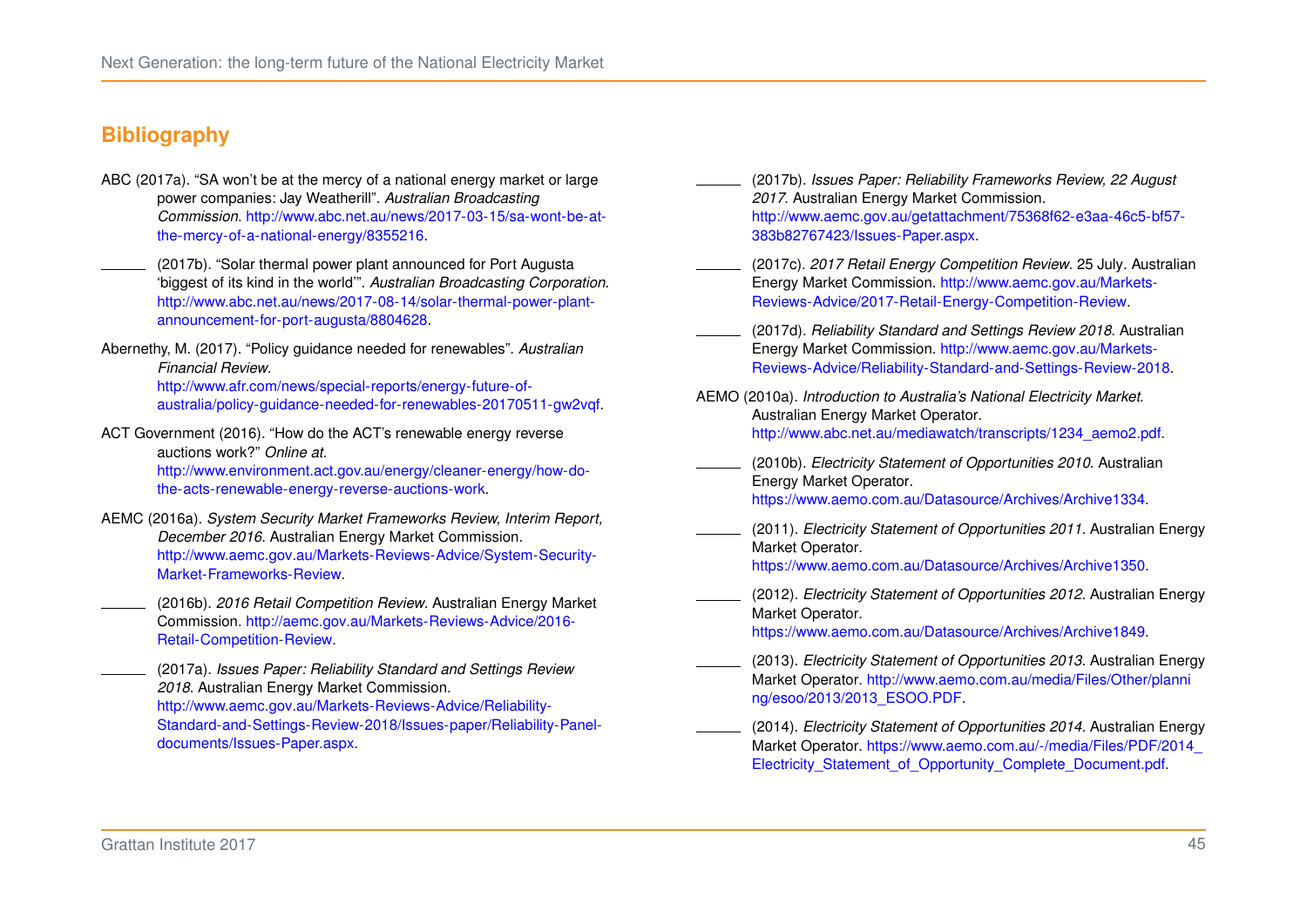<span id="page-52-12"></span>AEMO (2015). *Electricity Statement of Opportunities 2015*. Australian Energy Market Operator. [https://www.aemo.com.au/-/media/Files/PDF/2015-](https://www.aemo.com.au/-/media/Files/PDF/2015-Electricity-Statement-of-Opportunities-Version-20.pdf) [Electricity-Statement-of-Opportunities-Version-20.pdf.](https://www.aemo.com.au/-/media/Files/PDF/2015-Electricity-Statement-of-Opportunities-Version-20.pdf)

<span id="page-52-0"></span>(2016a). *Market modelling methodology and input assumptions*. Australian Energy Market Operator.

[http://www.aemo.com.au/-/media/Files/Electricity/NEM/Planning\\_an](http://www.aemo.com.au/-/media/Files/Electricity/NEM/Planning_and_Forecasting/NTNDP/2016/Dec/Market-Modelling-Methodology-And-Input-Assumptions.pdf) [d\\_Forecasting/NTNDP/2016/Dec/Market-Modelling-Methodology-](http://www.aemo.com.au/-/media/Files/Electricity/NEM/Planning_and_Forecasting/NTNDP/2016/Dec/Market-Modelling-Methodology-And-Input-Assumptions.pdf)[And-Input-Assumptions.pdf.](http://www.aemo.com.au/-/media/Files/Electricity/NEM/Planning_and_Forecasting/NTNDP/2016/Dec/Market-Modelling-Methodology-And-Input-Assumptions.pdf)

<span id="page-52-13"></span>(2016b). *Electricity Statement of Opportunities 2016*. Australian Energy Market Operator.

[https://www.aemo.com.au/Electricity/National-Electricity-Market-](https://www.aemo.com.au/Electricity/National-Electricity-Market-NEM/Planning-and-forecasting/NEM-Electricity-Statement-of-Opportunities/NEM-ESOO-Archive)[NEM/Planning-and-forecasting/NEM-Electricity-Statement-of-](https://www.aemo.com.au/Electricity/National-Electricity-Market-NEM/Planning-and-forecasting/NEM-Electricity-Statement-of-Opportunities/NEM-ESOO-Archive)[Opportunities/NEM-ESOO-Archive.](https://www.aemo.com.au/Electricity/National-Electricity-Market-NEM/Planning-and-forecasting/NEM-Electricity-Statement-of-Opportunities/NEM-ESOO-Archive)

<span id="page-52-1"></span>(2017a). *Energy Supply Outlook June 2017*. Australian Energy Market Operator.

[https://www.aemo.com.au/-/media/Files/Electricity/NEM/Planning\\_an](https://www.aemo.com.au/-/media/Files/Electricity/NEM/Planning_and_Forecasting/NEM_ESOO/2017/2017-Energy-Supply-Outlook.pdf) [d\\_Forecasting/NEM\\_ESOO/2017/2017-Energy-Supply-Outlook.pdf.](https://www.aemo.com.au/-/media/Files/Electricity/NEM/Planning_and_Forecasting/NEM_ESOO/2017/2017-Energy-Supply-Outlook.pdf)

<span id="page-52-2"></span>(2017b). *Electricity Statement of Opportunities 2017*. Australian Energy Market Operator.

[https://www.aemo.com.au/Electricity/National-Electricity-Market-](https://www.aemo.com.au/Electricity/National-Electricity-Market-NEM/Planning-and-forecasting/NEM-Electricity-Statement-of-Opportunities)[NEM/Planning-and-forecasting/NEM-Electricity-Statement-of-](https://www.aemo.com.au/Electricity/National-Electricity-Market-NEM/Planning-and-forecasting/NEM-Electricity-Statement-of-Opportunities)[Opportunities.](https://www.aemo.com.au/Electricity/National-Electricity-Market-NEM/Planning-and-forecasting/NEM-Electricity-Statement-of-Opportunities)

<span id="page-52-4"></span>(2017c). *Generation information, as at 5 June 2017*. Australian Energy Market Operator.

[http://aemo.com.au/Electricity/National-Electricity-Market-](http://aemo.com.au/Electricity/National-Electricity-Market-NEM/Planning-and-forecasting/Generation-information)[NEM/Planning-and-forecasting/Generation-information.](http://aemo.com.au/Electricity/National-Electricity-Market-NEM/Planning-and-forecasting/Generation-information)

<span id="page-52-7"></span>(2017d). *Advice to the Commonwealth Government on dispatchable capability, 4 September 2017*. Australian Energy Market Operator. [http://www.aemo.com.au/Media-Centre/AEMO-advice-to-the-](http://www.aemo.com.au/Media-Centre/AEMO-advice-to-the-Commonwealth-government)[Commonwealth-government.](http://www.aemo.com.au/Media-Centre/AEMO-advice-to-the-Commonwealth-government)

- <span id="page-52-8"></span>(2017e). *Submission to the Independent Review into the Future Security of the National Electricity Market*. Australian Energy Market Operator. [http://www.environment.gov.au/energy/national-electricity](http://www.environment.gov.au/energy/national-electricity-market-review/submissions)[market-review/submissions.](http://www.environment.gov.au/energy/national-electricity-market-review/submissions)
- <span id="page-52-11"></span>(2017f). "ARENA and AEMO join forces to pilot demand response to manage extreme peaks this summer". *AEMO Media Release*. [https:](https://www.aemo.com.au/Media-Centre/ARENA-and-AEMO-join-forces-to-pilot-demand-response-to-manage-extreme-peaks-this-summer) [//www.aemo.com.au/Media-Centre/ARENA-and-AEMO-join-forces](https://www.aemo.com.au/Media-Centre/ARENA-and-AEMO-join-forces-to-pilot-demand-response-to-manage-extreme-peaks-this-summer)[to-pilot-demand-response-to-manage-extreme-peaks-this-summer.](https://www.aemo.com.au/Media-Centre/ARENA-and-AEMO-join-forces-to-pilot-demand-response-to-manage-extreme-peaks-this-summer)
- <span id="page-52-14"></span>AER (2016). *Demand management incentive scheme and innovation allowance mechanism*. Australian Energy Regulator. [https://www.aer.gov.au/networks-pipelines/guidelines-schemes](https://www.aer.gov.au/networks-pipelines/guidelines-schemes-models-reviews/demand-management-incentive-scheme-and-innovation-allowance-mechanism)[models-reviews/demand-management-incentive-scheme-and](https://www.aer.gov.au/networks-pipelines/guidelines-schemes-models-reviews/demand-management-incentive-scheme-and-innovation-allowance-mechanism)[innovation-allowance-mechanism.](https://www.aer.gov.au/networks-pipelines/guidelines-schemes-models-reviews/demand-management-incentive-scheme-and-innovation-allowance-mechanism)
- <span id="page-52-3"></span>(2017a). *Wholesale Statistics – Generation capacity and peak demand*. Data current as at July 2017. Australian Energy Regulator. [https://www.aer.gov.au/wholesale-markets/wholesale](https://www.aer.gov.au/wholesale-markets/wholesale-statistics/generation-capacity-and-peak-demand)[statistics/generation-capacity-and-peak-demand.](https://www.aer.gov.au/wholesale-markets/wholesale-statistics/generation-capacity-and-peak-demand)
- <span id="page-52-5"></span>(2017b). *Wholesale Statistics – Annual volume weighted average spot prices*. Data current as at end 2016-17. Australian Energy Regulator. [https://www.aer.gov.au/wholesale-markets/wholesale](https://www.aer.gov.au/wholesale-markets/wholesale-statistics/annual-volume-weighted-average-spot-prices)[statistics/annual-volume-weighted-average-spot-prices.](https://www.aer.gov.au/wholesale-markets/wholesale-statistics/annual-volume-weighted-average-spot-prices)
- <span id="page-52-6"></span>(2017c). *Wholesale Statistics – Quarterly base futures prices*. Data current as at end 2016-17. Australian Energy Regulator. [https://www.aer.gov.au/wholesale-markets/wholesale](https://www.aer.gov.au/wholesale-markets/wholesale-statistics/quarterly-base-futures-prices)[statistics/quarterly-base-futures-prices.](https://www.aer.gov.au/wholesale-markets/wholesale-statistics/quarterly-base-futures-prices)
- <span id="page-52-9"></span>(2017d). *State of the energy market, May 2017*. Australian Energy Regulator. [https://www.aer.gov.au/publications/state-of-the-energy](https://www.aer.gov.au/publications/state-of-the-energy-market-reports/state-of-the-energy-market-may-2017)[market-reports/state-of-the-energy-market-may-2017.](https://www.aer.gov.au/publications/state-of-the-energy-market-reports/state-of-the-energy-market-may-2017)
- <span id="page-52-10"></span>(2017e). *Wholesale Statistics – Electricity supply to regions of the National Electricity Market*. Data as at end of 2016-17. Australian Energy Regulator. [https://www.aer.gov.au/wholesale](https://www.aer.gov.au/wholesale-markets/wholesale-statistics/electricity-supply-to-regions-of-the-national-electricity-market)[markets/wholesale-statistics/electricity-supply-to-regions-of-the](https://www.aer.gov.au/wholesale-markets/wholesale-statistics/electricity-supply-to-regions-of-the-national-electricity-market)[national-electricity-market.](https://www.aer.gov.au/wholesale-markets/wholesale-statistics/electricity-supply-to-regions-of-the-national-electricity-market)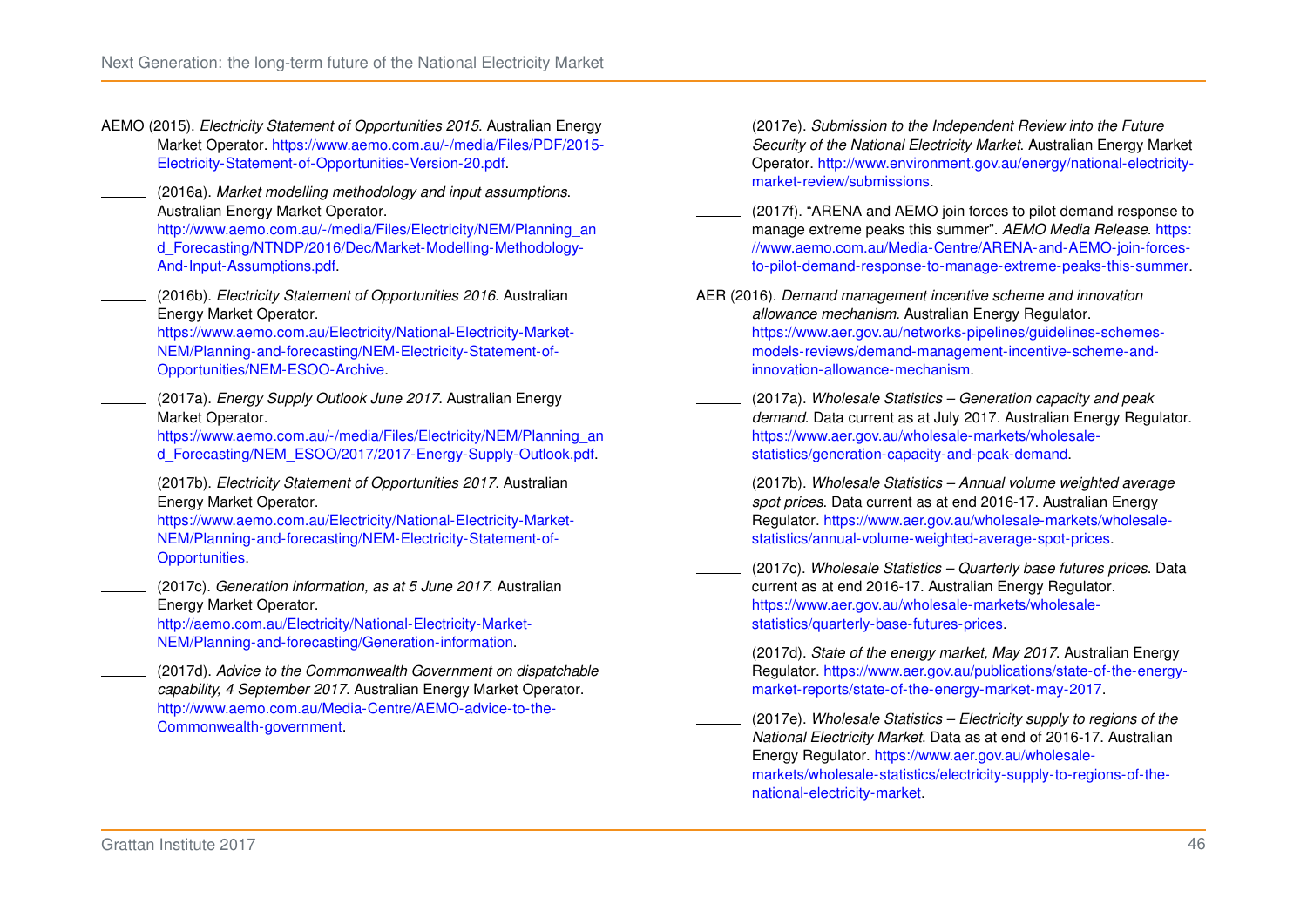- <span id="page-53-4"></span>AESO (2016). *Alberta's Wholesale Electricity Market Transition Recommendation*. Alberta Electric System Operator. [https:](https://www.alberta.ca/documents/Electricity-market-transition-report.PDF) [//www.alberta.ca/documents/Electricity-market-transition-report.PDF.](https://www.alberta.ca/documents/Electricity-market-transition-report.PDF)
- <span id="page-53-8"></span>AFMA (2015). *2015 Australian Financial Markets Report*. Australian Financial Markets Association. [http://www.afma.com.au/data/AFMR.](http://www.afma.com.au/data/AFMR)
- <span id="page-53-6"></span>(2016). *2016 Australian Financial Markets Report*. Australian Financial Markets Association. [http://www.afma.com.au/data/AFMR.](http://www.afma.com.au/data/AFMR)
- <span id="page-53-7"></span>Anderson et al. (2007). Anderson, E., Hu, X. and Winchester, D. "Forward contracts in electricity markets: The Australian experience". *Energy Policy* 35.5, pp. 3089–3103.
- <span id="page-53-0"></span>Bailey, M. (2017). *New Energy Security Taskforce prepares Queensland for summer*. Minister for Main Roads, Road Safety et al. [http://statements.qld.gov.au/Statement/2017/7/12/new-energy](http://statements.qld.gov.au/Statement/2017/7/12/new-energy-security-taskforce-prepares-queensland-for-summer)[security-taskforce-prepares-queensland-for-summer.](http://statements.qld.gov.au/Statement/2017/7/12/new-energy-security-taskforce-prepares-queensland-for-summer)
- <span id="page-53-13"></span>Bhagwat et al. (2016). Bhagwat, P., Vries, L. de and Hobbs, B. "Expert survey on capacity markets in the US: Lessons for the EU". *Utilities Policy* 38, pp. 11–17.
- <span id="page-53-14"></span>Bowring, J. (2013). "Capacity markets in PJM". *Economics of Energy & Environmental Policy* 2.2, pp. 47–64.
- <span id="page-53-5"></span>CIGRE Working Group (2016). *Capacity Mechanisms: Needs, Solutions and State of Affairs*. C5.17. CIGRE: International Council on Large Electric Systems.
- <span id="page-53-2"></span>COAG Energy Council (2017). *12th Energy Council Meeting Communique, Friday 14 July 2017*. COAG Energy Council. [http://coagenergycouncil.gov.au/publications/12th-energy-council](http://coagenergycouncil.gov.au/publications/12th-energy-council-meeting-communique-includes-11th-meeting-communique)[meeting-communique-includes-11th-meeting-communique.](http://coagenergycouncil.gov.au/publications/12th-energy-council-meeting-communique-includes-11th-meeting-communique)
- <span id="page-53-15"></span>CPUC (2017). *Resource Adequacy*. California Public Utilities Commission. [http://www.cpuc.ca.gov/RA/.](http://www.cpuc.ca.gov/RA/)
- <span id="page-53-12"></span>Cramton, P. and Stoft, S. (2005). "A capacity market that makes sense". *The Electricity Journal* 18.7, pp. 43–54.
- <span id="page-53-3"></span>Cramton et al. (2013). Cramton, P., Ockenfels, A., Stoft, S. et al. "Capacity market fundamentals". *Economics of Energy & Environmental Policy* 2.2, pp. 27–46.
- <span id="page-53-1"></span>Crowe, D. (2017). "New coal power flashpoint for Turnbull". *The Australian*. [http://www.theaustralian.com.au/business/mining-energy/new-coal](http://www.theaustralian.com.au/business/mining-energy/new-coal-power-flashpoint-for-turnbull/news-story/999453a59038cd703e1c2349758a9000)[power-flashpoint-for-turnbull/news](http://www.theaustralian.com.au/business/mining-energy/new-coal-power-flashpoint-for-turnbull/news-story/999453a59038cd703e1c2349758a9000)[story/999453a59038cd703e1c2349758a9000.](http://www.theaustralian.com.au/business/mining-energy/new-coal-power-flashpoint-for-turnbull/news-story/999453a59038cd703e1c2349758a9000)
- <span id="page-53-9"></span>CSIRO (2015). *Australian Consumers' Likely Response to Cost-Reflective Electricity Pricing*. CSIRO, Australia. [https:](https://publications.csiro.au/rpr/download?pid=csiro:EP152667&dsid=DS2) [//publications.csiro.au/rpr/download?pid=csiro:EP152667&dsid=DS2.](https://publications.csiro.au/rpr/download?pid=csiro:EP152667&dsid=DS2)
- <span id="page-53-16"></span>DECC (2011). *Planning our electric future: a White Paper for secure, affordable and low-carbon electricity*. Department of Energy and Climate Change, UK Government. [https://www.gov.uk/government/uploads/system/uploads/attachment\\_](https://www.gov.uk/government/uploads/system/uploads/attachment_data/file/48129/2176-emr-white-paper.pdf) [data/file/48129/2176-emr-white-paper.pdf.](https://www.gov.uk/government/uploads/system/uploads/attachment_data/file/48129/2176-emr-white-paper.pdf)
- <span id="page-53-17"></span>(2012). *Electricity Market Reform: Capacity Market – Design and Implementation Update, Annex C*. Department of Energy & Climate Change (UK). [https://www.gov.uk/government/publications/electricity](https://www.gov.uk/government/publications/electricity-market-reform-policy-overview)[market-reform-policy-overview.](https://www.gov.uk/government/publications/electricity-market-reform-policy-overview)
- <span id="page-53-10"></span>(2014a). *Final Capacity Market Design presentation*. Department of Energy & Climate Change (UK). [https://www.gov.uk/government/uploads/system/uploads/attachment\\_](https://www.gov.uk/government/uploads/system/uploads/attachment_data/file/335760/capacity_market_policy_presentation.pdf) [data/file/335760/capacity\\_market\\_policy\\_presentation.pdf.](https://www.gov.uk/government/uploads/system/uploads/attachment_data/file/335760/capacity_market_policy_presentation.pdf)
- <span id="page-53-11"></span>(2014b). *Electricity Market Reform – Capacity Market Impact Assessment*. Department of Energy & Climate Change (UK). [https://www.gov.uk/government/uploads/system/uploads/attachment\\_](https://www.gov.uk/government/uploads/system/uploads/attachment_data/file/354677/CM_-_revised_IA_and_front_page__September_2014__pdf_-_Adobe_Acrobat.pdf) [data/file/354677/CM\\_-](https://www.gov.uk/government/uploads/system/uploads/attachment_data/file/354677/CM_-_revised_IA_and_front_page__September_2014__pdf_-_Adobe_Acrobat.pdf) [\\_revised\\_IA\\_and\\_front\\_page\\_\\_September\\_2014\\_\\_pdf\\_-](https://www.gov.uk/government/uploads/system/uploads/attachment_data/file/354677/CM_-_revised_IA_and_front_page__September_2014__pdf_-_Adobe_Acrobat.pdf)
	- Adobe Acrobat.pdf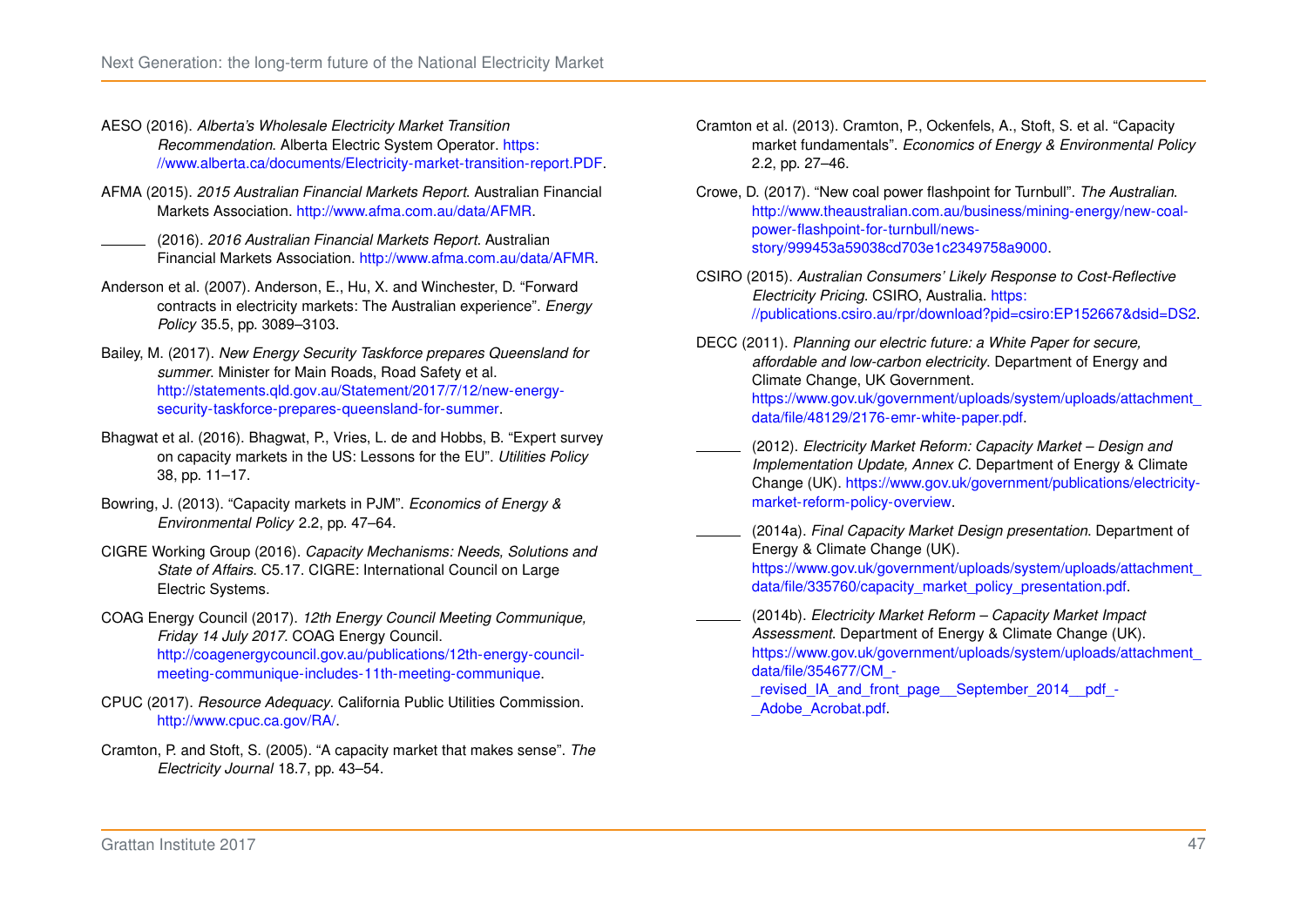<span id="page-54-12"></span>DRET (2011). *National Energy Security Assessment*. Department of Resources, Energy and Tourism (DRET), Commonwealth Government.

[http://www.environment.gov.au/system/files/resources/5d80c666-](http://www.environment.gov.au/system/files/resources/5d80c666-4184-49eb-896a-6bb53f299a1a/files/national-energy-security-assessment-2011.pdf) [4184-49eb-896a-6bb53f299a1a/files/national-energy-security](http://www.environment.gov.au/system/files/resources/5d80c666-4184-49eb-896a-6bb53f299a1a/files/national-energy-security-assessment-2011.pdf)[assessment-2011.pdf.](http://www.environment.gov.au/system/files/resources/5d80c666-4184-49eb-896a-6bb53f299a1a/files/national-energy-security-assessment-2011.pdf)

- <span id="page-54-13"></span>EC Working Group (2015). *High level comparison of capacity mechanism models and compatibility with state aid guidelines*. European Commission Capacity Mechanisms Working Group. [http://ec.europa.eu/competition/sectors/energy/capacity\\_mechanism](http://ec.europa.eu/competition/sectors/energy/capacity_mechanisms_working_group_10_en.pdf) [s\\_working\\_group\\_10\\_en.pdf.](http://ec.europa.eu/competition/sectors/energy/capacity_mechanisms_working_group_10_en.pdf)
- <span id="page-54-2"></span>Energy Australia (2017). *Submission to the Independent Review into the Future Security of the National Electricity Market*. Energy Australia. [http://www.environment.gov.au/energy/national-electricity-market](http://www.environment.gov.au/energy/national-electricity-market-review/submissions)[review/submissions.](http://www.environment.gov.au/energy/national-electricity-market-review/submissions)
- <span id="page-54-16"></span>Engie (2016). *Understanding the capacity market*. Engie, UK. [http://business.engie.co.uk/wp](http://business.engie.co.uk/wp-content/uploads/2016/07/capacitymarketguide.pdf)[content/uploads/2016/07/capacitymarketguide.pdf.](http://business.engie.co.uk/wp-content/uploads/2016/07/capacitymarketguide.pdf)
- <span id="page-54-10"></span>Environment Victoria (2017). "Boom times ahead for renewable energy thanks to Victorian Renewable Energy Target". *Online at*. [https://environmentvictoria.org.au/2017/08/23/boom-times-ahead](https://environmentvictoria.org.au/2017/08/23/boom-times-ahead-renewable-energy-thanks-victorian-renewable-energy-target/)[renewable-energy-thanks-victorian-renewable-energy-target/.](https://environmentvictoria.org.au/2017/08/23/boom-times-ahead-renewable-energy-thanks-victorian-renewable-energy-target/)
- <span id="page-54-11"></span>Fan, S. and Hyndman, R. (2011). "The price elasticity of electricity demand in South Australia". *Energy Policy* 39.6, pp. 3709–3719.
- <span id="page-54-0"></span>Finkel, A. (2017). *Blueprint for the future: Independent review into the future security of the National Electricity Market*. Department of the Environment and Energy (Commonwealth). [http:](http://www.environment.gov.au/energy/national-electricity-market-review) [//www.environment.gov.au/energy/national-electricity-market-review.](http://www.environment.gov.au/energy/national-electricity-market-review)
- <span id="page-54-7"></span>Gibson et al. (2013). Gibson, D. et al. *Energy and Water Legislation Amendment Bill 2013*. Queensland State Development, Infrastructure and Industry Parliamentary Committee. [http://www.parliament.qld.gov](http://www.parliament.qld.gov.au/documents/tableOffice/TabledPapers/2013/5413T3207.pdf) [.au/documents/tableOffice/TabledPapers/2013/5413T3207.pdf.](http://www.parliament.qld.gov.au/documents/tableOffice/TabledPapers/2013/5413T3207.pdf)
- <span id="page-54-14"></span>Grattan, M. (2017). "AGL rejects Turnbull call to keep operating Liddell coal-fired power station". *The Conversation*. [https://theconversation.com/agl-rejects-turnbull-call-to-keep](https://theconversation.com/agl-rejects-turnbull-call-to-keep-operating-liddell-coal-fired-power-station-83523)[operating-liddell-coal-fired-power-station-83523.](https://theconversation.com/agl-rejects-turnbull-call-to-keep-operating-liddell-coal-fired-power-station-83523)
- <span id="page-54-1"></span>Harmsen, N. (2017). "AGL announces plans for new gas-fired power station in South Australia". *ABC online*. [http://www.abc.net.au/news/2017-06-](http://www.abc.net.au/news/2017-06-07/agl-announces-new-sa-power-station/8596016) [07/agl-announces-new-sa-power-station/8596016.](http://www.abc.net.au/news/2017-06-07/agl-announces-new-sa-power-station/8596016)
- <span id="page-54-9"></span>Harmsen, N. and McMahon, A. (2017). "Tesla to supply world's biggest battery for SA, but what is it and how will it work?" *ABC Online*. [http://www.abc.net.au/news/2017-07-07/what-is-tesla-big-sa-battery](http://www.abc.net.au/news/2017-07-07/what-is-tesla-big-sa-battery-and-how-will-it-work/8688992)[and-how-will-it-work/8688992.](http://www.abc.net.au/news/2017-07-07/what-is-tesla-big-sa-battery-and-how-will-it-work/8688992)
- <span id="page-54-8"></span>Helm, D. (2017). *Burn Out: The Endgame for Fossil Fuels*. Yale University Press.
- <span id="page-54-6"></span>Hirth, L. and Ueckerdt, F. (2014). "Energy-only vs. capacity markets". *International Association for Energy Economics Proceedings*. [https://www.iaee.org/en/publications/proceedingsabstractpdf.aspx?id=](https://www.iaee.org/en/publications/proceedingsabstractpdf.aspx?id=12385) [12385.](https://www.iaee.org/en/publications/proceedingsabstractpdf.aspx?id=12385)
- <span id="page-54-3"></span>Hogan, W. (2005). "On an 'Energy only' electricity market design for resource adequacy". *California ISO*. [https://ferc.gov/EventCalendar/Files/20060207132019-](https://ferc.gov/EventCalendar/Files/20060207132019-Hogan_Energy_Only_092305.pdf) [Hogan\\_Energy\\_Only\\_092305.pdf.](https://ferc.gov/EventCalendar/Files/20060207132019-Hogan_Energy_Only_092305.pdf)
- <span id="page-54-15"></span>Horizon Power (2016). *2015-16 Business Report*. Power Ahead pilot. Horizon Power. [https://horizonpower.com.au/about-us/reports](https://horizonpower.com.au/about-us/reports-publications/annual-reports/)[publications/annual-reports/.](https://horizonpower.com.au/about-us/reports-publications/annual-reports/)
- <span id="page-54-5"></span><span id="page-54-4"></span>Joskow, P. (2006). "Competitive electricity markets and investment in new generating capacity". *AEI-Brookings Joint Center Working Paper No. 06-14*. [https://papers.ssrn.com/sol3/papers.cfm?abstract-id=902005.](https://papers.ssrn.com/sol3/papers.cfm?abstract-id=902005)
	- (2008). "Capacity payments in imperfect electricity markets: Need and design". *Utilities Policy* 16.3, pp. 159–170.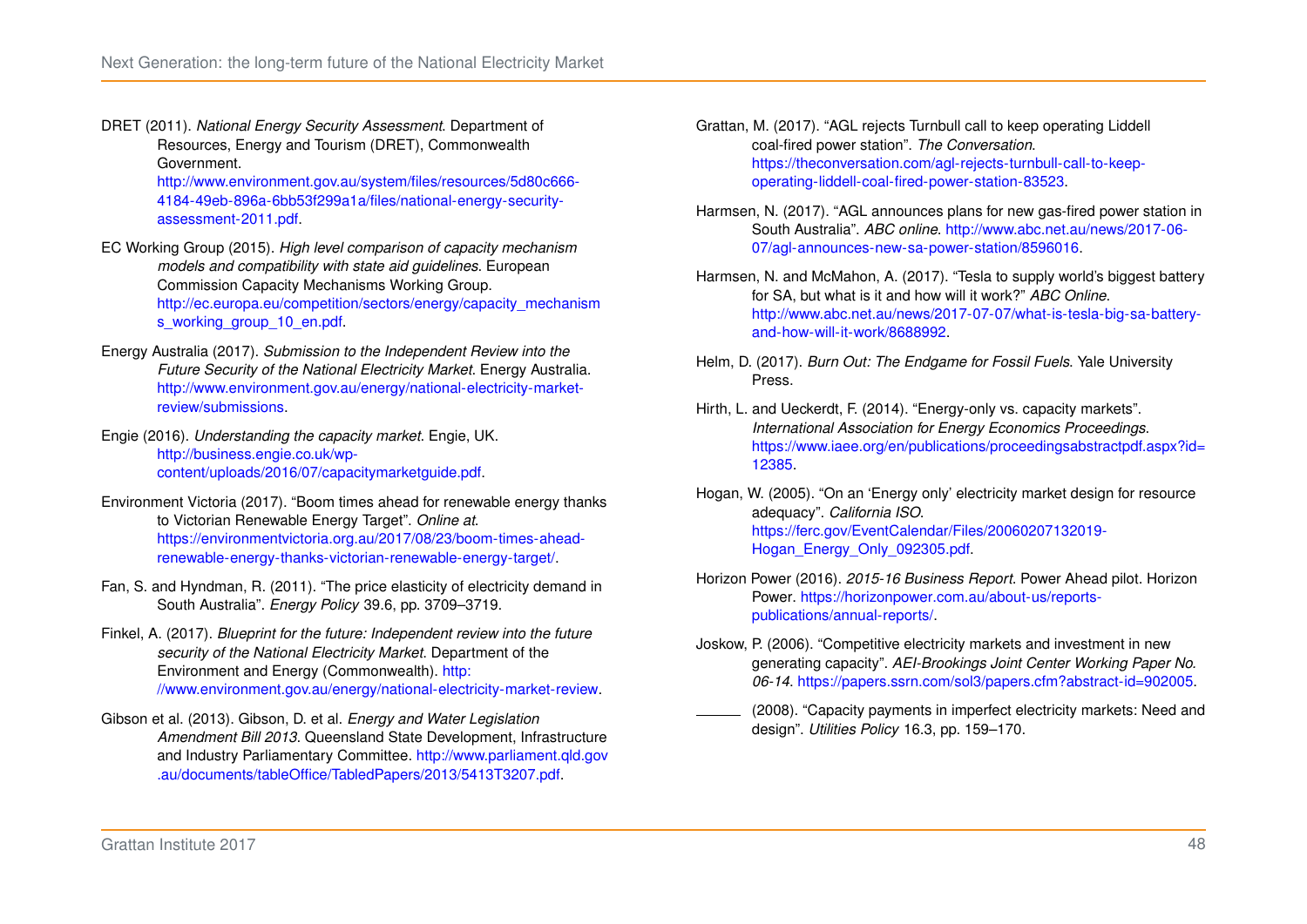- <span id="page-55-4"></span>Keay, M. (2016). *Electricity markets are broken – can they be fixed?* January 2016. Oxford Institute for Energy Studies. [https://www.oxfordenergy.org/wpcms/wp](https://www.oxfordenergy.org/wpcms/wp-content/uploads/2016/02/Electricity-markets-are-broken-can-they-be-fixed-EL-17.pdf)[content/uploads/2016/02/Electricity-markets-are-broken-can-they-be](https://www.oxfordenergy.org/wpcms/wp-content/uploads/2016/02/Electricity-markets-are-broken-can-they-be-fixed-EL-17.pdf)[fixed-EL-17.pdf.](https://www.oxfordenergy.org/wpcms/wp-content/uploads/2016/02/Electricity-markets-are-broken-can-they-be-fixed-EL-17.pdf)
- <span id="page-55-13"></span>Kolo, E. (2016). "PJM's Transition to Capacity Performance is Changing the Approach to Procuring DERs". *Greentech media online*. [https://www.greentechmedia.com/articles/read/effects-of-pjms-first](https://www.greentechmedia.com/articles/read/effects-of-pjms-first-capacity-performance-auction-on-distributed-resources)[capacity-performance-auction-on-distributed-resources.](https://www.greentechmedia.com/articles/read/effects-of-pjms-first-capacity-performance-auction-on-distributed-resources)
- <span id="page-55-10"></span>Lazzaro, K. (2016). "Worksafe notices detail extent of repairs needed at Hazelwood power station". *Australian Broadcasting Corporation*. [http://www.abc.net.au/news/2016-12-01/worksafe-notices-detail](http://www.abc.net.au/news/2016-12-01/worksafe-notices-detail-extent-of-repairs-needed-at-hazelwood/8082318)[extent-of-repairs-needed-at-hazelwood/8082318.](http://www.abc.net.au/news/2016-12-01/worksafe-notices-detail-extent-of-repairs-needed-at-hazelwood/8082318)
- <span id="page-55-0"></span>Ludlow, M. (2017). "BHP Billiton says broken electricity market calls for back-up thermal generators". *Australian Financial Review*. [http://www.afr.com/business/bhp-billiton-says-electricity-market](http://www.afr.com/business/bhp-billiton-says-electricity-market-broken-calls-for-backup-thermal-generators-20170301-guor4l)[broken-calls-for-backup-thermal-generators-20170301-guor4l.](http://www.afr.com/business/bhp-billiton-says-electricity-market-broken-calls-for-backup-thermal-generators-20170301-guor4l)
- <span id="page-55-8"></span>Macdonald-Smith, A. (2017a). "Origin Energy to provide gas to Pelican Point plant in SA". *Australian Financial Review*. [http://www.afr.com/business/energy/electricity/origin-energy-to](http://www.afr.com/business/energy/electricity/origin-energy-to-provide-gas-to-pelican-point-plant-in-sa-20170328-gv8nau)[provide-gas-to-pelican-point-plant-in-sa-20170328-gv8nau.](http://www.afr.com/business/energy/electricity/origin-energy-to-provide-gas-to-pelican-point-plant-in-sa-20170328-gv8nau)
- <span id="page-55-12"></span>(2017b). "AGL Energy shreds blueprint for South Australia". *Australian Financial Review*. [http://www.afr.com/business/energy/electricity/agl-energy-shreds](http://www.afr.com/business/energy/electricity/agl-energy-shreds-blueprint-for-south-australia-20170331-gvams5#ixzz4dQglh2TS)[blueprint-for-south-australia-20170331-gvams5#ixzz4dQglh2TS.](http://www.afr.com/business/energy/electricity/agl-energy-shreds-blueprint-for-south-australia-20170331-gvams5#ixzz4dQglh2TS)
- <span id="page-55-6"></span>Maere d'Aertrycke et al. (2017). Maere d'Aertrycke, G. de, Ehrenmann, A. and Smeers, Y. "Investment with incomplete markets for risk: The need for long-term contracts". *Energy Policy* 105, pp. 571–583.

<span id="page-55-2"></span>Massola, J. (2017). "'Snowy Hydro 2.0': Malcolm Turnbull announces plans for \$2 billion expansion". *Sydney Morning Herald*. [http://www.smh.com.au/federal-politics/political-news/snowy-hydro-](http://www.smh.com.au/federal-politics/political-news/snowy-hydro-20-malcolm-turnbull-announces-plans-for-2-billion-expansion-20170315-guyozj.html)[20-malcolm-turnbull-announces-plans-for-2-billion-expansion-](http://www.smh.com.au/federal-politics/political-news/snowy-hydro-20-malcolm-turnbull-announces-plans-for-2-billion-expansion-20170315-guyozj.html)[20170315-guyozj.html.](http://www.smh.com.au/federal-politics/political-news/snowy-hydro-20-malcolm-turnbull-announces-plans-for-2-billion-expansion-20170315-guyozj.html)

- <span id="page-55-5"></span>MEI (2016). *The Energy Value of Distributed Generation, submission to the Distributed Generation Inquiry Stage 1 Draft Report*. Melbourne Energy Institute, University of Melbourne. [http://www.esc.vic.gov.au/wp-content/uploads/2016/06/Melbourne-](http://www.esc.vic.gov.au/wp-content/uploads/2016/06/Melbourne-Energy-Institute.pdf)[Energy-Institute.pdf.](http://www.esc.vic.gov.au/wp-content/uploads/2016/06/Melbourne-Energy-Institute.pdf)
- <span id="page-55-11"></span>Murphy, K. (2017). "Malcolm Turnbull leaves open alternative to clean energy target after internal criticism". *The Guardian*. [https://www.theguardian.com/australia-news/2017/jun/20/malcolm](https://www.theguardian.com/australia-news/2017/jun/20/malcolm-turnbull-leaves-open-alternative-to-clean-energy-target)[turnbull-leaves-open-alternative-to-clean-energy-target.](https://www.theguardian.com/australia-news/2017/jun/20/malcolm-turnbull-leaves-open-alternative-to-clean-energy-target)
- <span id="page-55-16"></span><span id="page-55-14"></span>National Grid (2014). *Final Auction Results – T-4 Capacity Market Auction 2014*. National Grid (UK).
	- (2016). *Provisional Auction Results T-4 Capacity Market Auction 2020/21*. National Grid (UK).
- <span id="page-55-1"></span>Nelson, T. (2016). "Why we need a new NEM: AGL". *Ecogeneration*. [https://www.ecogeneration.com.au/why-we-need-a-new-nem-agl/.](https://www.ecogeneration.com.au/why-we-need-a-new-nem-agl/)
- <span id="page-55-3"></span>Newbery, D. and Grubb, M. (2014). *The Final Hurdle?: Security of supply, the Capacity Mechanism and the role of interconnectors*. EPRG Working Paper 1412. University of Cambridge, Energy Policy Research Group. [http://www.eprg.group.cam.ac.uk/wp-content/uploads/2014/09/1412-](http://www.eprg.group.cam.ac.uk/wp-content/uploads/2014/09/1412-PDF1.pdf) [PDF1.pdf.](http://www.eprg.group.cam.ac.uk/wp-content/uploads/2014/09/1412-PDF1.pdf)
- <span id="page-55-7"></span>Office of the Chief Economist (2015). *Electricity Generation Major Projects 2015*. Department of Industry, Innovation and Science (Commonwealth). [https://industry.gov.au/Office-of-the-Chief-](https://industry.gov.au/Office-of-the-Chief-Economist/Publications/Documents/megp/2015-Electricity-Generation-Major-Projects.pdf)[Economist/Publications/Documents/megp/2015-Electricity-](https://industry.gov.au/Office-of-the-Chief-Economist/Publications/Documents/megp/2015-Electricity-Generation-Major-Projects.pdf)[Generation-Major-Projects.pdf.](https://industry.gov.au/Office-of-the-Chief-Economist/Publications/Documents/megp/2015-Electricity-Generation-Major-Projects.pdf)
- <span id="page-55-15"></span>Ofgem (2016). *The Capacity Market (Amendment) (No. 2) Rules 2016*. Office of Gas and Electricity Markets. [https://www.ofgem.gov.uk/system/files/docs/2016/07/capacity\\_marke](https://www.ofgem.gov.uk/system/files/docs/2016/07/capacity_market_rules_2016_presented_to_parliament.pdf) [t\\_rules\\_2016\\_presented\\_to\\_parliament.pdf.](https://www.ofgem.gov.uk/system/files/docs/2016/07/capacity_market_rules_2016_presented_to_parliament.pdf)
	- (2017). *Electricity Market Reform (EMR)*. Office of Gas and Electricity Markets.

<span id="page-55-9"></span>[https://www.ofgem.gov.uk/electricity/wholesale-market/market](https://www.ofgem.gov.uk/electricity/wholesale-market/market-efficiency-review-and-reform/electricity-market-reform-emr)[efficiency-review-and-reform/electricity-market-reform-emr.](https://www.ofgem.gov.uk/electricity/wholesale-market/market-efficiency-review-and-reform/electricity-market-reform-emr)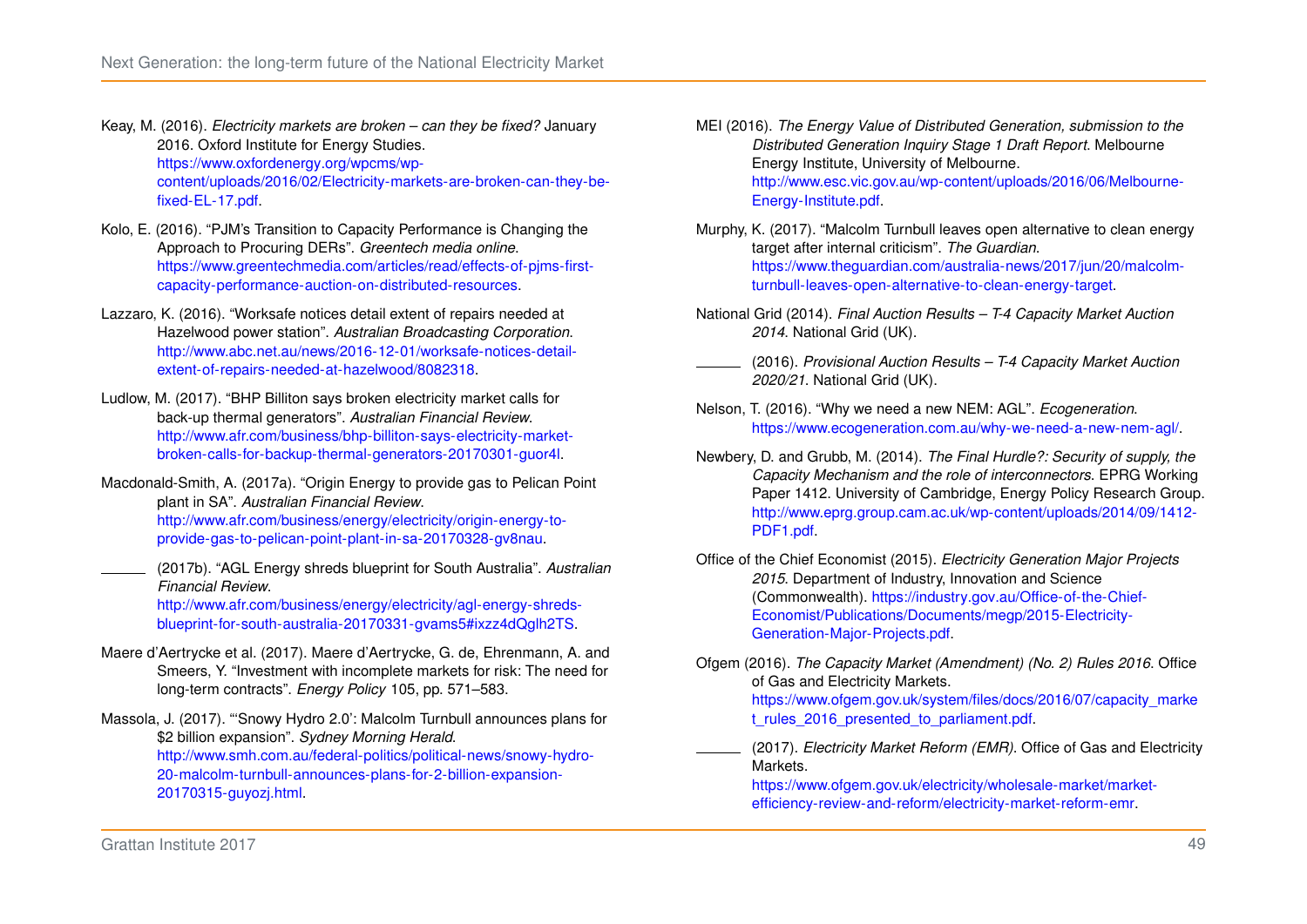- <span id="page-56-9"></span>O'Kane, M. (2017). *Initial Report from the Energy Security Taskforce*. NSW Chief Scientist & Engineer. [http://www.chiefscientist.nsw.gov.au/\\_\\_da](http://www.chiefscientist.nsw.gov.au/__data/assets/pdf_file/0016/105280/170505-Initial-Energy-Security-Taskforce-Report_FINAL-SIGNED.pdf) [ta/assets/pdf\\_file/0016/105280/170505-Initial-Energy-Security-](http://www.chiefscientist.nsw.gov.au/__data/assets/pdf_file/0016/105280/170505-Initial-Energy-Security-Taskforce-Report_FINAL-SIGNED.pdf)[Taskforce-Report\\_FINAL-SIGNED.pdf.](http://www.chiefscientist.nsw.gov.au/__data/assets/pdf_file/0016/105280/170505-Initial-Energy-Security-Taskforce-Report_FINAL-SIGNED.pdf)
- <span id="page-56-16"></span>Orme, B. (2016). "Understanding the UK's capacity market". *Energy Post*. [http://energypost.eu/understanding-uks-capacity-market/.](http://energypost.eu/understanding-uks-capacity-market/)
- <span id="page-56-15"></span>PJM (2016). *RPM Base Residual Auction FAQs*. PJM. [https://www.pjm.com/~/media/markets-ops/rpm/rpm-auction](https://www.pjm.com/~/media/markets-ops/rpm/rpm-auction-info/rpm-base-residual-auction-faqs.ashx)[info/rpm-base-residual-auction-faqs.ashx.](https://www.pjm.com/~/media/markets-ops/rpm/rpm-auction-info/rpm-base-residual-auction-faqs.ashx)
- <span id="page-56-12"></span>Potomac Economics (2016). *2015 State of the energy market for the ERCOT electricity markets*. Electric Reliability Council Of Texas (ERCOT). [http://www.puc.texas.gov/industry/electric/reports/ERCOT\\_annual\\_r](http://www.puc.texas.gov/industry/electric/reports/ERCOT_annual_reports/2015annualreport.pdf) [eports/2015annualreport.pdf.](http://www.puc.texas.gov/industry/electric/reports/ERCOT_annual_reports/2015annualreport.pdf)
- <span id="page-56-13"></span>(2017). *2016 State of the energy market for the ERCOT electricity markets*. Electric Reliability Council Of Texas (ERCOT). [https:](https://www.potomaceconomics.com/wp-content/uploads/2017/06/2016-ERCOT-State-of-the-Market-Report.pdf) [//www.potomaceconomics.com/wp-content/uploads/2017/06/2016-](https://www.potomaceconomics.com/wp-content/uploads/2017/06/2016-ERCOT-State-of-the-Market-Report.pdf) [ERCOT-State-of-the-Market-Report.pdf.](https://www.potomaceconomics.com/wp-content/uploads/2017/06/2016-ERCOT-State-of-the-Market-Report.pdf)
- <span id="page-56-6"></span>Potter, B. (2017). "Does Powershop's deal herald the end of standalone power retailers?" *Australian Financial Review*. [http://www.afr.com/news/does-powershops-deal-herald-the-end-of](http://www.afr.com/news/does-powershops-deal-herald-the-end-of-standalone-power-retailers-20170607-gwme3t)[standalone-power-retailers-20170607-gwme3t.](http://www.afr.com/news/does-powershops-deal-herald-the-end-of-standalone-power-retailers-20170607-gwme3t)
- <span id="page-56-0"></span>Priftakis, P. (2017). "Will coal play a role in the NEM?" *Australian Energy Council online*. [https://www.energycouncil.com.au/analysis/will-coal](https://www.energycouncil.com.au/analysis/will-coal-play-a-role-in-the-new-nem/)[play-a-role-in-the-new-nem/.](https://www.energycouncil.com.au/analysis/will-coal-play-a-role-in-the-new-nem/)
- <span id="page-56-7"></span>Queensland Government (2017). "QTenders: Renewable Energy and Energy Storage Projects". *Online at*. [https://www.hpw.qld.gov.au/qtenders/tender/display/tender](https://www.hpw.qld.gov.au/qtenders/tender/display/tender-details.do?action=display-tender-details&id=21943&CSRFNONCE=766C9A1EC53E427C765EBCF862B15EFA)[details.do?action=display-tender-details&id=21943&CSRFNONCE=](https://www.hpw.qld.gov.au/qtenders/tender/display/tender-details.do?action=display-tender-details&id=21943&CSRFNONCE=766C9A1EC53E427C765EBCF862B15EFA) [766C9A1EC53E427C765EBCF862B15EFA.](https://www.hpw.qld.gov.au/qtenders/tender/display/tender-details.do?action=display-tender-details&id=21943&CSRFNONCE=766C9A1EC53E427C765EBCF862B15EFA)
- <span id="page-56-8"></span>Reiss, P. and White, M. (2005). "Household electricity demand, revisited". *The Review of Economic Studies* 72.3, pp. 853–883.
- <span id="page-56-2"></span>Riesz, J. and MacGill, I. (2013). "100% Renewables in Australia: Will a Capacity Market be Required?" *CiteSeerX online*. Conference paper. [http://ceem.unsw.edu.au/sites/default/files/documents/SIW13\\_Riesz-](http://ceem.unsw.edu.au/sites/default/files/documents/SIW13_Riesz-CapacityMarkets-2013-09-02a.pdf)[CapacityMarkets-2013-09-02a.pdf.](http://ceem.unsw.edu.au/sites/default/files/documents/SIW13_Riesz-CapacityMarkets-2013-09-02a.pdf)
- <span id="page-56-5"></span>Riesz et al. (2016). Riesz, J., Gilmore, J. and MacGill, I. "Assessing the viability of Energy-Only Markets with 100% Renewables". *Economics of Energy & Environmental Policy* 7.1, pp. 105–130.
- <span id="page-56-14"></span>RTE (2014). *French Capacity Market: report accompanying the draft rules*. Réseau de transport d'électricité. [http://www.rte-france.com/sites/def](http://www.rte-france.com/sites/default/files/2014_04_09_french_capacity_market.pdf) [ault/files/2014\\_04\\_09\\_french\\_capacity\\_market.pdf.](http://www.rte-france.com/sites/default/files/2014_04_09_french_capacity_market.pdf)
- <span id="page-56-11"></span>(2017). *Mechanism of capacity*. Réseau de transport d'électricité. [https://clients.rte-france.com/lang/an/clients\\_producteurs/services\\_cl](https://clients.rte-france.com/lang/an/clients_producteurs/services_clients/dispositif_mecapa.jsp) [ients/dispositif\\_mecapa.jsp.](https://clients.rte-france.com/lang/an/clients_producteurs/services_clients/dispositif_mecapa.jsp)
- <span id="page-56-10"></span>Schubert et al. (2002). Schubert, E., Zhou, S., Grasso, T. and Niu, G. *A Primer on Wholesale Market Design*. Public Utility Commission of Texas. [https://www.hks.harvard.edu/hepg/Papers/TXPUC\\_wholesale.market](https://www.hks.harvard.edu/hepg/Papers/TXPUC_wholesale.market.primer_11-1-02.pdf) [.primer\\_11-1-02.pdf.](https://www.hks.harvard.edu/hepg/Papers/TXPUC_wholesale.market.primer_11-1-02.pdf)
- <span id="page-56-18"></span>SEM (2014). *SEM Committee Decision on High Level Design*. published 17 September 2014. Single Electricity Market (Ireland). [https://www.semcommittee.com/sites/semcommittee.com/files/media](https://www.semcommittee.com/sites/semcommittee.com/files/media-files/SEM-14-085a%5C%20I-SEM%5C%20SEMC%5C%20Decision%5C%20on%5C%20HLD.pdf)[files/SEM-14-085a%5C%20I-](https://www.semcommittee.com/sites/semcommittee.com/files/media-files/SEM-14-085a%5C%20I-SEM%5C%20SEMC%5C%20Decision%5C%20on%5C%20HLD.pdf)[SEM%5C%20SEMC%5C%20Decision%5C%20on%5C%20HLD.pdf.](https://www.semcommittee.com/sites/semcommittee.com/files/media-files/SEM-14-085a%5C%20I-SEM%5C%20SEMC%5C%20Decision%5C%20on%5C%20HLD.pdf)
- <span id="page-56-17"></span>(2017). *Capacity payments*. Single Electricity Market (Ireland). [https://www.semcommittee.com/capacity-payments.](https://www.semcommittee.com/capacity-payments)
- <span id="page-56-4"></span>Simshauser, P. (2006). "The emergence of structural faults on the supply side in deregulated 'energy only' electricity markets". *Australian Economic Review* 39.2, pp. 130–146.
- <span id="page-56-1"></span>(2008). "The dynamic efficiency gains from introducing capacity payments in the National Electricity Market". *Australian Economic Review* 41.4, pp. 349–370.
- <span id="page-56-3"></span>(2009). "On emissions trading, toxic debt and the Australian power market". *The Electricity Journal* 22.2, pp. 9–29.